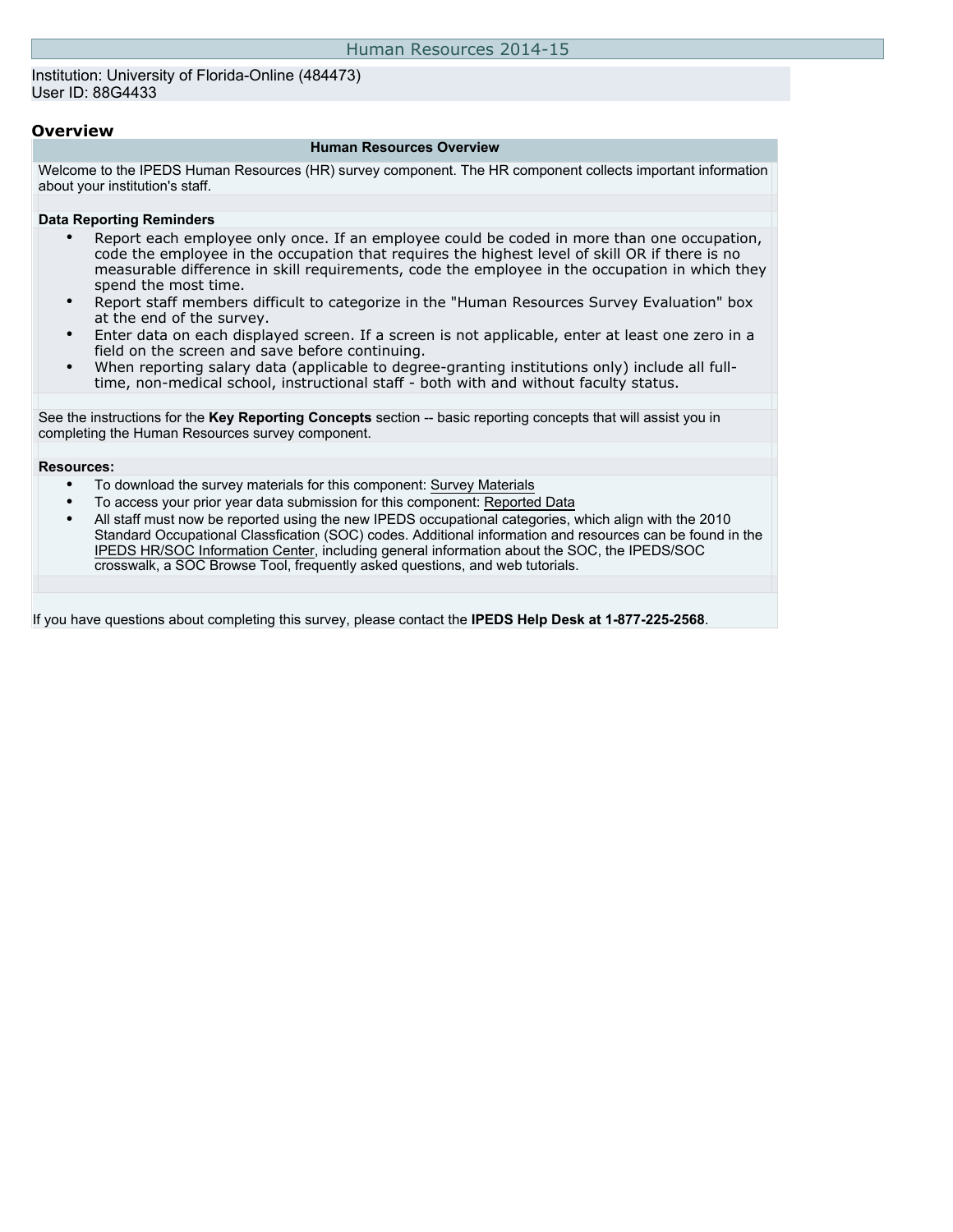|               | <b>Human Resources Screening Questions</b>                                                                                                                                                                                         |             |     |
|---------------|------------------------------------------------------------------------------------------------------------------------------------------------------------------------------------------------------------------------------------|-------------|-----|
|               | Does your institution have any part-time staff?                                                                                                                                                                                    |             |     |
|               | If you answer Yes to this question, you will be provided the screens to report part-time staff.                                                                                                                                    |             |     |
|               |                                                                                                                                                                                                                                    | $\odot$ Yes | ON∘ |
|               | Does your institution have 15 or more full-time staff?                                                                                                                                                                             |             |     |
|               |                                                                                                                                                                                                                                    |             |     |
|               |                                                                                                                                                                                                                                    | $\odot$ Yes | ON⊙ |
|               | Do ALL of the instructional staff at your institution fall into any of the following categories?                                                                                                                                   |             |     |
|               | If you answer Yes to any of the questions below, you will NOT be required to report Part G - Salaries for instructional<br>staff. However, Part G will still be required for reporting data for full-time non-instructional staff. |             |     |
|               |                                                                                                                                                                                                                                    |             |     |
|               | ONo OYes Are ALL of the instructional staff military personnel?                                                                                                                                                                    |             |     |
| ெ $^{\sf No}$ | ↑ Yes Do ALL of the instructional staff contribute their services (e.g., members of a religious order)?                                                                                                                            |             |     |
|               | The reporting of data by gender AND race/ethnicity is optional this year as it is in even-numbered years.                                                                                                                          |             |     |
| be displayed. | Do you wish to report data by gender AND race/ethnicity this year?<br>If you answer No, screens to report data by employment status (full-time and part-time) and occupational category will                                       |             |     |
|               | If you answer Yes, screens to report data by employment status (full-time and part-time), occupational category, and<br>gender AND race/ethnicity will be displayed and you must complete all applicable screens.                  |             |     |
|               | No, I will not report data by gender and race/ethnicity this year                                                                                                                                                                  |             |     |
|               | Yes, I will report data by gender and race/ethnicity this year                                                                                                                                                                     |             |     |
|               | You may use the space below to provide context for the data you've reported above.                                                                                                                                                 |             |     |
|               |                                                                                                                                                                                                                                    |             |     |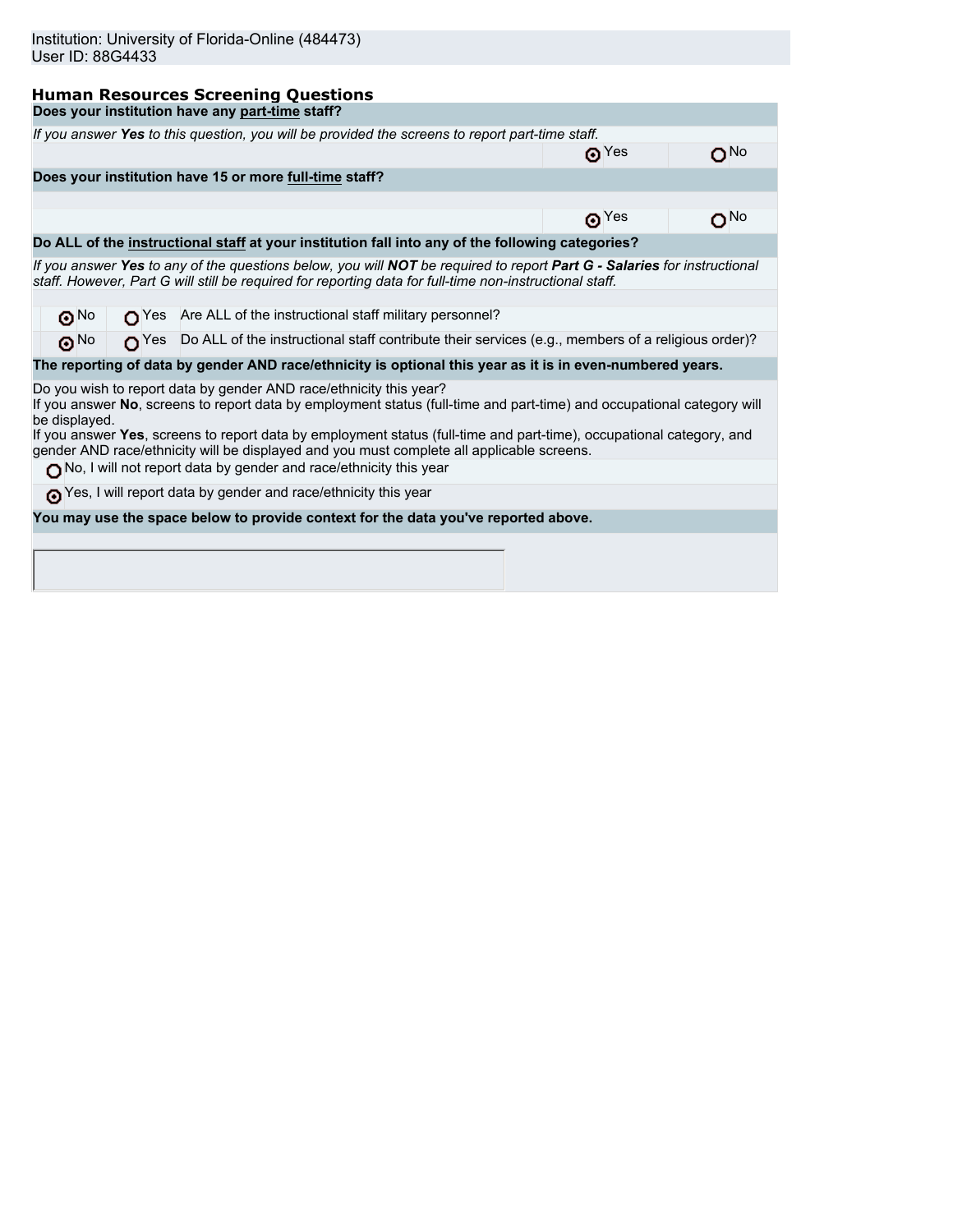| Institution: University of Florida-Online (484473)<br>User ID: 88G4433                                                  |                                |                 |
|-------------------------------------------------------------------------------------------------------------------------|--------------------------------|-----------------|
| <b>Human Resources Screening Questions</b>                                                                              |                                |                 |
| Does your institution have a tenure system?                                                                             |                                |                 |
| If you answer Yes to this question, you will be provided the screens to report some data by tenure status.              |                                |                 |
|                                                                                                                         | $\mathbf{\Theta}^{\text{Yes}}$ | N٥              |
| Does your institution have graduate assistants?                                                                         |                                |                 |
| If you answer Yes to this question, you will be provided the screens to report graduate assistants.                     |                                |                 |
|                                                                                                                         | $\mathbf{\Omega}^{\text{Yes}}$ | oN∩             |
| Did your institution hire any full-time permanent staff who were included on the payroll of the institution             |                                |                 |
| between July 1 and October 31, 2014 either for the first time (new to the institution) or after a break in service      |                                |                 |
| AND who were still on the payroll of the institution as of November 1, 2014? (Exclude persons who have                  |                                |                 |
| returned from sabbatical leave and full-time instructional staff who are working less-than-9-month contracts.)          |                                |                 |
| If you answer Yes to this question, you will be provided the screens to report full-time permanent new hires in Part H. |                                |                 |
|                                                                                                                         | $\mathbf{\Theta}^{\text{Yes}}$ | O <sub>No</sub> |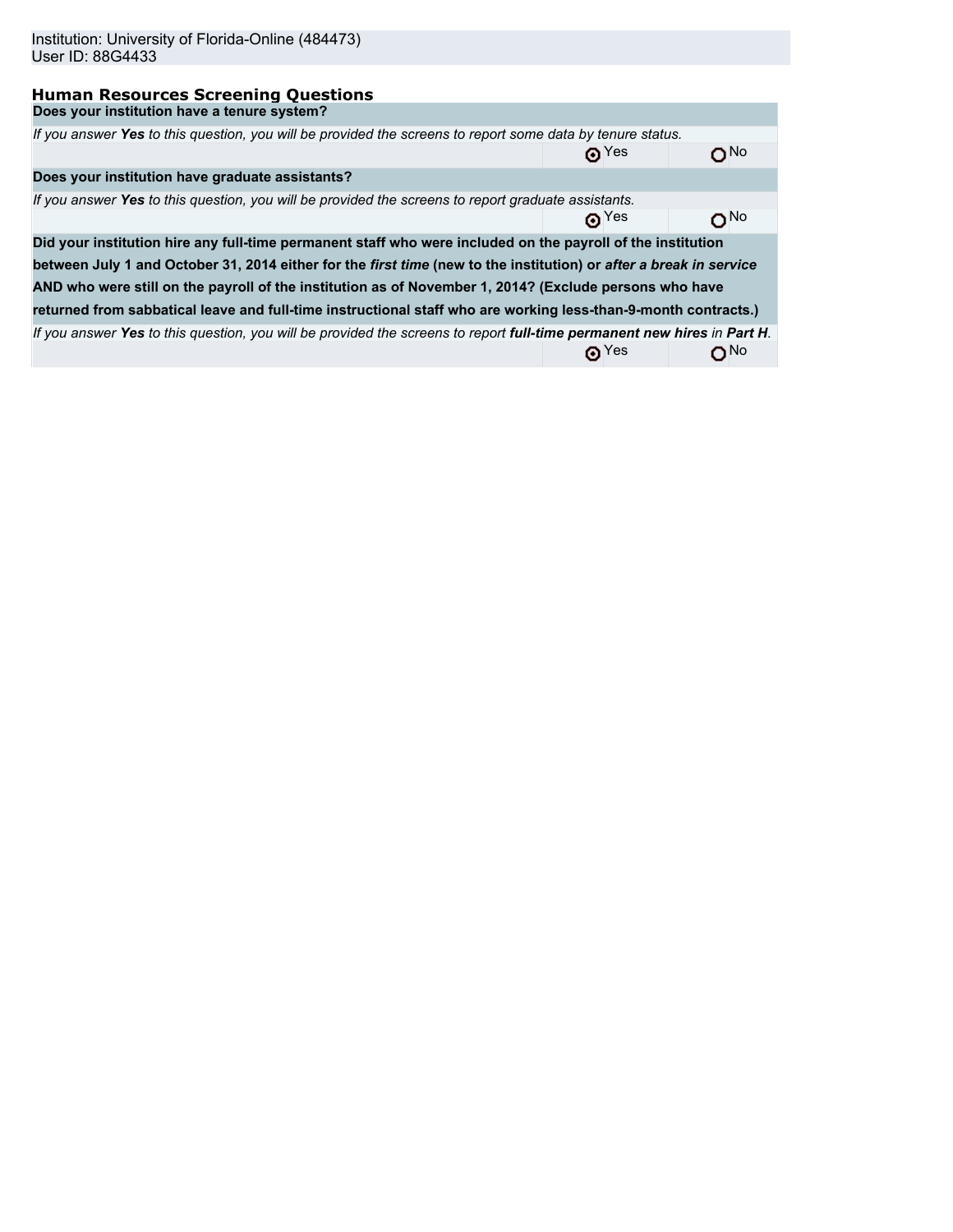### **Part A1 - Full-time Instructional Staff by Academic Rank and Tenure Status - Tenured Number of Full-time Instructional Staff**

# **With Faculty Status**

**Tenured**

**As of November 1, 2014**

•**Report Hispanic/Latino individuals of any race as Hispanic/Latino**

•**Report race for non-Hispanic/Latino individuals only**

| <b>Men</b>                                |            |                                             |                     |   |             |              |
|-------------------------------------------|------------|---------------------------------------------|---------------------|---|-------------|--------------|
| Race/ethnicity                            |            |                                             | Academic Rank       |   | No academic |              |
|                                           |            |                                             | Associate Assistant |   | rank        | Total        |
|                                           | Professors | professors professors Instructors Lecturers |                     |   |             |              |
| Nonresident alien                         |            |                                             |                     |   |             | $\mathbf{O}$ |
| Hispanic/Latino                           |            |                                             |                     |   |             |              |
| American Indian or Alaska Native          |            |                                             |                     |   |             | 0            |
| Asian                                     |            |                                             |                     |   |             | 0            |
| <b>Black or African American</b>          |            |                                             |                     |   |             | 0            |
| Native Hawaiian or Other Pacific Islander |            |                                             |                     |   |             |              |
| White                                     |            |                                             |                     |   |             |              |
| Two or more races                         |            |                                             |                     |   |             | 0            |
| Race and ethnicity unknown                |            |                                             |                     |   |             | $\mathbf{I}$ |
| <b>Total men</b>                          |            |                                             |                     | 0 |             |              |

| <b>Women</b>                              |   |   |                                                        |             |              |             |          |
|-------------------------------------------|---|---|--------------------------------------------------------|-------------|--------------|-------------|----------|
| Race/ethnicity                            |   |   | Academic Rank                                          |             |              | No academic |          |
|                                           |   |   | Associate Assistant                                    |             |              | rank        | Total    |
|                                           |   |   | Professors professors professors Instructors Lecturers |             |              |             |          |
| Nonresident alien                         |   |   |                                                        |             |              |             | 0        |
| Hispanic/Latino                           |   |   |                                                        |             |              |             | 0        |
| American Indian or Alaska Native          |   |   |                                                        |             |              |             | 0        |
| Asian                                     |   |   |                                                        |             |              |             | 0        |
| <b>Black or African American</b>          |   |   |                                                        |             |              |             | 0        |
| Native Hawaiian or Other Pacific Islander |   |   |                                                        |             |              |             | 0        |
| White                                     |   |   |                                                        |             |              |             | 0        |
| Two or more races                         |   |   |                                                        |             |              |             | 0        |
| Race and ethnicity unknown                |   |   |                                                        |             |              |             | 0        |
| <b>Total women</b>                        | 0 | 0 | 0                                                      | 0           |              |             | $\Omega$ |
|                                           |   |   |                                                        |             |              |             |          |
| Total (men+women)                         | 0 |   | $\mathbf{0}$                                           | $\mathbf 0$ | $\mathbf{0}$ | 0           |          |
| Total from prior year                     |   |   |                                                        |             |              |             |          |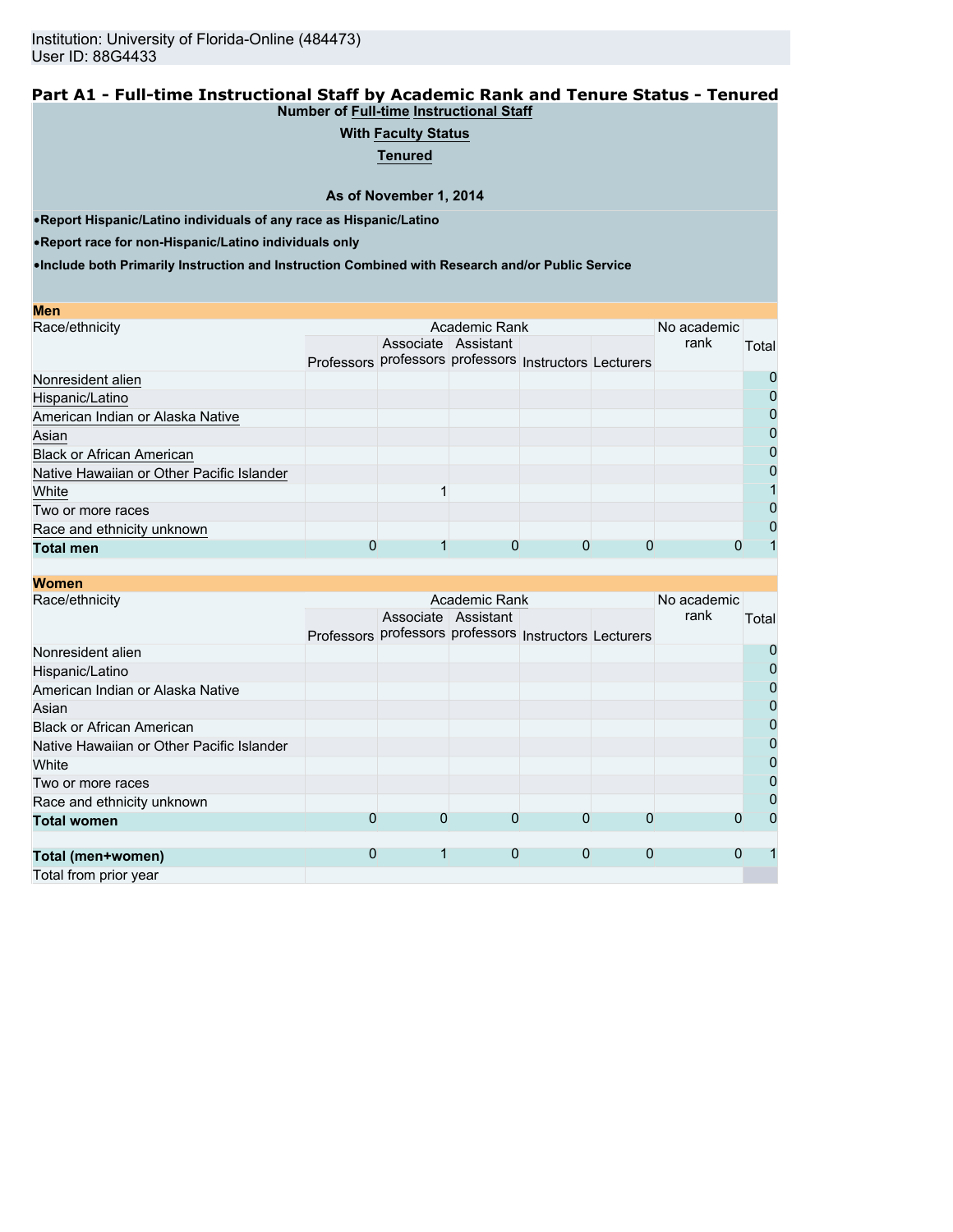## **Part A1 - Full-time Instructional Staff by Academic Rank and Tenure Status - On Tenure Track**

# **Number of Full-time Instructional Staff**

# **With Faculty Status**

**On Tenure Track**

### **As of November 1, 2014**

•**Report Hispanic/Latino individuals of any race as Hispanic/Latino**

•**Report race for non-Hispanic/Latino individuals only**

| Men                                       |                                                        |                     |          |             |              |
|-------------------------------------------|--------------------------------------------------------|---------------------|----------|-------------|--------------|
| Race/ethnicity                            |                                                        | Academic Rank       |          | No academic |              |
|                                           |                                                        | Associate Assistant |          | rank        | Total        |
|                                           | Professors professors professors Instructors Lecturers |                     |          |             |              |
| Nonresident alien                         | U                                                      |                     |          |             | 0            |
| Hispanic/Latino                           |                                                        |                     |          |             |              |
| American Indian or Alaska Native          |                                                        |                     |          |             | 0            |
| Asian                                     |                                                        |                     |          |             | 0            |
| <b>Black or African American</b>          |                                                        |                     |          |             | 0            |
| Native Hawaiian or Other Pacific Islander |                                                        |                     |          |             |              |
| White                                     |                                                        |                     |          |             | 0            |
| Two or more races                         |                                                        |                     |          |             | O            |
| Race and ethnicity unknown                |                                                        |                     |          |             | $\mathbf{I}$ |
| <b>Total men</b>                          |                                                        |                     | $\Omega$ |             |              |

| <b>Women</b>                              |    |   |                                                        |   |              |             |              |
|-------------------------------------------|----|---|--------------------------------------------------------|---|--------------|-------------|--------------|
| Race/ethnicity                            |    |   | Academic Rank                                          |   |              | No academic |              |
|                                           |    |   | Associate Assistant                                    |   |              | rank        | Total        |
|                                           |    |   | Professors professors professors Instructors Lecturers |   |              |             |              |
| Nonresident alien                         | O) |   |                                                        |   |              |             | 0            |
| Hispanic/Latino                           |    |   |                                                        |   |              |             | $\mathbf{I}$ |
| American Indian or Alaska Native          |    |   |                                                        |   |              |             |              |
| Asian                                     |    |   |                                                        |   |              |             | 0            |
| <b>Black or African American</b>          |    |   |                                                        |   |              |             | 0            |
| Native Hawaiian or Other Pacific Islander |    |   |                                                        |   |              |             | 0            |
| White                                     |    |   |                                                        |   |              |             | 0            |
| Two or more races                         |    |   |                                                        |   |              |             | 0            |
| Race and ethnicity unknown                |    |   |                                                        |   |              |             | 0            |
| <b>Total women</b>                        | 0  | 0 | O                                                      | 0 |              |             | $\mathbf{O}$ |
|                                           |    |   |                                                        |   |              |             |              |
| Total (men+women)                         | 0  | 0 | $\mathbf 0$                                            | 0 | $\mathbf{0}$ | 0           |              |
| Total from prior year                     |    |   |                                                        |   |              |             |              |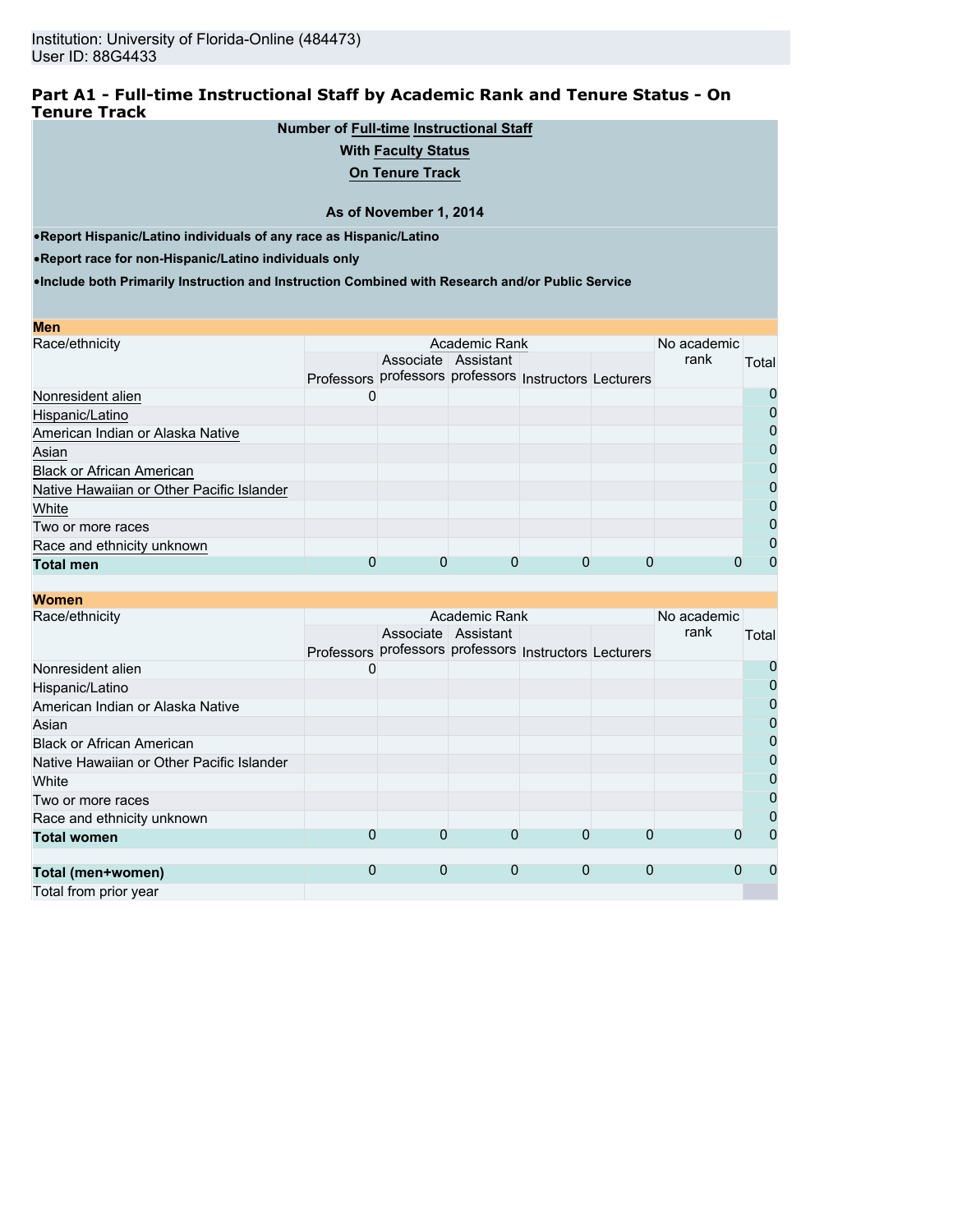# **Part A1 - Full-time Instructional Staff by Academic Rank and Tenure Status - Multi-Year Contract**

## **Number of Full-time Instructional Staff**

**With Faculty Status**

**Not on Tenure Track - Multi-Year or Continuing or At-will Contract**

### **As of November 1, 2014**

•**Report Hispanic/Latino individuals of any race as Hispanic/Latino**

•**Report race for non-Hispanic/Latino individuals only**

| <b>Men</b>                                |                                                        |                     |  |             |       |
|-------------------------------------------|--------------------------------------------------------|---------------------|--|-------------|-------|
| Gender and race/ethnicity                 |                                                        | Academic Rank       |  | No academic |       |
|                                           |                                                        | Associate Assistant |  | rank        | Total |
|                                           | Professors professors professors Instructors Lecturers |                     |  |             |       |
| Nonresident alien                         | U                                                      |                     |  |             | O     |
| Hispanic/Latino                           |                                                        |                     |  |             | 0     |
| American Indian or Alaska Native          |                                                        |                     |  |             | 0     |
| Asian                                     |                                                        |                     |  |             | 0     |
| <b>Black or African American</b>          |                                                        |                     |  |             | 0     |
| Native Hawaiian or Other Pacific Islander |                                                        |                     |  |             | 0     |
| White                                     |                                                        |                     |  |             | 0     |
| Two or more races                         |                                                        |                     |  |             | 0     |
| Race and ethnicity unknown                |                                                        |                     |  |             | 0     |
| <b>Total men</b>                          |                                                        |                     |  |             | 0     |

| <b>Women</b>                              |   |   |                                                        |   |             |             |              |
|-------------------------------------------|---|---|--------------------------------------------------------|---|-------------|-------------|--------------|
| Gender and race/ethnicity                 |   |   | Academic Rank                                          |   |             | No academic |              |
|                                           |   |   | Associate Assistant                                    |   |             | rank        | Total        |
|                                           |   |   | Professors professors professors Instructors Lecturers |   |             |             |              |
| Nonresident alien                         |   |   |                                                        |   |             |             | 0            |
| Hispanic/Latino                           |   |   |                                                        |   |             |             | 0            |
| American Indian or Alaska Native          |   |   |                                                        |   |             |             | 0            |
| Asian                                     |   |   |                                                        |   |             |             | 0            |
| <b>Black or African American</b>          |   |   |                                                        |   |             |             | 0            |
| Native Hawaiian or Other Pacific Islander |   |   |                                                        |   |             |             | 0            |
| White                                     |   |   |                                                        |   |             |             | 0            |
| Two or more races                         |   |   |                                                        |   |             |             | 0            |
| Race and ethnicity unknown                |   |   |                                                        |   |             |             | 0            |
| <b>Total women</b>                        | 0 | 0 | 0                                                      | 0 |             |             | $\mathbf{I}$ |
|                                           |   |   |                                                        |   |             |             |              |
| Total (men+women)                         | 0 | 0 | $\mathbf 0$                                            | 0 | $\mathbf 0$ | O           |              |
| Total from prior year                     |   |   |                                                        |   |             |             |              |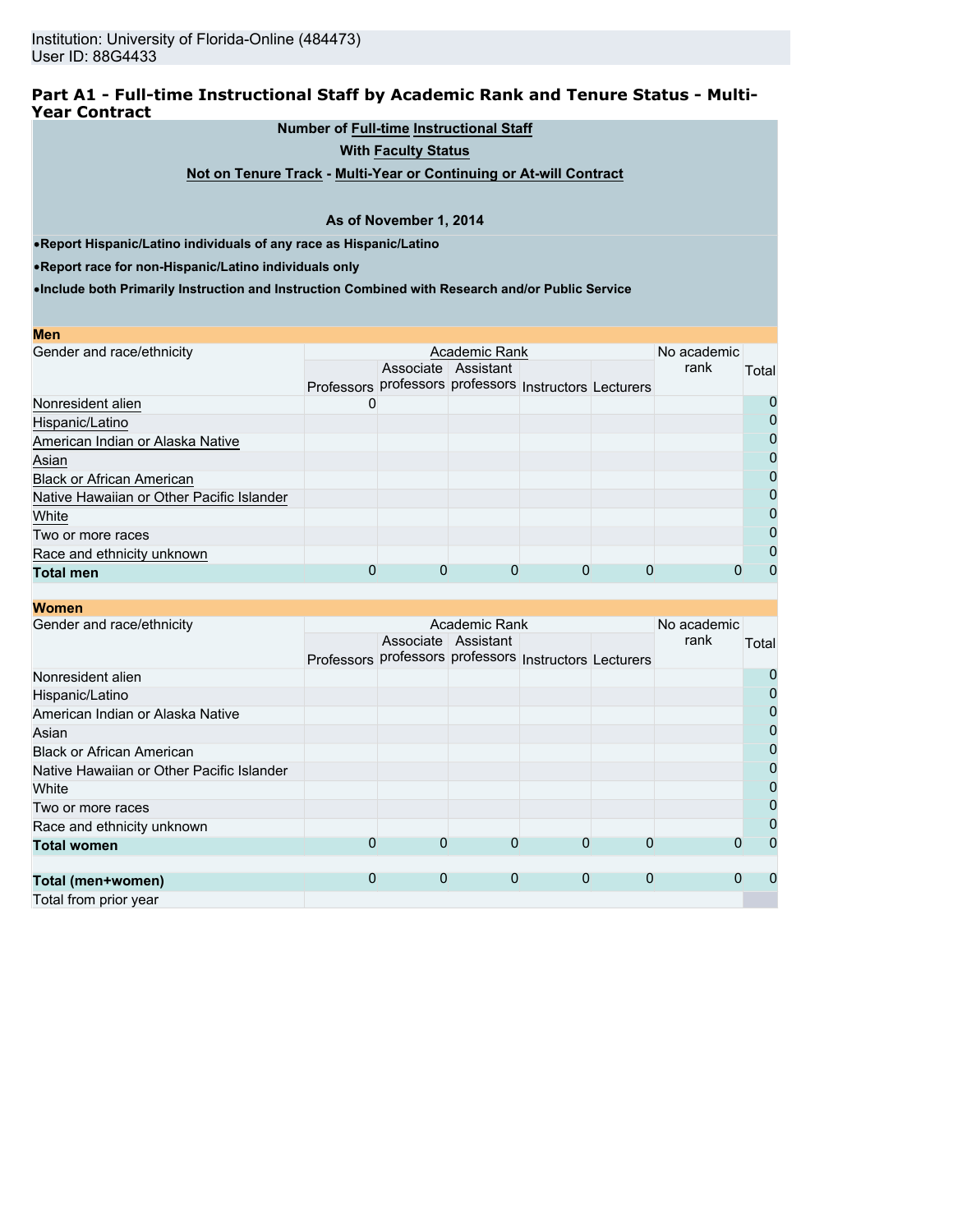### **Part A1 - Full-time Instructional Staff by Academic Rank and Tenure Status - Annual Contract**

## **Number of Full-time Instructional Staff**

**With Faculty Status**

# **Not on Tenure Track - Annual Contract**

#### **As of November 1, 2014**

•**Report Hispanic/Latino individuals of any race as Hispanic/Latino**

•**Report race for non-Hispanic/Latino individuals only**

| Men                                       |                                                        |                     |  |             |       |
|-------------------------------------------|--------------------------------------------------------|---------------------|--|-------------|-------|
| Race/ethnicity                            |                                                        | Academic Rank       |  | No academic |       |
|                                           |                                                        | Associate Assistant |  | rank        | Total |
|                                           | Professors professors professors Instructors Lecturers |                     |  |             |       |
| Nonresident alien                         |                                                        |                     |  |             | O     |
| Hispanic/Latino                           |                                                        |                     |  |             |       |
| American Indian or Alaska Native          |                                                        |                     |  |             | 0     |
| Asian                                     |                                                        |                     |  |             | 0     |
| <b>Black or African American</b>          |                                                        |                     |  |             | 0     |
| Native Hawaiian or Other Pacific Islander |                                                        |                     |  |             | 0     |
| White                                     |                                                        |                     |  |             |       |
| Two or more races                         |                                                        |                     |  |             | 0     |
| Race and ethnicity unknown                |                                                        |                     |  |             | 0     |
| <b>Total men</b>                          |                                                        |                     |  |             |       |

| <b>Women</b>                              |                                                        |   |                     |   |   |             |       |
|-------------------------------------------|--------------------------------------------------------|---|---------------------|---|---|-------------|-------|
| Race/ethnicity                            |                                                        |   | Academic Rank       |   |   | No academic |       |
|                                           |                                                        |   | Associate Assistant |   |   | rank        | Total |
|                                           | Professors professors professors Instructors Lecturers |   |                     |   |   |             |       |
| Nonresident alien                         |                                                        |   |                     |   |   |             | 0     |
| Hispanic/Latino                           |                                                        |   |                     |   |   |             | 0     |
| American Indian or Alaska Native          |                                                        |   |                     |   |   |             | 0     |
| Asian                                     |                                                        |   |                     |   |   |             | 0     |
| <b>Black or African American</b>          |                                                        |   |                     |   |   |             | 0     |
| Native Hawaiian or Other Pacific Islander |                                                        |   |                     |   |   |             | 0     |
| White                                     |                                                        |   |                     |   |   |             | 3     |
| Two or more races                         |                                                        |   |                     |   |   |             | 0     |
| Race and ethnicity unknown                |                                                        |   |                     |   |   |             | 0     |
| <b>Total women</b>                        | 0                                                      | 0 | 0                   | 0 |   |             | 3     |
|                                           |                                                        |   |                     |   |   |             |       |
| Total (men+women)                         | 0                                                      | 0 | $\mathbf 0$         | 0 | 3 |             |       |
| Total from prior year                     |                                                        |   |                     |   |   |             |       |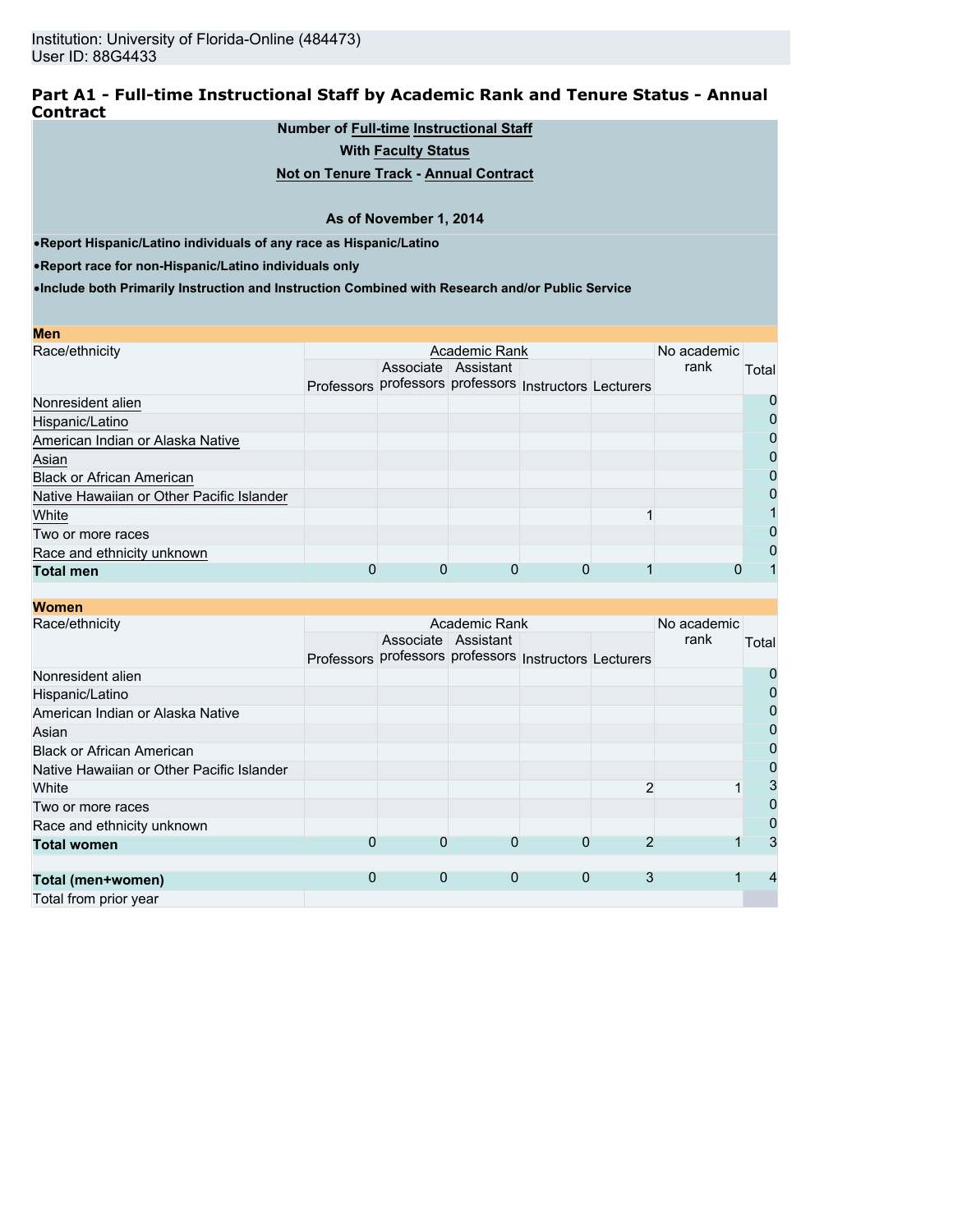## **Part A1 - Full-time Instructional Staff by Academic Rank and Tenure Status - Less-Than-Annual Contract**

**Number of Full-time Instructional Staff**

**With Faculty Status**

**Not on Tenure Track - Less-than-annual Contract**

#### **As of November 1, 2014**

•**Report Hispanic/Latino individuals of any race as Hispanic/Latino**

•**Report race for non-Hispanic/Latino individuals only**

| <b>Men</b>                                |                                                        |                     |               |  |             |       |
|-------------------------------------------|--------------------------------------------------------|---------------------|---------------|--|-------------|-------|
| Race/ethnicity                            |                                                        |                     | Academic Rank |  | No academic |       |
|                                           |                                                        | Associate Assistant |               |  | rank        | Total |
|                                           | Professors professors professors Instructors Lecturers |                     |               |  |             |       |
| Nonresident alien                         | U                                                      |                     |               |  |             | 0     |
| Hispanic/Latino                           |                                                        |                     |               |  |             | 0     |
| American Indian or Alaska Native          |                                                        |                     |               |  |             | 0     |
| Asian                                     |                                                        |                     |               |  |             | 0     |
| <b>Black or African American</b>          |                                                        |                     |               |  |             | 0     |
| Native Hawaiian or Other Pacific Islander |                                                        |                     |               |  |             | 0     |
| White                                     |                                                        |                     |               |  |             | 0     |
| Two or more races                         |                                                        |                     |               |  |             | 0     |
| Race and ethnicity unknown                |                                                        |                     |               |  |             | 0     |
| <b>Total men</b>                          |                                                        |                     |               |  |             | 0     |

| <b>Women</b>                              |   |   |                                                        |   |             |             |       |
|-------------------------------------------|---|---|--------------------------------------------------------|---|-------------|-------------|-------|
| Race/ethnicity                            |   |   | Academic Rank                                          |   |             | No academic |       |
|                                           |   |   | Associate Assistant                                    |   |             | rank        | Total |
|                                           |   |   | Professors professors professors Instructors Lecturers |   |             |             |       |
| Nonresident alien                         |   |   |                                                        |   |             |             |       |
| Hispanic/Latino                           |   |   |                                                        |   |             |             | 0     |
| American Indian or Alaska Native          |   |   |                                                        |   |             |             | 0     |
| Asian                                     |   |   |                                                        |   |             |             | 0     |
| <b>Black or African American</b>          |   |   |                                                        |   |             |             | 0     |
| Native Hawaiian or Other Pacific Islander |   |   |                                                        |   |             |             | 0     |
| White                                     |   |   |                                                        |   |             |             | 0     |
| Two or more races                         |   |   |                                                        |   |             |             | 0     |
| Race and ethnicity unknown                |   |   |                                                        |   |             |             | 0     |
| <b>Total women</b>                        | 0 | 0 | 0                                                      | 0 | 0           | 0           | 0     |
|                                           |   |   |                                                        |   |             |             |       |
| Total (men+women)                         | 0 | 0 | 0                                                      | 0 | $\mathbf 0$ | 0           | 0     |
| Total from prior year                     |   |   |                                                        |   |             |             |       |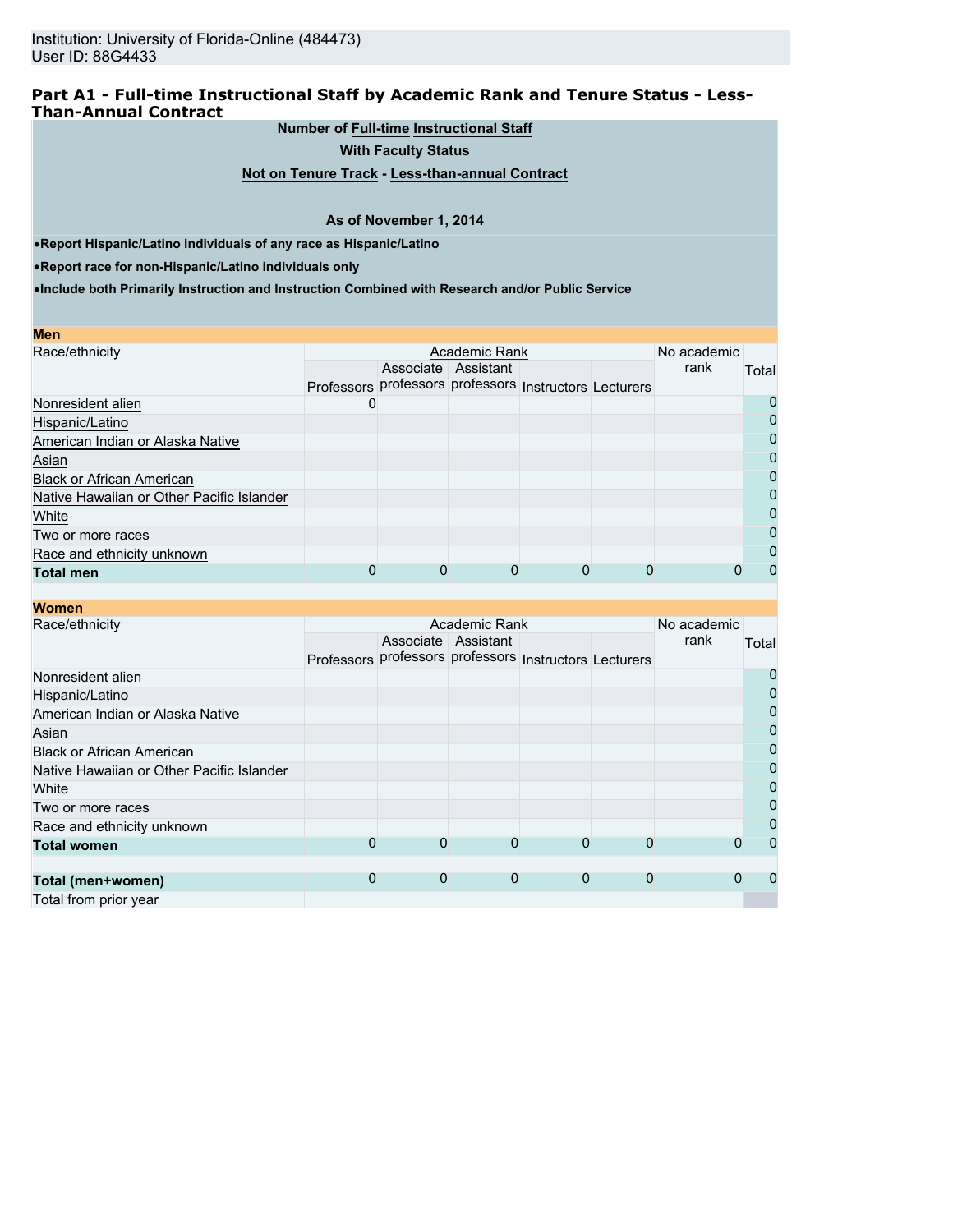#### **Part A1 - Full-time Instructional Staff - Without Faculty Status Number of Full-time Instructional Staff**

# **Without Faculty Status**

## **As of November 1, 2014**

•**Report Hispanic/Latino individuals of any race as Hispanic/Latino**

•**Report race for non-Hispanic/Latino individuals only**

•**Include both Primarily Instruction and Instruction Combined with Research and/or Public Service**

#### **Men**

| Race/ethnicity                            | <b>Without Faculty Status</b> |
|-------------------------------------------|-------------------------------|
| Nonresident alien                         | 0                             |
| Hispanic/Latino                           |                               |
| American Indian or Alaska Native          |                               |
| Asian                                     |                               |
| <b>Black or African American</b>          |                               |
| Native Hawaiian or Other Pacific Islander |                               |
| White                                     |                               |
| Two or more races                         |                               |
| Race and ethnicity unknown                |                               |
| <b>Total men</b>                          | 0                             |

| <b>Without Faculty Status</b> |
|-------------------------------|
| 0                             |
|                               |
|                               |
|                               |
|                               |
|                               |
|                               |
|                               |
|                               |
| $\Omega$                      |
|                               |
| $\Omega$                      |
|                               |

Total from prior year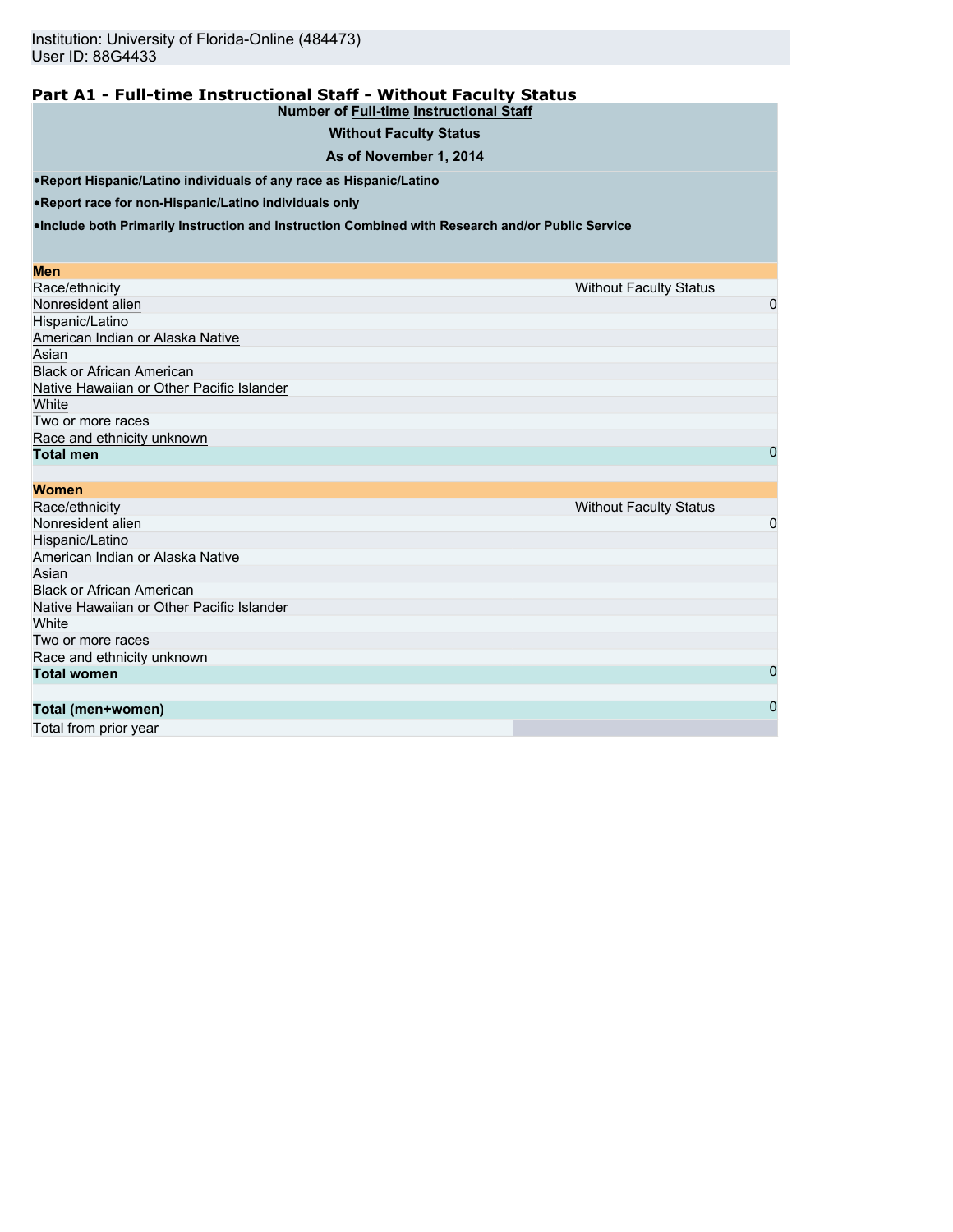# **Part A2 - Full-time Instructional Staff by Function**

## **Number of Full-time Instructional Staff**

#### **As of November 1, 2014**

# •**Report Primarily Instruction and Instruction Combined with Research and/or Public Service separately, as indicated below**

|                                              |         | Without         | Total                                              |                    |                              |          |          |
|----------------------------------------------|---------|-----------------|----------------------------------------------------|--------------------|------------------------------|----------|----------|
|                                              | Tenured | On              | Not on Tenure Track                                | Faculty            |                              |          |          |
|                                              |         | Tenure<br>Track | Multi-year,<br>continuing, or at-<br>will contract | Annual<br>contract | Less-than-annual<br>contract | status   |          |
| Instructional staff                          |         | $\Omega$        | O                                                  | 4                  | 0                            | $\Omega$ | 5        |
| Total carried forward from                   |         | 0               | O                                                  | 4                  | O                            | $\Omega$ | 5        |
| previous screens                             |         |                 |                                                    |                    |                              |          |          |
| <b>Primarily Instruction</b>                 |         | 0               | 0                                                  | 4                  |                              | 0        | 5        |
| <b>B</b> Exclusively credit                  |         |                 |                                                    | 4                  |                              |          | 5        |
| <b>O</b> Exclusively not-for-credit          |         |                 |                                                    |                    |                              |          | 0        |
| Combined credit/not-for-credit               |         |                 |                                                    |                    |                              |          | $\Omega$ |
| Instruction/research/public<br>service staff |         |                 |                                                    |                    |                              |          | 0        |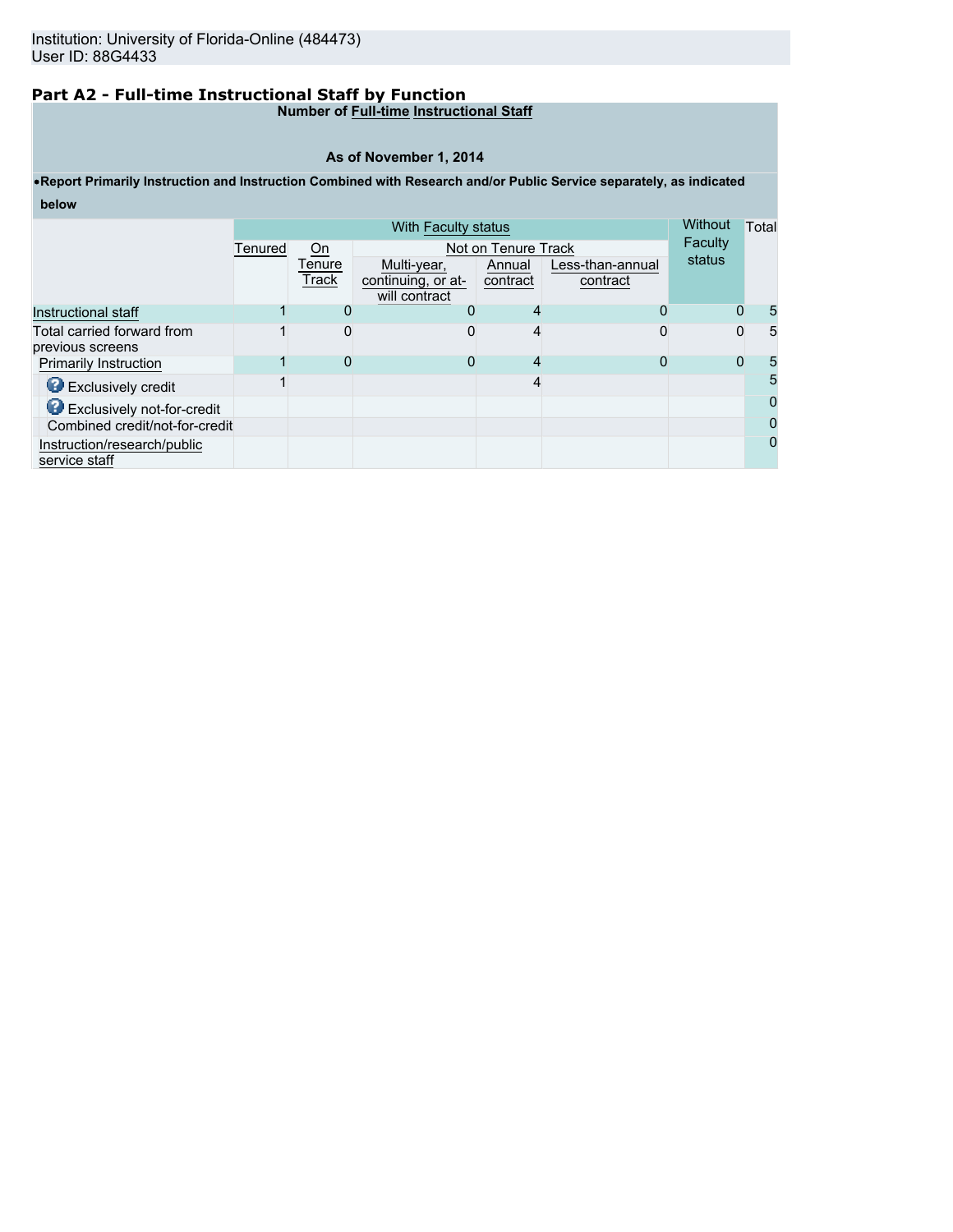# **Part A3 - Full-time Instructional Staff - Totals**

**Total number of Full-time Instructional Staff**

|                                           | As of November 1, 2014 |             |                   |  |
|-------------------------------------------|------------------------|-------------|-------------------|--|
| Race/ethnicity                            | Total men              | Total women | Total (men+women) |  |
| Nonresident alien                         |                        |             |                   |  |
| Hispanic/Latino                           |                        |             |                   |  |
| American Indian or Alaska Native          |                        |             |                   |  |
| Asian                                     |                        |             |                   |  |
| <b>Black or African American</b>          |                        |             |                   |  |
| Native Hawaiian or Other Pacific Islander |                        |             |                   |  |
| White                                     |                        |             |                   |  |
| Two or more races                         |                        |             |                   |  |
| Race and ethnicity unknown                |                        | O           |                   |  |
| <b>Total</b>                              |                        |             |                   |  |
| Total from prior year                     |                        |             |                   |  |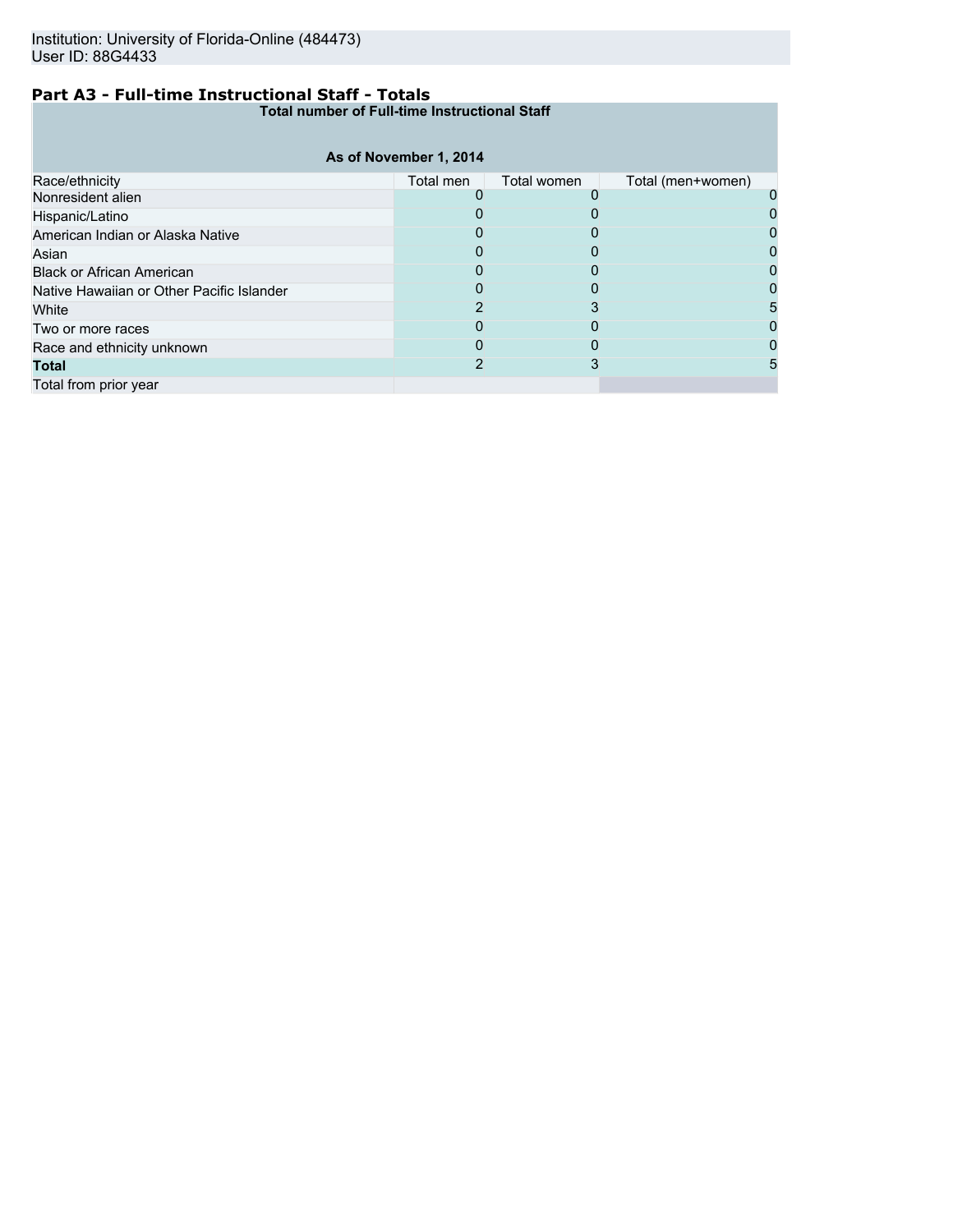# **by Occupational Category**

# **As of November 1, 2014**

•**Report Hispanic/Latino individuals of any race as Hispanic/Latino**

•**Report race for non-Hispanic/Latino individuals only**

| M<br>ο | I |
|--------|---|
|        |   |

| Race/ethnicity                            | <b>Instructional Staff</b><br>(carried forward<br>from Part A) | Research staff | <b>Public Service staff</b> |
|-------------------------------------------|----------------------------------------------------------------|----------------|-----------------------------|
| Nonresident alien                         |                                                                |                |                             |
| Hispanic/Latino                           |                                                                |                |                             |
| American Indian or Alaska Native          |                                                                |                |                             |
| Asian                                     |                                                                |                |                             |
| <b>Black or African American</b>          |                                                                |                |                             |
| Native Hawaiian or Other Pacific Islander |                                                                |                |                             |
| White                                     |                                                                |                |                             |
| Two or more races                         |                                                                |                |                             |
| Race and ethnicity unknown                |                                                                |                |                             |
| <b>Total men</b>                          |                                                                |                | 0                           |

| <b>Women</b>                              |                                                                |                |                             |
|-------------------------------------------|----------------------------------------------------------------|----------------|-----------------------------|
| Race/ethnicity                            | <b>Instructional Staff</b><br>(carried forward<br>from Part A) | Research staff | <b>Public Service staff</b> |
| Nonresident alien                         | 0                                                              | 0              |                             |
| Hispanic/Latino                           |                                                                |                |                             |
| American Indian or Alaska Native          |                                                                |                |                             |
| Asian                                     |                                                                |                |                             |
| <b>Black or African American</b>          |                                                                |                |                             |
| Native Hawaiian or Other Pacific Islander |                                                                |                |                             |
| White                                     |                                                                |                |                             |
| Two or more races                         |                                                                |                |                             |
| Race and ethnicity unknown                |                                                                |                |                             |
| <b>Total women</b>                        | 3                                                              | 0              | 0                           |
| Total (men+women)                         | 5                                                              | $\Omega$       | 0                           |
| Total from prior year                     |                                                                |                |                             |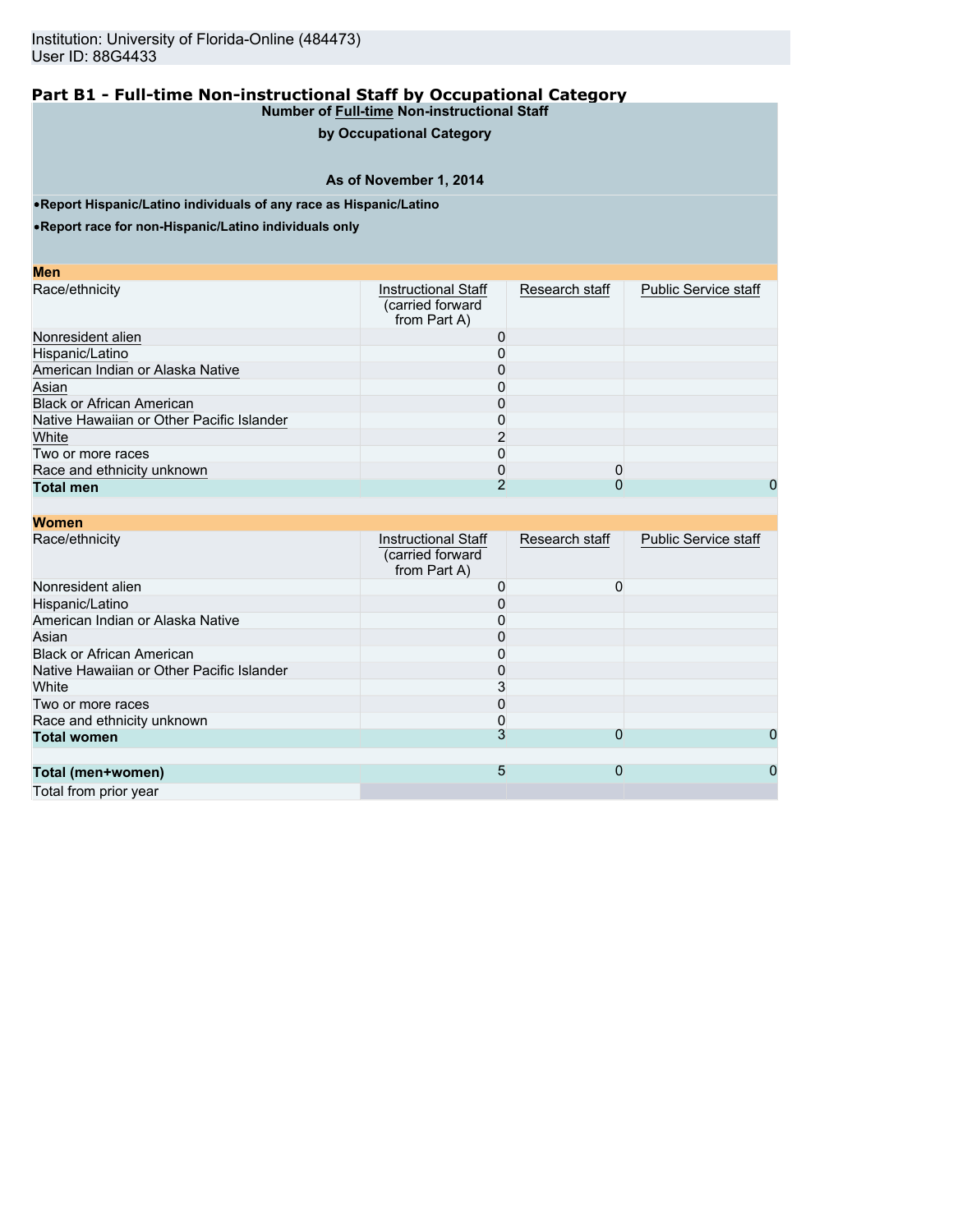# **by Occupational Category**

# **As of November 1, 2014**

•**Report Hispanic/Latino individuals of any race as Hispanic/Latino**

•**Report race for non-Hispanic/Latino individuals only**

#### **Men**

| Race/ethnicity                                      | Archivists, Curators, and Librarians<br>Museum Technicians<br>25-4010 | 25-4020  | Library<br>Technicians<br>25-4030 | Student and Academic Affairs and Other<br><b>Education Services Occupations</b><br>$25-2000 + 25-3000 + 25-9000$ |
|-----------------------------------------------------|-----------------------------------------------------------------------|----------|-----------------------------------|------------------------------------------------------------------------------------------------------------------|
| Nonresident alien                                   |                                                                       |          |                                   |                                                                                                                  |
| Hispanic/Latino                                     |                                                                       |          |                                   |                                                                                                                  |
| American Indian or<br>Alaska Native                 |                                                                       |          |                                   |                                                                                                                  |
| Asian                                               |                                                                       |          |                                   |                                                                                                                  |
| <b>Black or African</b><br>American                 |                                                                       |          |                                   |                                                                                                                  |
| Native Hawaiian or<br><b>Other Pacific Islander</b> |                                                                       |          |                                   |                                                                                                                  |
| White                                               |                                                                       |          |                                   | 2                                                                                                                |
| Two or more races                                   |                                                                       |          |                                   |                                                                                                                  |
| Race and ethnicity<br>unknown                       |                                                                       |          |                                   |                                                                                                                  |
| <b>Total men</b>                                    | 0                                                                     | $\Omega$ | 0                                 | 2                                                                                                                |

| <b>Women</b>                                        |                                                                       |          |                                   |                                                                                                                        |
|-----------------------------------------------------|-----------------------------------------------------------------------|----------|-----------------------------------|------------------------------------------------------------------------------------------------------------------------|
| Race/ethnicity                                      | Archivists, Curators, and Librarians<br>Museum Technicians<br>25-4010 | 25-4020  | Library<br>Technicians<br>25-4030 | Student and Academic Affairs and Other<br><b>Education Services Occupations</b><br>$25 - 2000 + 25 - 3000 + 25 - 9000$ |
| Nonresident alien                                   |                                                                       |          |                                   |                                                                                                                        |
| Hispanic/Latino                                     |                                                                       |          |                                   |                                                                                                                        |
| American Indian or<br>Alaska Native                 |                                                                       |          |                                   |                                                                                                                        |
| Asian                                               |                                                                       |          |                                   |                                                                                                                        |
| <b>Black or African</b><br>American                 |                                                                       |          |                                   |                                                                                                                        |
| Native Hawaiian or<br><b>Other Pacific Islander</b> |                                                                       |          |                                   |                                                                                                                        |
| White                                               |                                                                       |          |                                   | 5                                                                                                                      |
| Two or more races                                   |                                                                       |          |                                   |                                                                                                                        |
| Race and ethnicity<br>unknown                       |                                                                       |          |                                   |                                                                                                                        |
| <b>Total women</b>                                  | 0                                                                     | $\Omega$ | 0                                 | 6                                                                                                                      |
| Total (men+women)                                   | $\Omega$                                                              | $\Omega$ | $\mathbf{0}$                      | 8                                                                                                                      |
| Total from prior year                               |                                                                       |          |                                   |                                                                                                                        |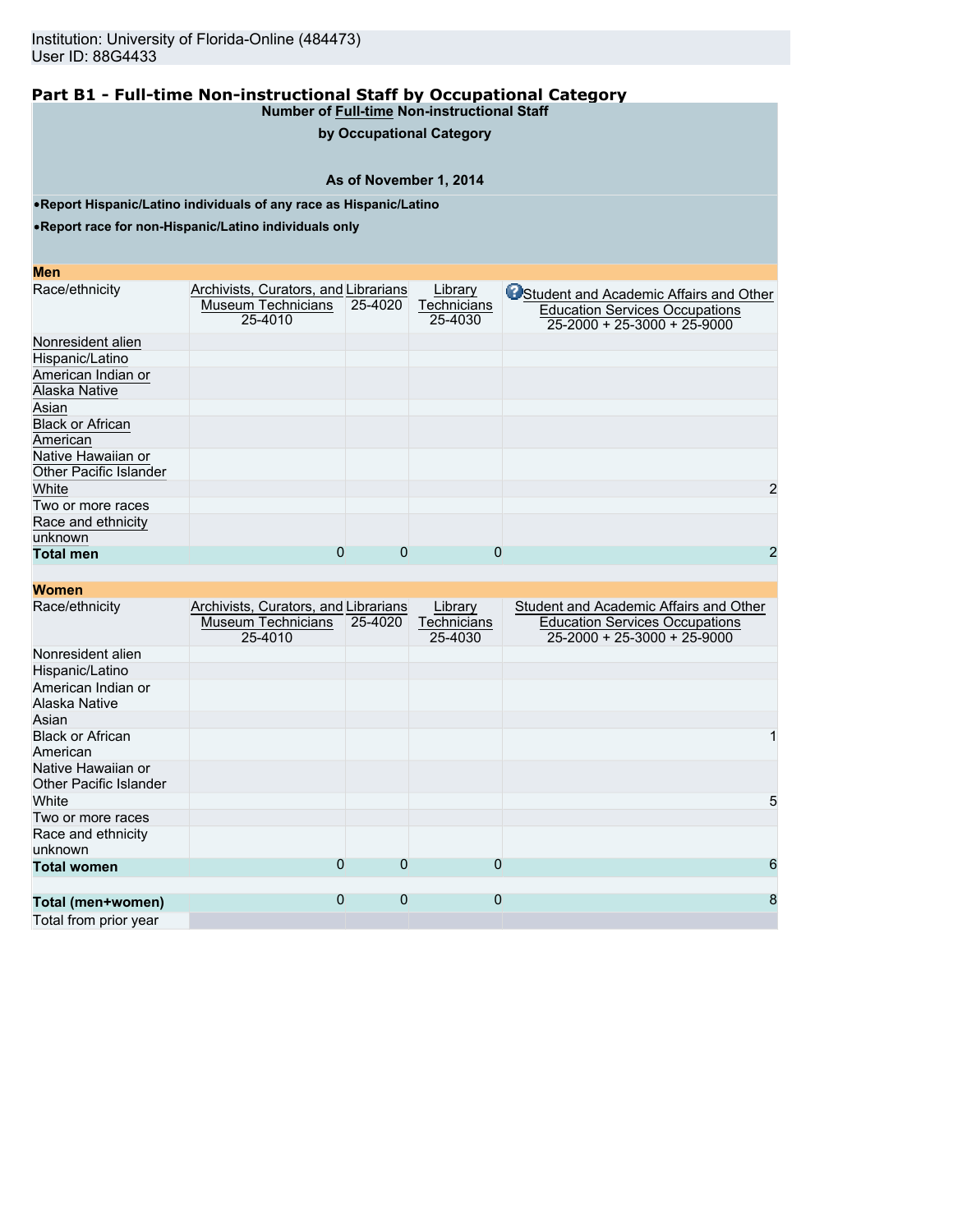# **by Occupational Category**

# **As of November 1, 2014**

•**Report Hispanic/Latino individuals of any race as Hispanic/Latino**

•**Report race for non-Hispanic/Latino individuals only**

#### **Men**

| Race/ethnicity                                  | Management<br>Occupations<br>11-0000 | Business and<br>Financial<br>Operations<br>Occupations<br>13-0000 | Computer, Engineering,<br>and Science Occupations<br>$15-0000 + 17-0000 + 19-$<br>0000 | Community, Social Service,<br>Legal, Arts, Design,<br>Entertainment, Sports, and<br><b>Media Occupations</b><br>$21 - 0000 + 23 - 0000 + 27 - 0000$ | Healthcare<br><b>Practitioners</b><br>and Technical<br>Occupations<br>29-0000 |
|-------------------------------------------------|--------------------------------------|-------------------------------------------------------------------|----------------------------------------------------------------------------------------|-----------------------------------------------------------------------------------------------------------------------------------------------------|-------------------------------------------------------------------------------|
| Nonresident<br>alien                            |                                      |                                                                   |                                                                                        |                                                                                                                                                     |                                                                               |
| Hispanic/Latino                                 |                                      |                                                                   |                                                                                        |                                                                                                                                                     |                                                                               |
| American Indian<br>or Alaska Native             |                                      |                                                                   |                                                                                        |                                                                                                                                                     |                                                                               |
| Asian                                           |                                      |                                                                   |                                                                                        |                                                                                                                                                     |                                                                               |
| <b>Black or African</b><br>American             |                                      |                                                                   |                                                                                        |                                                                                                                                                     |                                                                               |
| Native Hawaiian<br>or Other Pacific<br>Islander |                                      |                                                                   |                                                                                        |                                                                                                                                                     |                                                                               |
| White                                           |                                      |                                                                   | 4                                                                                      |                                                                                                                                                     |                                                                               |
| Two or more<br>races                            |                                      |                                                                   |                                                                                        |                                                                                                                                                     |                                                                               |
| Race and<br>ethnicity<br>unknown                |                                      |                                                                   |                                                                                        |                                                                                                                                                     |                                                                               |
| <b>Total men</b>                                | 0                                    | 2                                                                 | 6                                                                                      |                                                                                                                                                     | 0                                                                             |

| Race/ethnicity                                         | Occupations<br>11-0000 | Management Business and<br>Financial<br>Operations<br>Occupations<br>13-0000 | Computer, Engineering,<br>and Science Occupations<br>$15-0000 + 17-0000 + 19$<br>0000 | Community, Social Service,<br>Legal, Arts, Design,<br>Entertainment, Sports, and<br><b>Media Occupations</b><br>21-0000 + 23-0000 + 27-0000 | Healthcare<br>Practitioners<br>and Technical<br>Occupations<br>29-0000 |
|--------------------------------------------------------|------------------------|------------------------------------------------------------------------------|---------------------------------------------------------------------------------------|---------------------------------------------------------------------------------------------------------------------------------------------|------------------------------------------------------------------------|
| Nonresident<br>alien                                   |                        |                                                                              |                                                                                       |                                                                                                                                             |                                                                        |
| Hispanic/Latino                                        |                        |                                                                              |                                                                                       |                                                                                                                                             |                                                                        |
| American Indian<br>or Alaska Native                    |                        |                                                                              |                                                                                       |                                                                                                                                             |                                                                        |
| Asian                                                  |                        |                                                                              |                                                                                       |                                                                                                                                             |                                                                        |
| <b>Black or African</b><br>American                    |                        |                                                                              |                                                                                       |                                                                                                                                             |                                                                        |
| Native Hawaiian<br>or Other Pacific<br><b>Islander</b> |                        |                                                                              |                                                                                       |                                                                                                                                             |                                                                        |
| White                                                  | 2                      | 2                                                                            |                                                                                       |                                                                                                                                             |                                                                        |
| Two or more<br>races                                   |                        |                                                                              |                                                                                       |                                                                                                                                             |                                                                        |
| Race and<br>ethnicity<br>unknown                       |                        |                                                                              |                                                                                       |                                                                                                                                             |                                                                        |
| <b>Total women</b>                                     | $\overline{2}$         | 3                                                                            |                                                                                       |                                                                                                                                             | 0                                                                      |
|                                                        |                        |                                                                              |                                                                                       |                                                                                                                                             |                                                                        |
| <b>Total</b><br>(men+women)                            | $\overline{2}$         | 5                                                                            | $\overline{7}$                                                                        | $\overline{2}$                                                                                                                              | 0                                                                      |
| Total from prior<br>vear                               |                        |                                                                              |                                                                                       |                                                                                                                                             |                                                                        |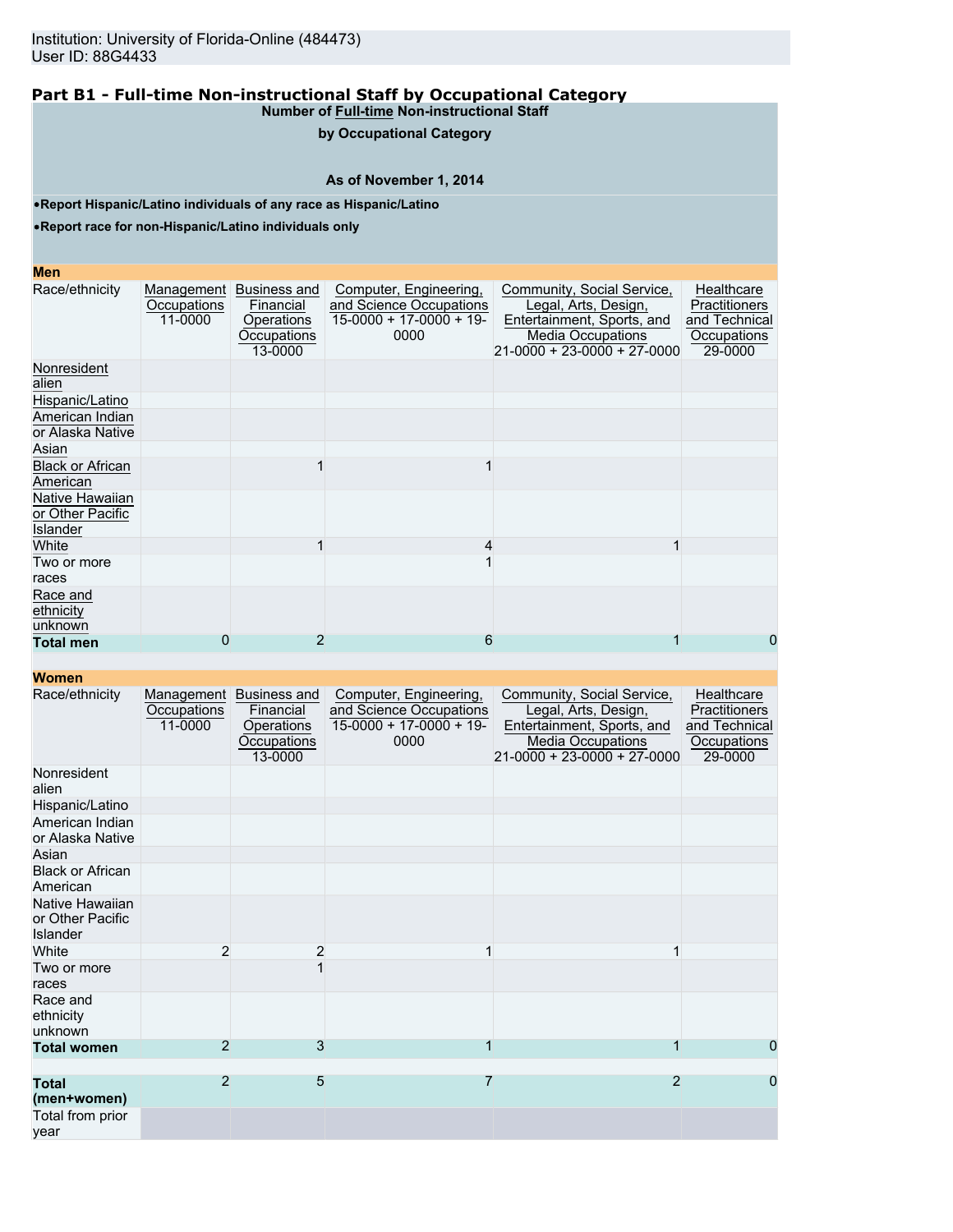**by Occupational Category**

## **As of November 1, 2014**

•**Report Hispanic/Latino individuals of any race as Hispanic/Latino**

•**Report race for non-Hispanic/Latino individuals only**

#### **Men**

|                                                           | Race/ethnicity Service Occupations<br>31-0000 + 33-0000 + 35-0000 + 37-0000 Related<br>$+39-0000$ | Sales and<br>Occupations Support<br>41-0000 | Office and<br>Occupations<br>43-0000 | Natural Resources,<br>Administrative Construction, and<br>Maintenance<br>Occupations<br>$45-0000 + 47-0000 + 49$ -Occupations<br>0000 | Production,<br>Transportation,<br>and Material<br>Moving<br>$51-0000 + 53$<br>0000 | Grand<br>Total<br>(All full-<br>time<br>staff) |
|-----------------------------------------------------------|---------------------------------------------------------------------------------------------------|---------------------------------------------|--------------------------------------|---------------------------------------------------------------------------------------------------------------------------------------|------------------------------------------------------------------------------------|------------------------------------------------|
| Nonresident<br>alien                                      | 0                                                                                                 |                                             |                                      |                                                                                                                                       |                                                                                    | $\mathbf{0}$                                   |
| Hispanic/Latino                                           |                                                                                                   |                                             |                                      |                                                                                                                                       |                                                                                    | $\mathbf 0$                                    |
| American<br>Indian or<br>Alaska Native                    |                                                                                                   |                                             |                                      |                                                                                                                                       |                                                                                    | $\overline{0}$                                 |
| Asian                                                     |                                                                                                   |                                             |                                      |                                                                                                                                       |                                                                                    | $\mathbf 0$                                    |
| <b>Black or</b><br>African<br>American                    |                                                                                                   |                                             |                                      |                                                                                                                                       |                                                                                    | $\overline{2}$                                 |
| Native<br>Hawaiian or<br><b>Other Pacific</b><br>Islander |                                                                                                   |                                             |                                      |                                                                                                                                       |                                                                                    | $\mathbf 0$                                    |
| White                                                     |                                                                                                   |                                             |                                      |                                                                                                                                       |                                                                                    | 10                                             |
| Two or more<br>races                                      |                                                                                                   |                                             |                                      |                                                                                                                                       |                                                                                    |                                                |
| Race and<br>ethnicity<br>unknown                          |                                                                                                   |                                             |                                      |                                                                                                                                       |                                                                                    | $\Omega$                                       |
| <b>Total men</b>                                          | 0                                                                                                 | $\mathbf 0$                                 | 0                                    | $\Omega$                                                                                                                              | $\mathbf{0}$                                                                       | 13                                             |

| <b>Women</b>                                                     |                                                                                     |                                                        |                                      |                                                                                                                                     |                                                                                    |                                                |
|------------------------------------------------------------------|-------------------------------------------------------------------------------------|--------------------------------------------------------|--------------------------------------|-------------------------------------------------------------------------------------------------------------------------------------|------------------------------------------------------------------------------------|------------------------------------------------|
| Race/ethnicity                                                   | <b>Service Occupations</b><br>$31-0000 + 33-0000 + 35-0000 + 37-0000$<br>$+39-0000$ | Sales and<br>Related<br>Occupations Support<br>41-0000 | Office and<br>Occupations<br>43-0000 | Natural Resources,<br>Administrative Construction, and<br>Maintenance<br>Occupations<br>45-0000 + 47-0000 + 49- Occupations<br>0000 | Production,<br>Transportation,<br>and Material<br>Moving<br>$51-0000 + 53$<br>0000 | Grand<br>Total<br>(All full-<br>time<br>staff) |
| Nonresident<br>alien                                             |                                                                                     | 0                                                      |                                      |                                                                                                                                     |                                                                                    | 0                                              |
| Hispanic/Latino                                                  |                                                                                     |                                                        |                                      |                                                                                                                                     |                                                                                    | 0                                              |
| American<br>Indian or<br>Alaska Native                           |                                                                                     |                                                        |                                      |                                                                                                                                     |                                                                                    | $\overline{0}$                                 |
| Asian                                                            |                                                                                     |                                                        |                                      |                                                                                                                                     |                                                                                    | 0                                              |
| Black or<br>African<br>American                                  |                                                                                     |                                                        |                                      |                                                                                                                                     |                                                                                    |                                                |
| <b>Native</b><br>Hawaiian or<br><b>Other Pacific</b><br>Islander |                                                                                     |                                                        |                                      |                                                                                                                                     |                                                                                    | $\mathbf 0$                                    |
| White                                                            |                                                                                     |                                                        |                                      |                                                                                                                                     |                                                                                    | 14                                             |
| Two or more<br>races                                             |                                                                                     |                                                        |                                      |                                                                                                                                     |                                                                                    | 1                                              |
|                                                                  |                                                                                     |                                                        |                                      |                                                                                                                                     |                                                                                    | $\mathbf 0$                                    |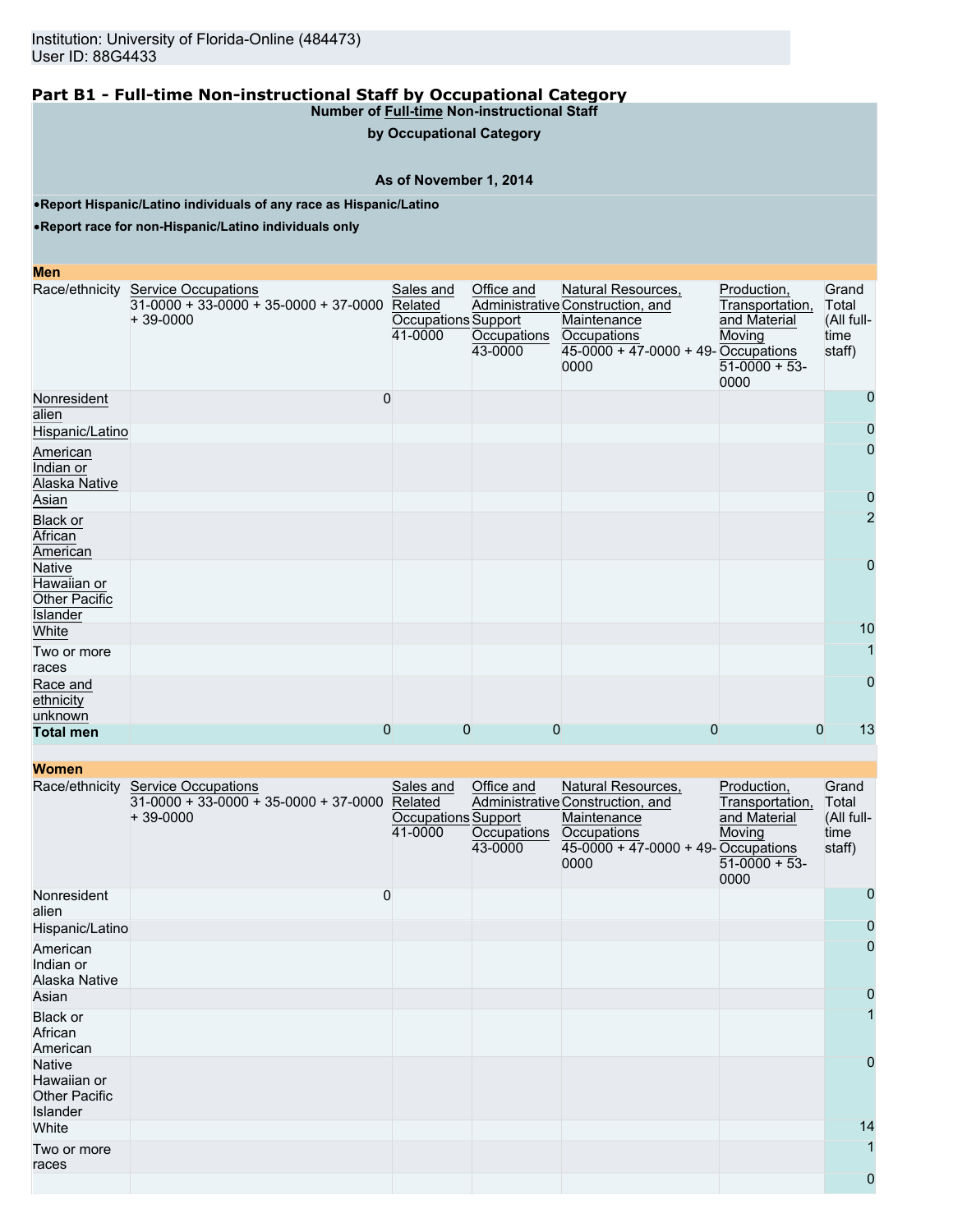| Race and<br>ethnicity<br>unknown                        |   |   |  |    |
|---------------------------------------------------------|---|---|--|----|
| <b>Total women</b>                                      | 0 | 0 |  | 16 |
| <b>Total</b><br>(men+women)<br>Total from prior<br>year | 0 | 0 |  | 29 |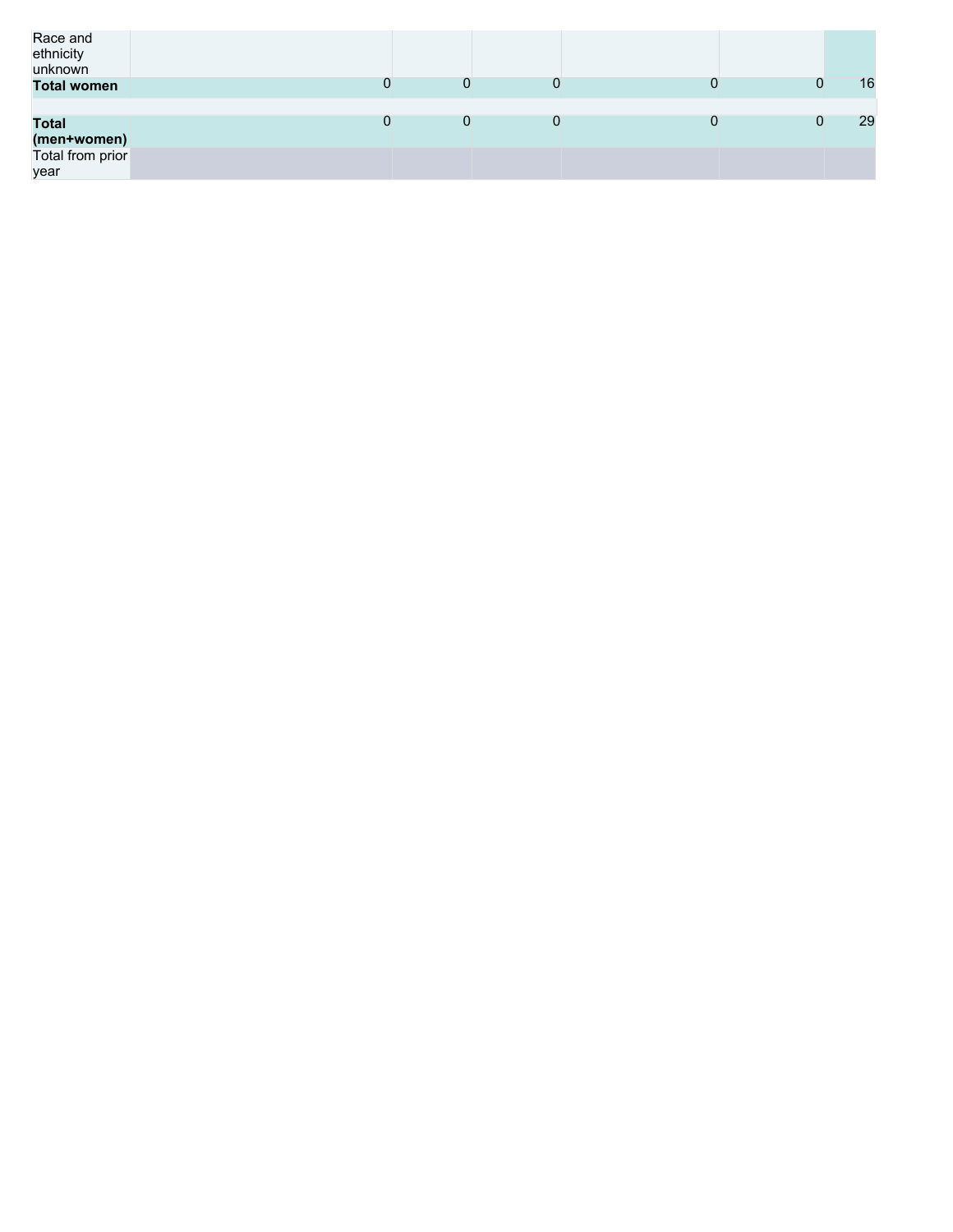# **Part B2 - Full-time Non-instructional Staff by Occupational Category and Tenure Status**

|                                                                                                                                     |         |                 | <b>Number of Full-time Non-instructional Staff</b>          |                     |                              |               |                |  |
|-------------------------------------------------------------------------------------------------------------------------------------|---------|-----------------|-------------------------------------------------------------|---------------------|------------------------------|---------------|----------------|--|
| As of November 1, 2014                                                                                                              |         |                 |                                                             |                     |                              |               |                |  |
|                                                                                                                                     |         |                 |                                                             |                     |                              |               |                |  |
| Occupational category                                                                                                               |         |                 | With Faculty status                                         |                     |                              | Without Total |                |  |
|                                                                                                                                     | Tenured | On              |                                                             | Not on Tenure Track |                              | Faculty       |                |  |
|                                                                                                                                     |         | Tenure<br>Track | Multi-year,<br>continuing, or at- contract<br>will contract | Annual              | Less-than-annual<br>contract | status        |                |  |
| Research staff                                                                                                                      |         |                 |                                                             |                     |                              |               | $\mathbf 0$    |  |
| <b>Public Service staff</b>                                                                                                         |         |                 |                                                             |                     |                              |               | $\mathbf 0$    |  |
| Archivists, Curators, and Museum<br>Technicians<br>25-4010                                                                          |         |                 |                                                             |                     |                              |               | $\mathbf 0$    |  |
| Librarians<br>25-4020                                                                                                               |         |                 |                                                             |                     |                              |               | $\overline{0}$ |  |
| Library Technicians<br>25-4030                                                                                                      |         |                 |                                                             |                     |                              |               | $\mathbf 0$    |  |
| <b>O</b> Student and Academic Affairs and<br><b>Other Education Services Occupations</b><br>25-2000 + 25-3000 + 25-9000             |         |                 |                                                             |                     |                              | 8             | 8              |  |
| <b>Management Occupations</b><br>11-0000                                                                                            |         |                 |                                                             |                     |                              | 2             | $\overline{2}$ |  |
| <b>Business and Financial Operations</b><br>Occupations<br>13-0000                                                                  |         |                 |                                                             |                     |                              | 5             | 5              |  |
| Computer, Engineering, and Science<br><b>Occupations</b><br>$15-0000 + 17-0000 + 19-0000$                                           |         |                 |                                                             |                     |                              | 7             | $\overline{7}$ |  |
| Community, Social Service, Legal,<br>Arts, Design, Entertainment, Sports,<br>and Media Occupations<br>$21-0000 + 23-0000 + 27-0000$ |         |                 |                                                             |                     |                              | 2             | $\overline{2}$ |  |
| <b>Healthcare Practitioners and Technical</b><br><b>Occupations</b><br>29-0000                                                      |         |                 |                                                             |                     |                              |               | $\Omega$       |  |
| Total                                                                                                                               | 0       | 0               | 0                                                           | 0                   | 0                            | 24            | 24             |  |
| Total from prior year                                                                                                               |         |                 |                                                             |                     |                              |               |                |  |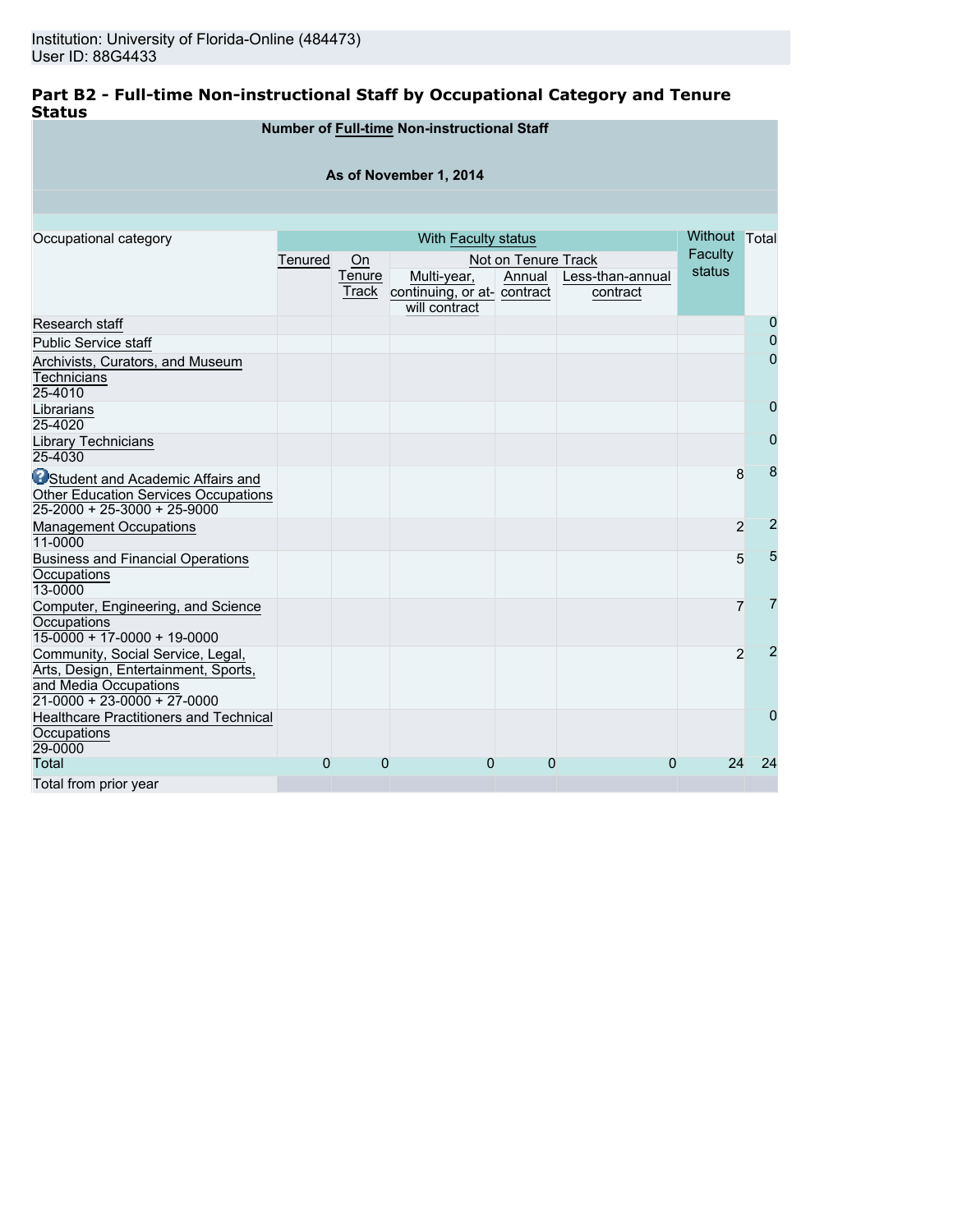# **Part C - Full-time Summary**

# **Summary of Full-time Staff**

# **As of November 1, 2014**

# •**Data will not be generated on this screen until the relevant screens in the previous section have been completed.**

| Occupational category                                                                                                             |         | <b>Without Total</b> |                                                      |                     |                                                        |                |                |
|-----------------------------------------------------------------------------------------------------------------------------------|---------|----------------------|------------------------------------------------------|---------------------|--------------------------------------------------------|----------------|----------------|
|                                                                                                                                   | Tenured | On                   |                                                      | Not on Tenure Track |                                                        | Faculty        |                |
|                                                                                                                                   |         |                      | Track continuing, or contract<br>at-will<br>contract |                     | Tenure Multi-year, Annual Less-than-annual<br>contract | status         |                |
| Primarily Instruction                                                                                                             | 1       | $\Omega$             | 0                                                    | 4                   | 0                                                      | $\mathbf 0$    | 5              |
| Exclusively credit                                                                                                                | 1       |                      |                                                      | 4                   |                                                        |                | 5              |
| Exclusively not-for-credit                                                                                                        |         |                      |                                                      |                     |                                                        |                | 0              |
| Combined credit/not-for-credit                                                                                                    |         |                      |                                                      |                     |                                                        |                | $\mathbf 0$    |
| Instruction/research/public service staff                                                                                         |         |                      |                                                      |                     |                                                        |                | 0              |
| Research staff                                                                                                                    |         |                      |                                                      |                     |                                                        |                | 0              |
| <b>Public Service staff</b>                                                                                                       |         |                      |                                                      |                     |                                                        |                | 0              |
| Archivists, Curators, and Museum Technicians<br>25-4010                                                                           |         |                      |                                                      |                     |                                                        |                | 0              |
| Librarians<br>25-4020                                                                                                             |         |                      |                                                      |                     |                                                        |                | 0              |
| <b>Library Technicians</b><br>25-4030                                                                                             |         |                      |                                                      |                     |                                                        |                | 0              |
| Student and Academic Affairs and Other<br><b>Education Services Occupations</b><br>25-2000 + 25-3000 + 25-9000                    |         |                      |                                                      |                     |                                                        | 8              | 8              |
| <b>Management Occupations</b><br>11-0000                                                                                          |         |                      |                                                      |                     |                                                        | $\overline{2}$ | $\overline{2}$ |
| <b>Business and Financial Operations</b><br>Occupations<br>13-0000                                                                |         |                      |                                                      |                     |                                                        | 5              | 5              |
| Computer, Engineering, and Science<br>Occupations<br>15-0000 + 17-0000 + 19-0000                                                  |         |                      |                                                      |                     |                                                        | $\overline{7}$ | $\overline{7}$ |
| Community, Social Service, Legal, Arts,<br>Design, Entertainment, Sports, and Media<br>Occupations<br>21-0000 + 23-0000 + 27-0000 |         |                      |                                                      |                     |                                                        | $\overline{2}$ | 2              |
| Healthcare Practitioners and Technical<br>Occupations<br>29-0000                                                                  |         |                      |                                                      |                     |                                                        |                | 0              |
| <b>Service Occupations</b><br>$31-0000 + 33-0000 + 35-0000 + 37-0000 + 39-$<br>0000                                               |         |                      |                                                      |                     |                                                        |                | 0              |
| Sales and Related Occupations<br>41-0000                                                                                          |         |                      |                                                      |                     |                                                        |                | 0              |
| Office and Administrative Support Occupations<br>43-0000                                                                          |         |                      |                                                      |                     |                                                        |                | 0              |
| Natural Resources, Construction, and<br>Maintenance Occupations<br>$45-0000 + 47-0000 + 49-0000$                                  |         |                      |                                                      |                     |                                                        |                | 0              |
| Production, Transportation, and Material<br><b>Moving Occupations</b><br>$51-0000 + 53-0000$                                      |         |                      |                                                      |                     |                                                        |                | 0              |
| Total                                                                                                                             |         |                      |                                                      |                     |                                                        |                | 29             |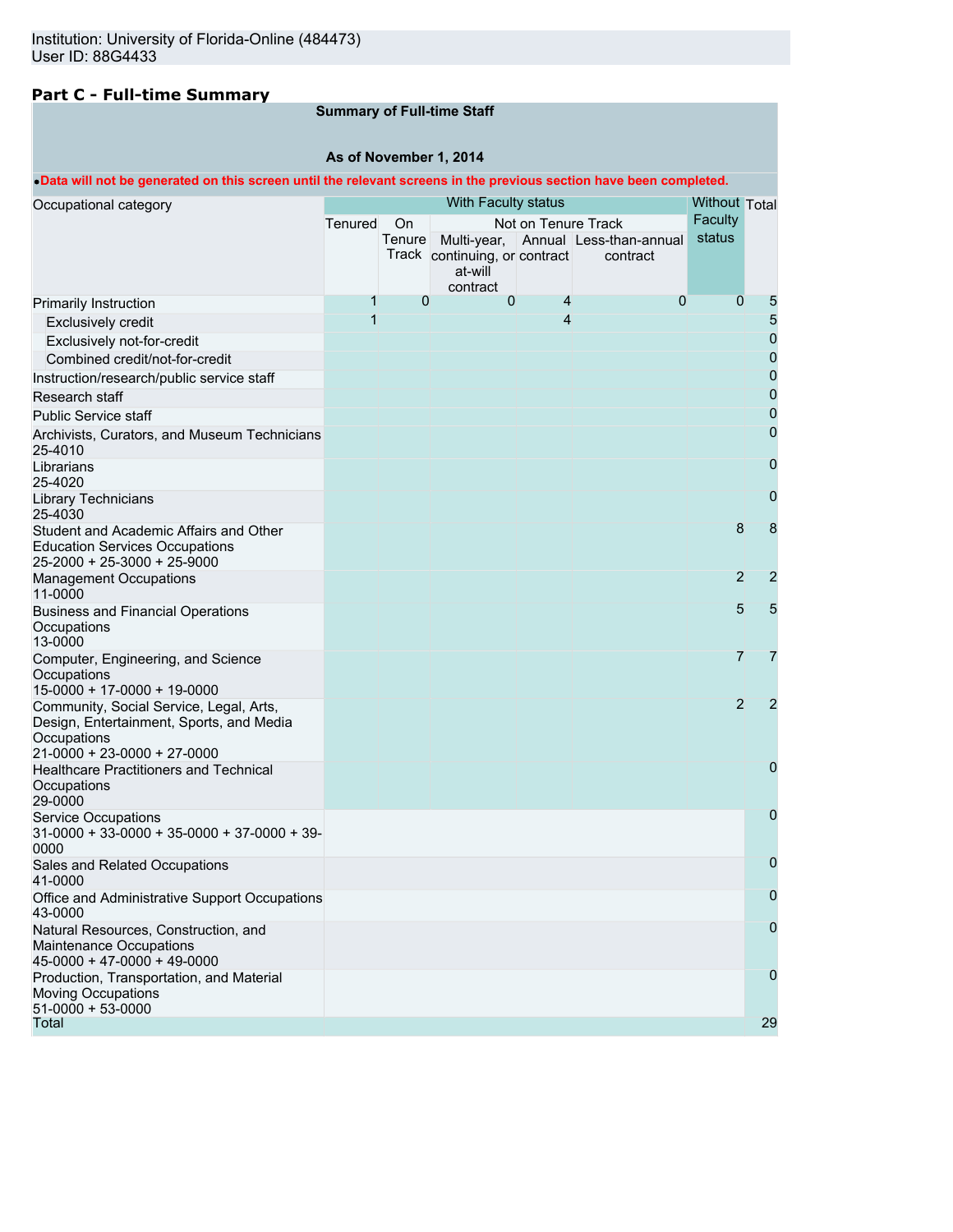# **Part G - Salaries Worksheet**

**Number of Full-time Instructional Staff**

**For Calculation of Total Number of Months**

**Annual Salary, 2014-15**

•**Report the number of instructional staff based on the number of months to be worked**

•**Months reported should correspond with the number of months that staff worked (which may differ from the number of**

**months over which they are paid)**

•**Include ONLY full-time instructional staff**

•**Include instructional staff** *with* **faculty status and** *without* **faculty status**

•**Include instructional staff regardless of tenure status**

•**Balance column should include instructional staff whose annual salary covers less than 9 months worked**

| Gender and              |                |              | Months worked                     |                | <b>D</b> Total Staff    | <b>O</b> Total      | Total full-time                    | Balance (All other                |
|-------------------------|----------------|--------------|-----------------------------------|----------------|-------------------------|---------------------|------------------------------------|-----------------------------------|
| academic rank           | 12             | 11           | 10<br>months months months months | 9              | for Salary<br>reporting | Number of<br>Months | instructional staff<br>from Part A | full-time instructional<br>staff) |
| <b>Men</b>              |                |              |                                   |                |                         |                     |                                    |                                   |
| Professors              |                |              |                                   |                | 0                       | 0                   |                                    |                                   |
| Associate<br>professors |                |              |                                   |                |                         | 9                   |                                    |                                   |
| Assistant<br>professors |                |              |                                   |                | $\mathbf{0}$            | 0                   |                                    |                                   |
| Instructors             |                |              |                                   |                | $\mathbf 0$             | 0                   |                                    |                                   |
| Lecturers               |                |              |                                   |                |                         | 9                   |                                    |                                   |
| No academic<br>rank     |                |              |                                   |                | 0                       | 0                   |                                    |                                   |
| <b>Total men</b>        | $\Omega$       | 0            | 0                                 | $\overline{2}$ | $\overline{2}$          | 18                  | $\overline{2}$                     | 0                                 |
|                         |                |              |                                   |                |                         |                     |                                    |                                   |
| <b>Women</b>            |                |              |                                   |                |                         |                     |                                    |                                   |
| Professors              |                |              |                                   |                | $\overline{0}$          | $\mathbf 0$         |                                    |                                   |
| Associate<br>professors |                |              |                                   |                | $\Omega$                | 0                   |                                    |                                   |
| Assistant<br>professors |                |              |                                   |                | $\overline{0}$          | 0                   |                                    |                                   |
| Instructors             |                |              |                                   |                | $\overline{0}$          | 0                   |                                    |                                   |
| Lecturers               | 1              |              |                                   | $\mathbf{1}$   | $\overline{2}$          | 21                  |                                    |                                   |
| No academic<br>rank     |                |              |                                   |                | 1                       | 12                  |                                    |                                   |
| <b>Total women</b>      | $\overline{2}$ | $\mathbf{0}$ | $\overline{0}$                    | 1              | $\mathbf{3}$            | 33                  | 3                                  | 0                                 |
|                         |                |              |                                   |                |                         |                     |                                    |                                   |
| Total (men +<br>women)  | $\overline{2}$ | $\mathbf{0}$ | $\overline{0}$                    | 3              | 5                       | 51                  | 5                                  | 0                                 |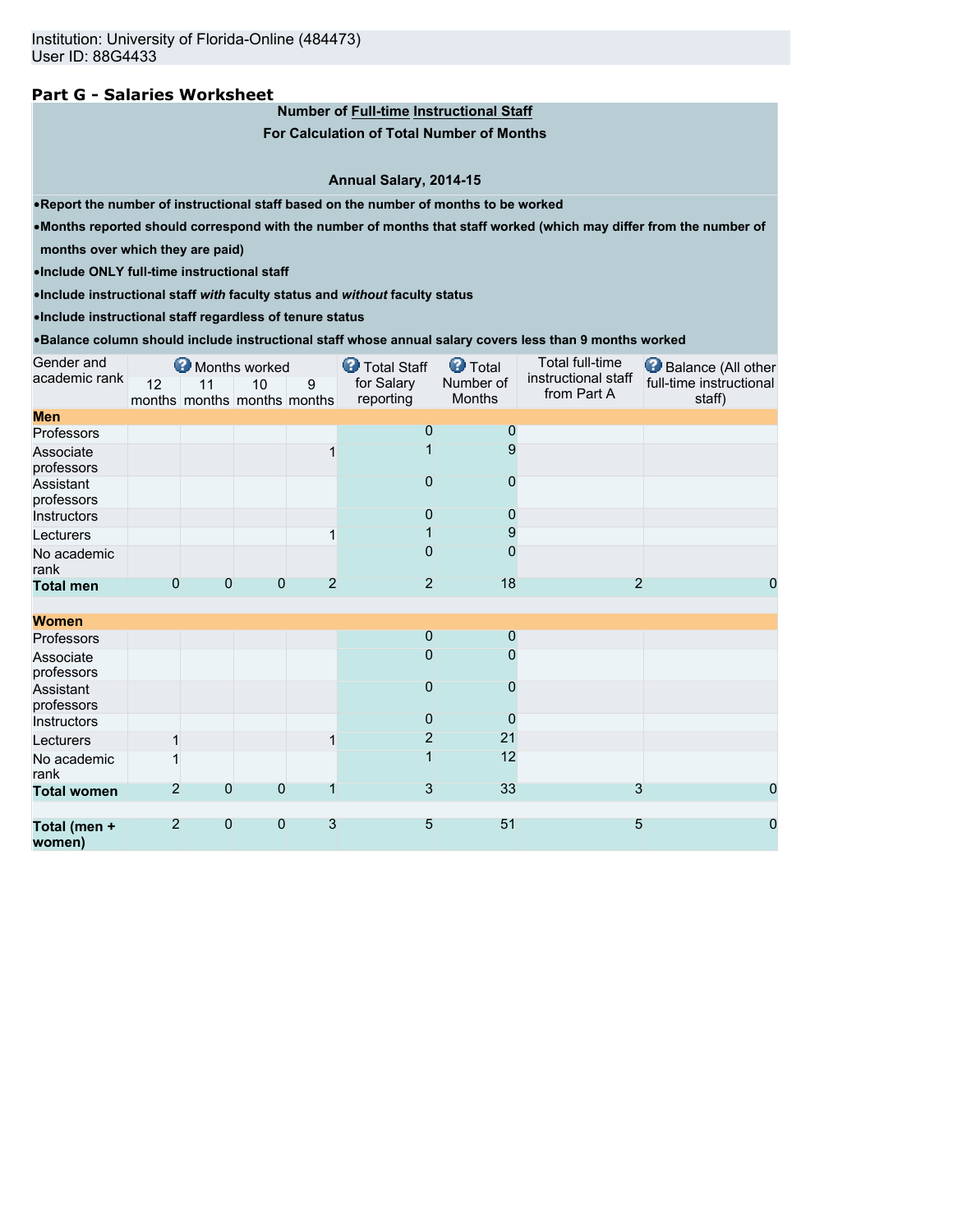# **Part G - Salary outlays for instructional staff**

**Salary Outlays**

## **for Full-time Instructional Staff**

# **Annual Salary Outlays, 2014-15**

•**Report the TOTAL ANNUAL salary outlays for the full-time instructional staff reported in the 12 months, 11 months, 10**

# **months, and 9 months columns on the previous screen**

| Gender and academic<br>rank | Total staff for salary<br>reporting<br>(from Part G,<br>screen 1) | <b>Total Number of</b><br><b>Months</b><br>(from Part G,<br>screen 1) |    | <b>O</b> Total<br>Annual<br><b>Salary Outlays</b> | Weighted Average Monthly<br><b>Salaries</b> |
|-----------------------------|-------------------------------------------------------------------|-----------------------------------------------------------------------|----|---------------------------------------------------|---------------------------------------------|
| <b>Men</b>                  |                                                                   |                                                                       |    |                                                   |                                             |
| <b>Professors</b>           |                                                                   | 0                                                                     | 0  |                                                   |                                             |
| Associate professors        |                                                                   |                                                                       | 9  | 96,323                                            | 10,703                                      |
| Assistant professors        |                                                                   | 0                                                                     | 0  |                                                   |                                             |
| <b>Instructors</b>          |                                                                   | 0                                                                     | 0  |                                                   |                                             |
| Lecturers                   |                                                                   |                                                                       | 9  | 80,322                                            | 8,925                                       |
| No academic rank            |                                                                   | 0                                                                     | 0  |                                                   |                                             |
| <b>Total men</b>            |                                                                   | $\overline{2}$                                                        | 18 | 176,645                                           | 9,814                                       |
| <b>Women</b>                |                                                                   |                                                                       |    |                                                   |                                             |
| <b>Professors</b>           |                                                                   | 0                                                                     | 0  |                                                   |                                             |
| Associate professors        |                                                                   | 0                                                                     | 0  |                                                   |                                             |
| Assistant professors        |                                                                   | 0                                                                     | 0  |                                                   |                                             |
| <b>Instructors</b>          |                                                                   | $\Omega$                                                              | 0  |                                                   |                                             |
| Lecturers                   |                                                                   | 2                                                                     | 21 | 101,756                                           | 4,846                                       |
| No academic rank            |                                                                   |                                                                       | 12 | 46,431                                            | 3,869                                       |
| <b>Total women</b>          |                                                                   | 3                                                                     | 33 | 148,187                                           | 4,491                                       |
|                             |                                                                   |                                                                       |    |                                                   |                                             |
| Total (men + women)         |                                                                   | 5                                                                     | 51 | 324,832                                           | 6,369                                       |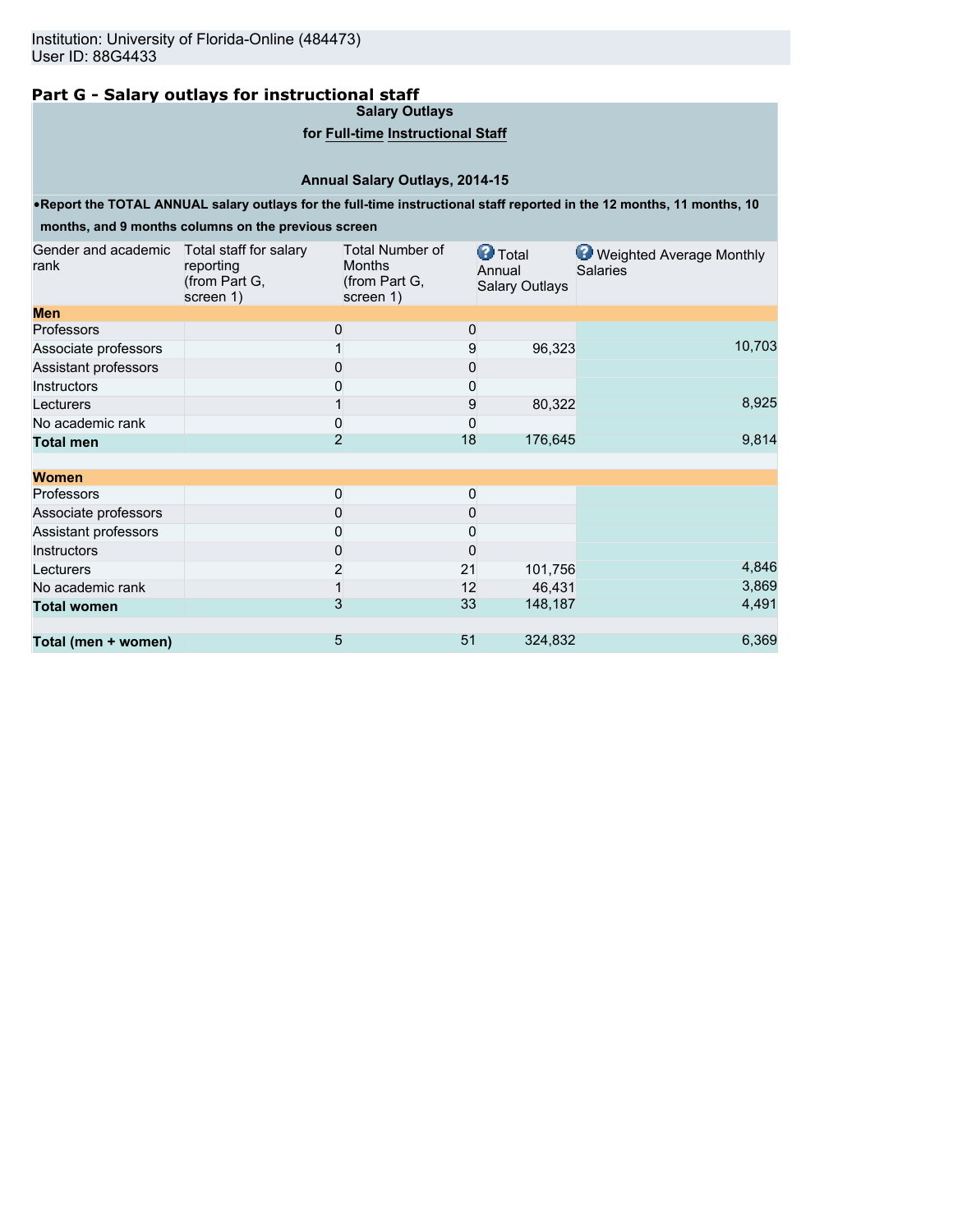# **Part G - Salary outlays for non-instructional staff**

**Salary Outlays**

# **for Full-time Non-instructional Staff**

# **Annual Salary Outlays, 2014-15**

| Occupational category                                                                                                                  | <b>O</b> Number of<br>full-time staff<br>(carried forward from<br>previous screens) | <b>D</b> Total annual<br>salary outlays |
|----------------------------------------------------------------------------------------------------------------------------------------|-------------------------------------------------------------------------------------|-----------------------------------------|
| Research staff                                                                                                                         | 0                                                                                   |                                         |
| <b>Public Service staff</b>                                                                                                            |                                                                                     |                                         |
| Library and Student and Academic Affairs and Other Education<br><b>Services Occupations</b><br>$25-4000 + 25-2000 + 25-3000 + 25-9000$ | 8                                                                                   | 431,555                                 |
| <b>Management Occupations</b><br>11-0000                                                                                               | $\overline{2}$                                                                      | 164,636                                 |
| <b>Business and Financial Operations Occupations</b><br>13-0000                                                                        | 5                                                                                   | 286,954                                 |
| Computer, Engineering, and Science Occupations<br>$15-0000 + 17-0000 + 19-0000$                                                        |                                                                                     | 429,923                                 |
| Community, Social Service, Legal, Arts, Design, Entertainment, Sports,<br>and Media Occupations<br>$21 - 0000 + 23 - 0000 + 27 - 0000$ | 2                                                                                   | 90,552                                  |
| <b>Healthcare Practitioners and Technical Occupations</b><br>29-0000                                                                   | 0                                                                                   |                                         |
| <b>Service Occupations</b><br>$31-0000 + 33-0000 + 35-0000 + 37-0000 + 39-0000$                                                        | 0                                                                                   |                                         |
| Sales and Related Occupations<br>41-0000                                                                                               | 0                                                                                   |                                         |
| Office and Administrative Support Occupations<br>43-0000                                                                               | 0                                                                                   |                                         |
| Natural Resources, Construction, and Maintenance Occupations<br>$45-0000 + 47-0000 + 49-0000$                                          | 0                                                                                   |                                         |
| Production, Transportation, and Material Moving Occupations<br>$51-0000 + 53-0000$                                                     | 0                                                                                   |                                         |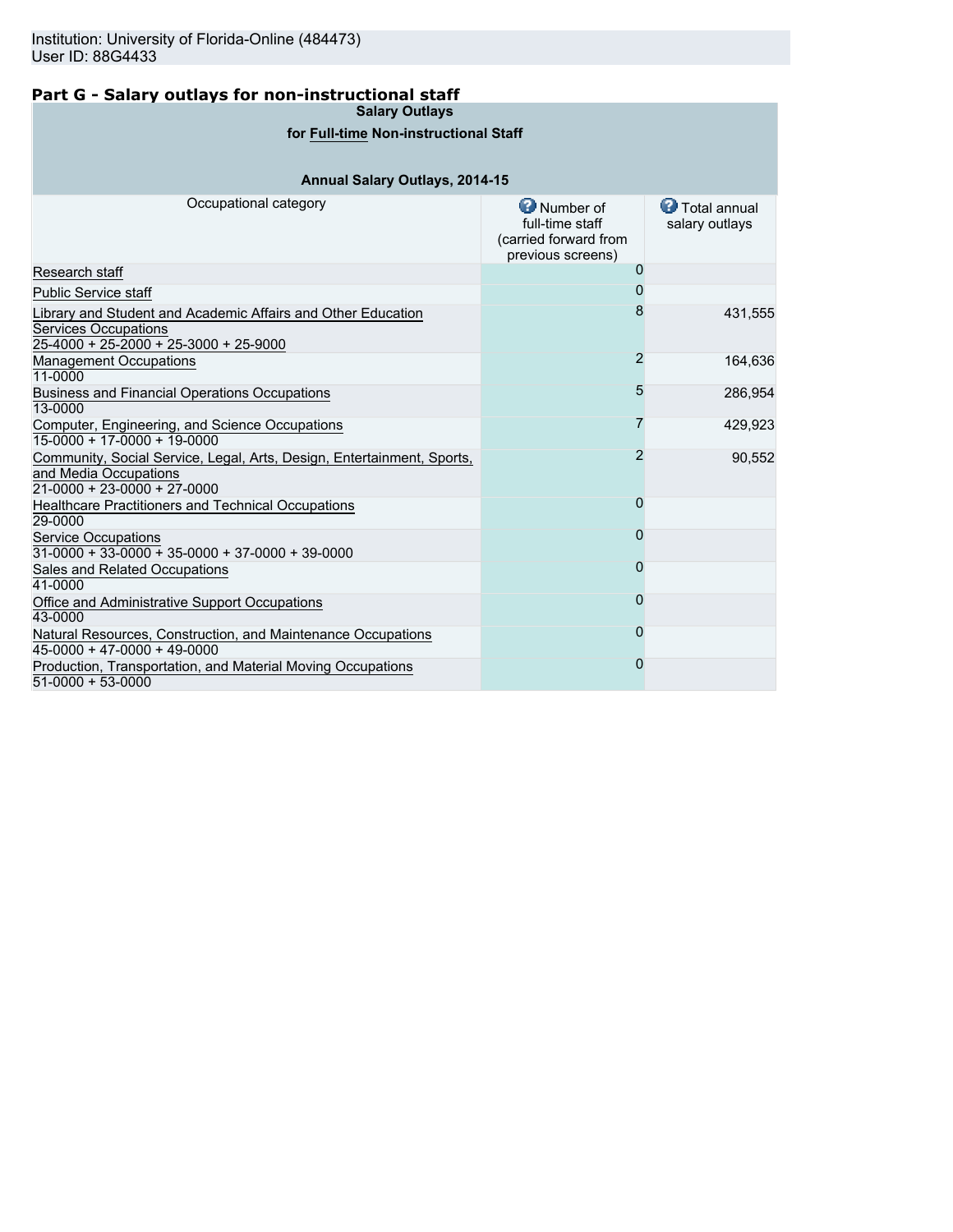**Number of Part-time Staff by Occupational Category**

# **As of November 1, 2014**

•**Report Hispanic/Latino individuals of any race as Hispanic/Latino**

•**Report race for non-Hispanic/Latino individuals only**

| Instructional staff | Research staff | <b>Public Service staff</b> |
|---------------------|----------------|-----------------------------|
|                     |                |                             |
| $\overline{2}$      |                |                             |
|                     |                |                             |
|                     |                |                             |
|                     |                |                             |
|                     |                |                             |
| 16                  |                |                             |
|                     |                |                             |
|                     |                |                             |
| 18                  | 0              | 0                           |
|                     |                |                             |

| <b>Women</b>                              |                     |                |                             |
|-------------------------------------------|---------------------|----------------|-----------------------------|
| Race/ethnicity                            | Instructional staff | Research staff | <b>Public Service staff</b> |
| Nonresident alien                         |                     |                |                             |
| Hispanic/Latino                           |                     |                |                             |
| American Indian or Alaska Native          |                     |                |                             |
| Asian                                     | 2                   |                |                             |
| <b>Black or African American</b>          | 3                   |                |                             |
| Native Hawaiian or Other Pacific Islander |                     |                |                             |
| White                                     | 15                  |                |                             |
| Two or more races                         |                     |                |                             |
| Race and ethnicity unknown                |                     |                |                             |
| <b>Total women</b>                        | 25                  | 0              | 0                           |
|                                           |                     |                |                             |
| Total (men+women)                         | 43                  | 0              | 0                           |
| Total from prior year                     |                     |                |                             |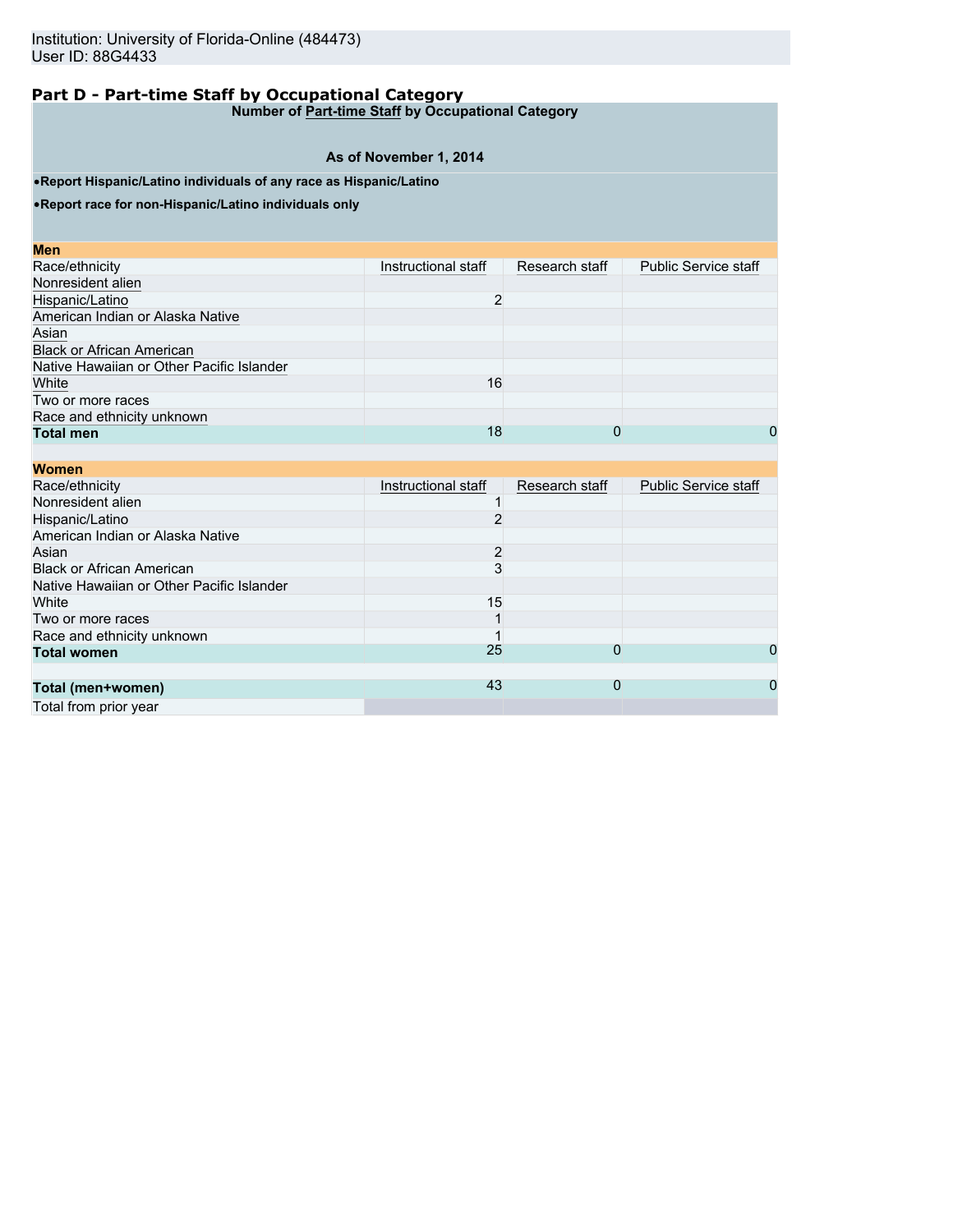**Number of Part-time Staff by Occupational Category**

#### **As of November 1, 2014**

•**Report Hispanic/Latino individuals of any race as Hispanic/Latino**

•**Report race for non-Hispanic/Latino individuals only**

| <b>Contract Contract Contract Contract Contract Contract Contract Contract Contract Contract Contract Contract Co</b><br>$\mathcal{L}^{\text{max}}_{\text{max}}$ and $\mathcal{L}^{\text{max}}_{\text{max}}$ and $\mathcal{L}^{\text{max}}_{\text{max}}$<br>$\mathcal{L}^{\text{max}}_{\text{max}}$ and $\mathcal{L}^{\text{max}}_{\text{max}}$ and $\mathcal{L}^{\text{max}}_{\text{max}}$ | <b>STATE OF STATE OF STATE OF STATE OF STATE OF STATE OF STATE OF STATE OF STATE OF STATE OF STATE OF STATE OF S</b> | <b>Contract Contract Contract Contract Contract Contract Contract Contract Contract Contract Contract Contract Co</b> |
|---------------------------------------------------------------------------------------------------------------------------------------------------------------------------------------------------------------------------------------------------------------------------------------------------------------------------------------------------------------------------------------------|----------------------------------------------------------------------------------------------------------------------|-----------------------------------------------------------------------------------------------------------------------|
| <b>Contract Contract Contract Contract Contract Contract Contract Contract Contract Contract Contract Contract Co</b>                                                                                                                                                                                                                                                                       |                                                                                                                      | and the state of the state of the state of the state of the state of the state of the state of the state of th        |

| Race/ethnicity                                         | Archivists,<br>Curators, and<br>Museum<br>Technicians<br>25-4010 | Librarians<br>25-4020 | Library<br>Technicians<br>25-4030 | <b>Student and Academic Affairs</b><br>and Other Education Services<br>Occupations<br>$25 - 2000 + 25 - 3000 + 25 - 9000$ | Library and Student and<br>Academic Affairs and<br>Other Education<br><b>Services Occupations</b> |
|--------------------------------------------------------|------------------------------------------------------------------|-----------------------|-----------------------------------|---------------------------------------------------------------------------------------------------------------------------|---------------------------------------------------------------------------------------------------|
| Nonresident alien                                      |                                                                  |                       |                                   |                                                                                                                           |                                                                                                   |
| Hispanic/Latino                                        |                                                                  |                       |                                   |                                                                                                                           |                                                                                                   |
| American Indian or<br>Alaska Native                    |                                                                  |                       |                                   |                                                                                                                           | O                                                                                                 |
| Asian                                                  |                                                                  |                       |                                   |                                                                                                                           | O                                                                                                 |
| <b>Black or African</b><br>American                    |                                                                  |                       |                                   |                                                                                                                           | 0                                                                                                 |
| Native Hawaiian or<br><b>Other Pacific</b><br>Islander |                                                                  |                       |                                   |                                                                                                                           |                                                                                                   |
| White                                                  |                                                                  |                       |                                   | 2                                                                                                                         |                                                                                                   |
| Two or more races                                      |                                                                  |                       |                                   |                                                                                                                           |                                                                                                   |
| Race and ethnicity<br>unknown                          |                                                                  |                       |                                   |                                                                                                                           |                                                                                                   |
| <b>Total men</b>                                       | 0                                                                | 0                     | 0                                 | 2                                                                                                                         |                                                                                                   |

| Race/ethnicity                                                | Archivists,<br>Curators, and<br>Museum<br>Technicians<br>25-4010 | Librarians<br>25-4020 | Library<br>Technicians<br>25-4030 | <b>Student and Academic Affairs</b><br>and Other Education Services<br>Occupations<br>$25-2000 + 25-3000 + 25-9000$ | Library and Student and<br>Academic Affairs and<br><b>Other Education</b><br><b>Services Occupations</b> |
|---------------------------------------------------------------|------------------------------------------------------------------|-----------------------|-----------------------------------|---------------------------------------------------------------------------------------------------------------------|----------------------------------------------------------------------------------------------------------|
| Nonresident alien                                             |                                                                  |                       |                                   |                                                                                                                     |                                                                                                          |
| Hispanic/Latino                                               |                                                                  |                       |                                   |                                                                                                                     |                                                                                                          |
| American Indian or<br>Alaska Native                           |                                                                  |                       |                                   |                                                                                                                     | O                                                                                                        |
| Asian                                                         |                                                                  |                       |                                   |                                                                                                                     | 0                                                                                                        |
| <b>Black or African</b><br>American                           |                                                                  |                       |                                   |                                                                                                                     | $\mathbf{O}$                                                                                             |
| Native Hawaiian or<br><b>Other Pacific</b><br><b>Islander</b> |                                                                  |                       |                                   |                                                                                                                     | 0                                                                                                        |
| White                                                         |                                                                  |                       |                                   | 2                                                                                                                   |                                                                                                          |
| Two or more races                                             |                                                                  |                       |                                   |                                                                                                                     |                                                                                                          |
| Race and ethnicity<br>unknown                                 |                                                                  |                       |                                   |                                                                                                                     | 0                                                                                                        |
| <b>Total women</b>                                            | $\Omega$                                                         | $\Omega$              | 0                                 | $\overline{2}$                                                                                                      | 2                                                                                                        |
|                                                               |                                                                  |                       |                                   |                                                                                                                     |                                                                                                          |
| <b>Total</b><br>(men+women)                                   | $\overline{0}$                                                   | $\Omega$              | $\mathbf 0$                       | 4                                                                                                                   |                                                                                                          |
| Total from prior<br>year                                      |                                                                  |                       |                                   |                                                                                                                     |                                                                                                          |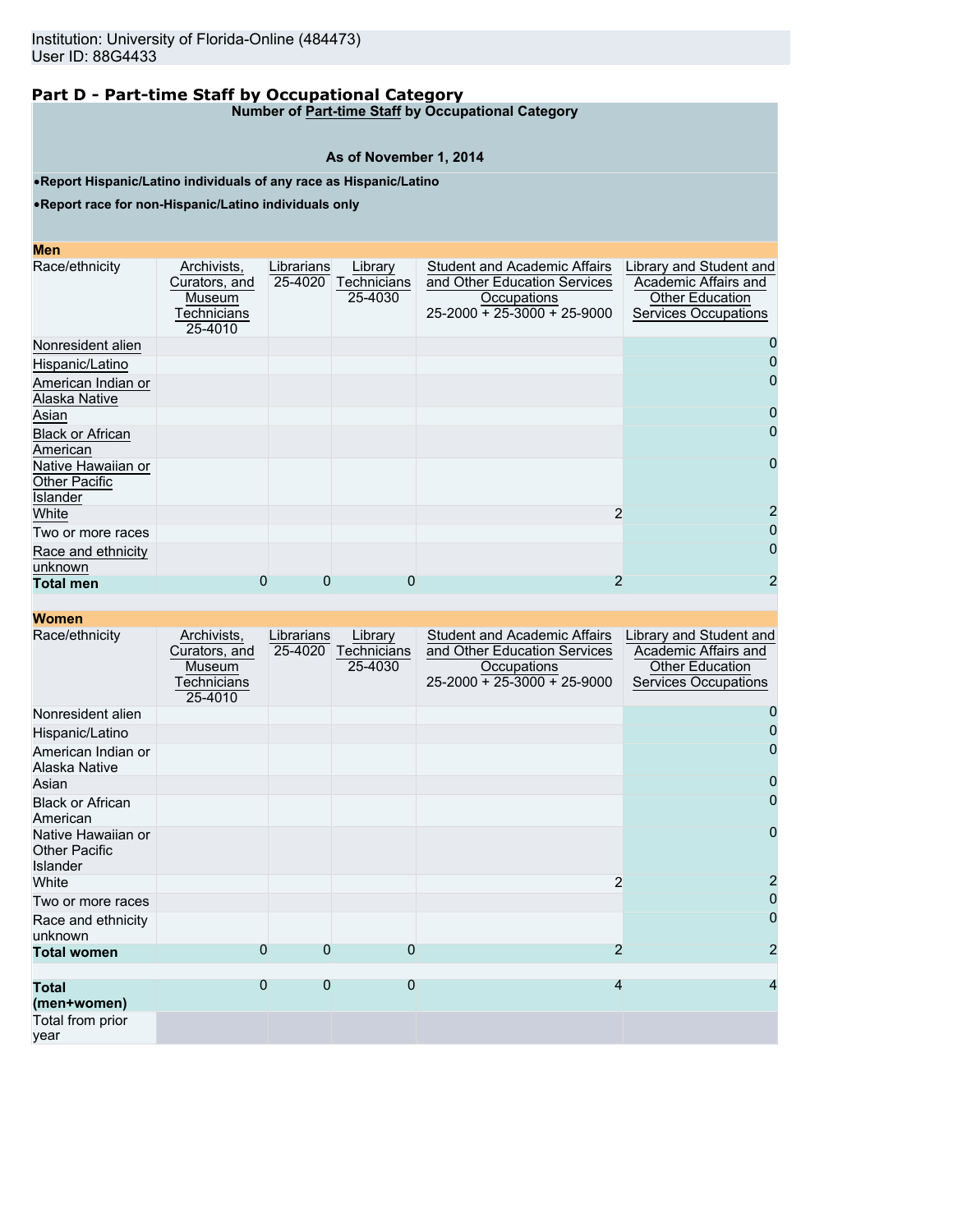**Number of Part-time Staff**

# **As of November 1, 2014**

•**Report Hispanic/Latino individuals of any race as Hispanic/Latino**

•**Report race for non-Hispanic/Latino individuals only**

# **Men**

| MGII                                                   |                                      |                                                                          |                                                                                       |                                                                                                                                             |                                                                        |
|--------------------------------------------------------|--------------------------------------|--------------------------------------------------------------------------|---------------------------------------------------------------------------------------|---------------------------------------------------------------------------------------------------------------------------------------------|------------------------------------------------------------------------|
| Race/ethnicity                                         | Management<br>Occupations<br>11-0000 | <b>Business and</b><br>Financial<br>Operations<br>Occupations<br>13-0000 | Computer, Engineering,<br>and Science Occupations<br>$15-0000 + 17-0000 + 19$<br>0000 | Community, Social Service,<br>Legal, Arts, Design,<br>Entertainment, Sports, and<br><b>Media Occupations</b><br>21-0000 + 23-0000 + 27-0000 | Healthcare<br>Practitioners<br>and Technical<br>Occupations<br>29-0000 |
| Nonresident<br>alien                                   |                                      |                                                                          |                                                                                       |                                                                                                                                             |                                                                        |
| Hispanic/Latino                                        |                                      |                                                                          |                                                                                       |                                                                                                                                             |                                                                        |
| American Indian<br>or Alaska Native                    |                                      |                                                                          |                                                                                       |                                                                                                                                             |                                                                        |
| Asian                                                  |                                      |                                                                          |                                                                                       |                                                                                                                                             |                                                                        |
| <b>Black or African</b><br>American                    |                                      |                                                                          |                                                                                       |                                                                                                                                             |                                                                        |
| Native Hawaiian<br>or Other Pacific<br><b>Islander</b> |                                      |                                                                          |                                                                                       |                                                                                                                                             |                                                                        |
| White                                                  |                                      |                                                                          | 3                                                                                     |                                                                                                                                             |                                                                        |
| Two or more<br>races                                   |                                      |                                                                          |                                                                                       |                                                                                                                                             |                                                                        |
| Race and<br>ethnicity<br>unknown                       |                                      |                                                                          |                                                                                       |                                                                                                                                             |                                                                        |
| <b>Total men</b>                                       | 0                                    | 0                                                                        | 5                                                                                     | 0                                                                                                                                           | 0                                                                      |
|                                                        |                                      |                                                                          |                                                                                       |                                                                                                                                             |                                                                        |

| Race/ethnicity                                  | Management<br>Occupations<br>11-0000 | Business and<br>Financial<br>Operations<br>Occupations<br>13-0000 | Computer, Engineering,<br>and Science Occupations<br>$15-0000 + 17-0000 + 19$<br>0000 | Community, Social Service,<br>Legal, Arts, Design,<br>Entertainment, Sports, and<br><b>Media Occupations</b><br>$21-0000 + 23-0000 + 27-0000$ | Healthcare<br><b>Practitioners</b><br>and Technical<br>Occupations<br>29-0000 |
|-------------------------------------------------|--------------------------------------|-------------------------------------------------------------------|---------------------------------------------------------------------------------------|-----------------------------------------------------------------------------------------------------------------------------------------------|-------------------------------------------------------------------------------|
| Nonresident<br>alien                            |                                      |                                                                   |                                                                                       |                                                                                                                                               |                                                                               |
| Hispanic/Latino                                 |                                      |                                                                   |                                                                                       |                                                                                                                                               |                                                                               |
| American Indian<br>or Alaska Native             |                                      |                                                                   |                                                                                       |                                                                                                                                               |                                                                               |
| Asian                                           |                                      |                                                                   |                                                                                       |                                                                                                                                               |                                                                               |
| <b>Black or African</b><br>American             |                                      |                                                                   |                                                                                       |                                                                                                                                               |                                                                               |
| Native Hawaiian<br>or Other Pacific<br>Islander |                                      |                                                                   |                                                                                       |                                                                                                                                               |                                                                               |
| White                                           |                                      | $\overline{2}$                                                    |                                                                                       |                                                                                                                                               |                                                                               |
| Two or more<br>races                            |                                      |                                                                   |                                                                                       |                                                                                                                                               |                                                                               |
| Race and<br>ethnicity<br>unknown                |                                      |                                                                   |                                                                                       |                                                                                                                                               |                                                                               |
| <b>Total women</b>                              | 0                                    | 2                                                                 | $\mathbf 0$                                                                           | 0                                                                                                                                             | 0                                                                             |
| <b>Total</b><br>(men+women)                     | $\overline{0}$                       | $\overline{2}$                                                    | 5                                                                                     | $\overline{0}$                                                                                                                                | $\overline{0}$                                                                |
| Total from prior<br>year                        |                                      |                                                                   |                                                                                       |                                                                                                                                               |                                                                               |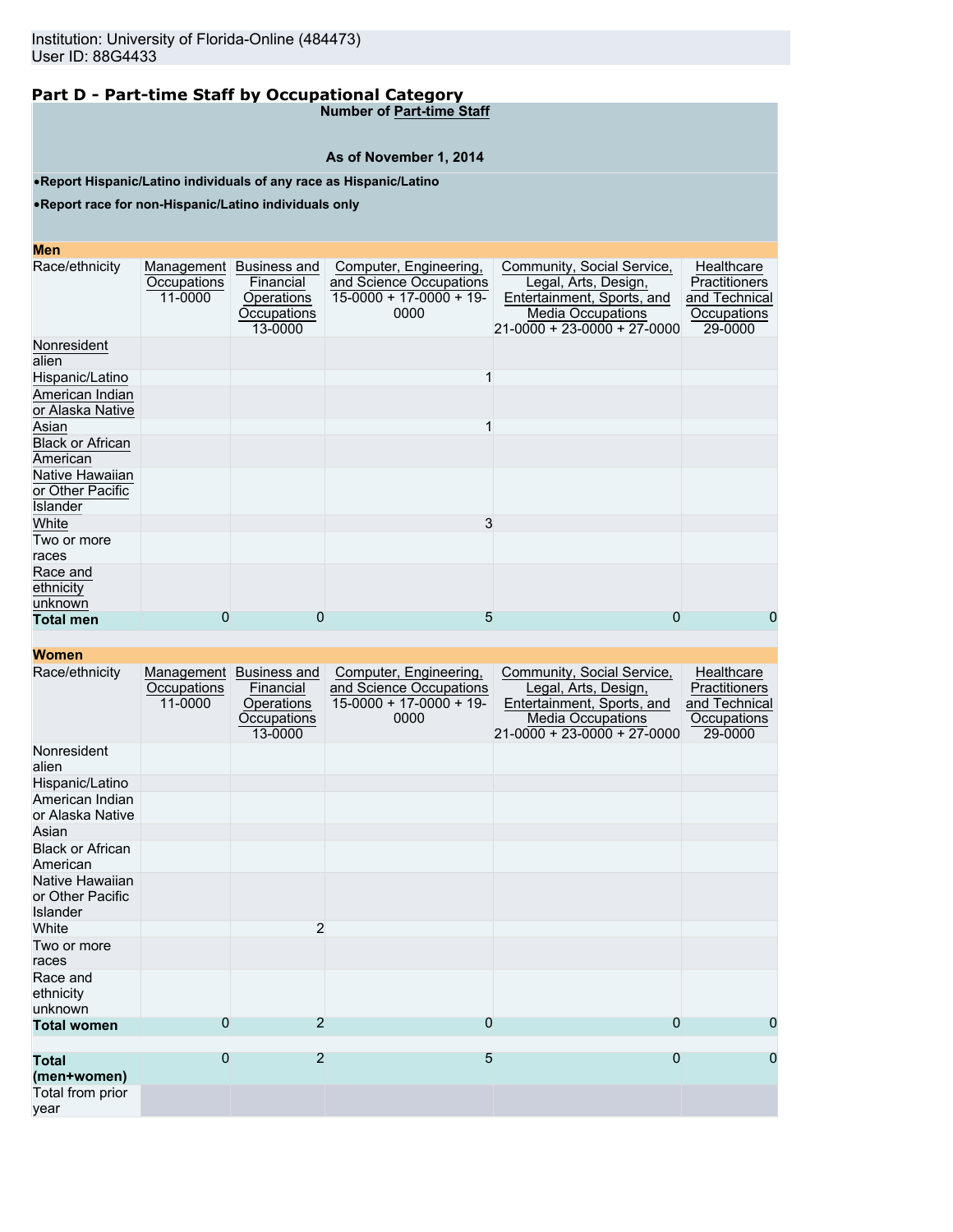**Number of Part-time Staff**

# **As of November 1, 2014**

•**Report Hispanic/Latino individuals of any race as Hispanic/Latino**

•**Report race for non-Hispanic/Latino individuals only**

| <b>Men</b>                                         |                                                                                     |                                                        |                                      |                                                                                                                                              |                                                                                      |                                                |
|----------------------------------------------------|-------------------------------------------------------------------------------------|--------------------------------------------------------|--------------------------------------|----------------------------------------------------------------------------------------------------------------------------------------------|--------------------------------------------------------------------------------------|------------------------------------------------|
| Race/ethnicity                                     | <b>Service Occupations</b><br>$31-0000 + 33-0000 + 35-0000 + 37-0000$<br>$+39-0000$ | Sales and<br>Related<br>Occupations Support<br>41-0000 | Office and<br>Occupations<br>43-0000 | Natural Resources,<br>Administrative Construction, and<br>Maintenance<br><b>Occupations</b><br>$45-0000 + 47-0000 + 49$ -Occupations<br>0000 | Production,<br>Transportation,<br>and Material<br>Moving<br>$51-0000 + 53$ -<br>0000 | Grand<br>Total<br>(All part-<br>time<br>staff) |
| Nonresident<br>alien                               |                                                                                     | $\mathbf 0$                                            |                                      |                                                                                                                                              |                                                                                      | 0                                              |
| Hispanic/Latino                                    |                                                                                     |                                                        |                                      |                                                                                                                                              |                                                                                      | 3                                              |
| American<br>Indian or<br>Alaska Native             |                                                                                     |                                                        |                                      |                                                                                                                                              |                                                                                      | 0                                              |
| Asian                                              |                                                                                     |                                                        |                                      |                                                                                                                                              |                                                                                      |                                                |
| Black or<br>African<br>American                    |                                                                                     |                                                        |                                      |                                                                                                                                              |                                                                                      | 0                                              |
| Native<br>Hawaiian or<br>Other Pacific<br>Islander |                                                                                     |                                                        |                                      |                                                                                                                                              |                                                                                      | 0                                              |
| White                                              |                                                                                     |                                                        |                                      |                                                                                                                                              |                                                                                      | 21                                             |
| Two or more<br>races                               |                                                                                     |                                                        |                                      |                                                                                                                                              |                                                                                      | $\overline{0}$                                 |
| Race and<br>ethnicity<br>unknown                   |                                                                                     |                                                        |                                      |                                                                                                                                              |                                                                                      | $\overline{0}$                                 |
| <b>Total men</b>                                   |                                                                                     | 0                                                      | 0<br>0                               | 0                                                                                                                                            |                                                                                      | 25<br>0                                        |

| <b>WATHEIT</b>                                                   |                                                                                     |                                                        |                                      |                                                                                                                                       |                                                                                     |                                                |
|------------------------------------------------------------------|-------------------------------------------------------------------------------------|--------------------------------------------------------|--------------------------------------|---------------------------------------------------------------------------------------------------------------------------------------|-------------------------------------------------------------------------------------|------------------------------------------------|
| Race/ethnicity                                                   | <b>Service Occupations</b><br>$31-0000 + 33-0000 + 35-0000 + 37-0000$<br>$+39-0000$ | Sales and<br>Related<br>Occupations Support<br>41-0000 | Office and<br>Occupations<br>43-0000 | Natural Resources,<br>Administrative Construction, and<br>Maintenance<br>Occupations<br>$45-0000 + 47-0000 + 49$ -Occupations<br>0000 | Production,<br>Transportation,<br>and Material<br>Moving<br>$51-0000 + 53-$<br>0000 | Grand<br>Total<br>(All part-<br>time<br>staff) |
| Nonresident<br>alien                                             |                                                                                     | 0                                                      |                                      |                                                                                                                                       |                                                                                     |                                                |
| Hispanic/Latino                                                  |                                                                                     |                                                        |                                      |                                                                                                                                       |                                                                                     | $\overline{2}$                                 |
| American<br>Indian or<br>Alaska Native                           |                                                                                     |                                                        |                                      |                                                                                                                                       |                                                                                     | $\pmb{0}$                                      |
| Asian                                                            |                                                                                     |                                                        |                                      |                                                                                                                                       |                                                                                     | $\overline{c}$                                 |
| Black or<br>African<br>American                                  |                                                                                     |                                                        |                                      |                                                                                                                                       |                                                                                     | 3                                              |
| <b>Native</b><br>Hawaiian or<br><b>Other Pacific</b><br>Islander |                                                                                     |                                                        |                                      |                                                                                                                                       |                                                                                     | $\mathbf 0$                                    |
| White                                                            |                                                                                     |                                                        |                                      |                                                                                                                                       |                                                                                     | 19                                             |
| Two or more<br>races                                             |                                                                                     |                                                        |                                      |                                                                                                                                       |                                                                                     | 1                                              |
| Race and<br>ethnicity<br>unknown                                 |                                                                                     |                                                        |                                      |                                                                                                                                       |                                                                                     | 1                                              |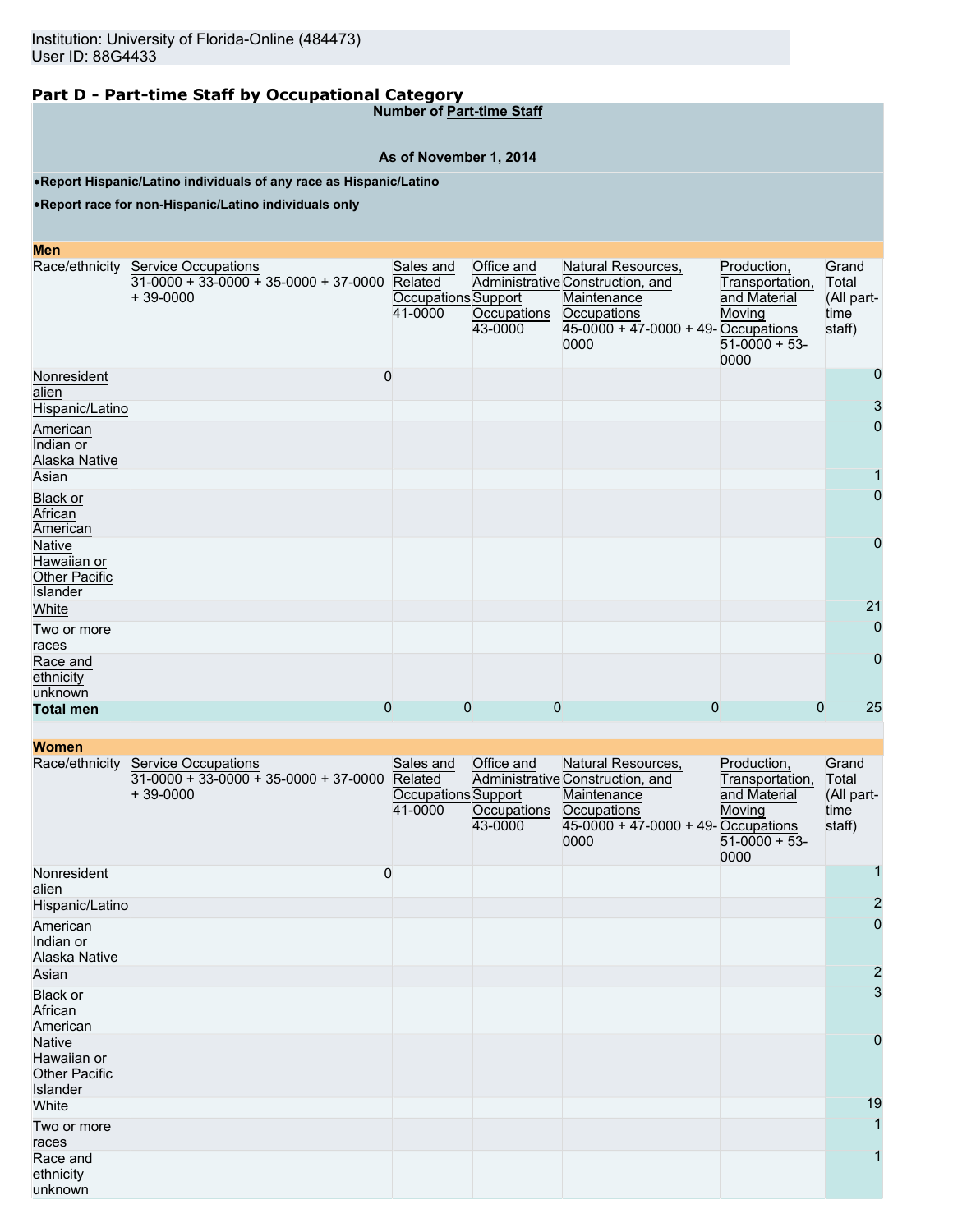| <b>Total women</b>          |  |  | 29 |
|-----------------------------|--|--|----|
| <b>Total</b><br>(men+women) |  |  | 54 |
| Total from prior<br>year    |  |  |    |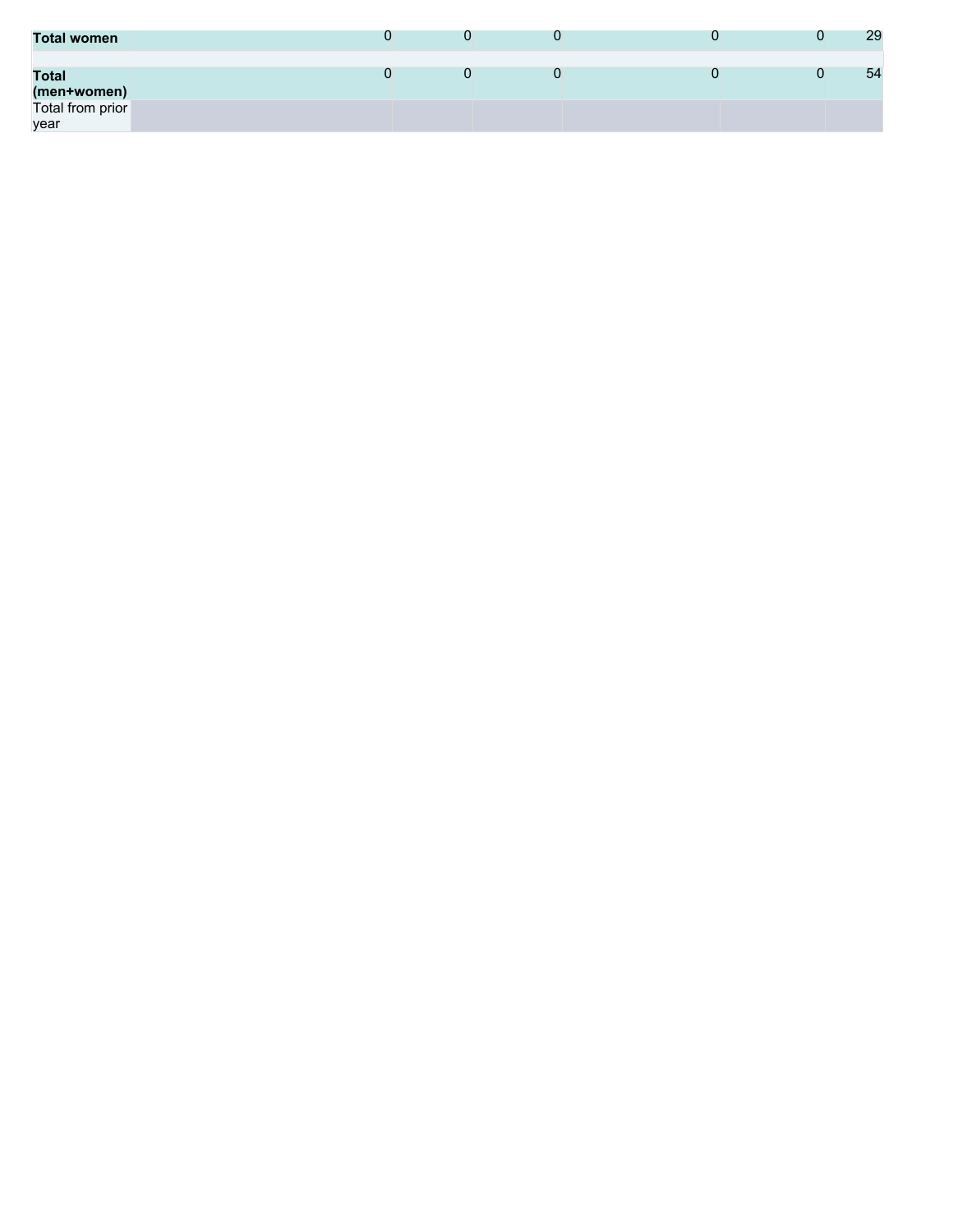# **Part D - Graduate assistants**

### **Number of Graduate Assistants**

### **As of November 1, 2014**

### •**Report Hispanic/Latino individuals of any race as Hispanic/Latino**

### •**Report race for non-Hispanic/Latino individuals only**

#### **Men**

| Race/ethnicity Teaching Research Management | 25-1191 |                | Occupations | <b>Business</b><br>and | Computer,<br>Engineering,         | Community,<br>Social                |                      | Library and   Healthcare   Total<br><b>Student and Practitioners</b> |                |
|---------------------------------------------|---------|----------------|-------------|------------------------|-----------------------------------|-------------------------------------|----------------------|----------------------------------------------------------------------|----------------|
|                                             |         |                | 11-0000     | Financial              | and Science                       | Service,                            | Academic             | and                                                                  |                |
|                                             |         |                |             | <b>Occupations</b>     | Operations Occupations<br>15-0000 | Legal, Arts,                        | Affairs and<br>Other | Technical<br>Occupations                                             |                |
|                                             |         |                |             | 13-0000                |                                   | Design,<br>+ 17-0000 Entertainment, | Education            | 29-0000                                                              |                |
|                                             |         |                |             |                        | $+ 19 - 0000$                     | Sports, and                         | <b>Services</b>      |                                                                      |                |
|                                             |         |                |             |                        |                                   | Media                               | Occupations          |                                                                      |                |
|                                             |         |                |             |                        |                                   | Occupations                         | 25-4000              |                                                                      |                |
|                                             |         |                |             |                        |                                   | 21-0000                             | $+25-2000$           |                                                                      |                |
|                                             |         |                |             |                        |                                   | $+23-0000$                          | $+25-3000$           |                                                                      |                |
|                                             |         |                |             |                        |                                   | $+27-0000$                          | $+25-9000$           |                                                                      |                |
| Nonresident<br>alien                        | 3       |                |             |                        |                                   |                                     |                      |                                                                      | 3              |
| Hispanic/Latino                             |         |                |             |                        |                                   |                                     |                      |                                                                      | $\overline{0}$ |
| American                                    |         |                |             |                        |                                   |                                     |                      |                                                                      | $\overline{0}$ |
| Indian or                                   |         |                |             |                        |                                   |                                     |                      |                                                                      |                |
| Alaska Native                               |         |                |             |                        |                                   |                                     |                      |                                                                      |                |
| Asian                                       |         |                |             |                        |                                   |                                     |                      |                                                                      | $\overline{0}$ |
| <b>Black or</b>                             |         |                |             |                        |                                   |                                     |                      |                                                                      | 1              |
| African                                     |         |                |             |                        |                                   |                                     |                      |                                                                      |                |
| American                                    |         |                |             |                        |                                   |                                     |                      |                                                                      |                |
| <b>Native</b>                               |         |                |             |                        |                                   |                                     |                      |                                                                      | $\overline{0}$ |
| Hawaiian or                                 |         |                |             |                        |                                   |                                     |                      |                                                                      |                |
| <b>Other Pacific</b>                        |         |                |             |                        |                                   |                                     |                      |                                                                      |                |
| <b>Islander</b>                             |         |                |             |                        |                                   |                                     |                      |                                                                      |                |
| White                                       | 3       |                |             |                        |                                   |                                     |                      |                                                                      | 3              |
| Two or more                                 |         |                |             |                        |                                   |                                     |                      |                                                                      | $\overline{0}$ |
| races                                       |         |                |             |                        |                                   |                                     |                      |                                                                      |                |
| Race and                                    |         |                |             |                        |                                   |                                     |                      |                                                                      | $\overline{0}$ |
| ethnicity                                   |         |                |             |                        |                                   |                                     |                      |                                                                      |                |
| unknown                                     | 7       | $\overline{0}$ | 0           | $\Omega$               | $\Omega$                          | 0                                   | 0                    | $\Omega$                                                             | 7              |
| <b>Total men</b>                            |         |                |             |                        |                                   |                                     |                      |                                                                      |                |

| wuhigh                                 |                |                                                        |                                                                             |                                                                                                             |                                                                                                                                                             |                                                                                                                               |                                                                                                                |                |
|----------------------------------------|----------------|--------------------------------------------------------|-----------------------------------------------------------------------------|-------------------------------------------------------------------------------------------------------------|-------------------------------------------------------------------------------------------------------------------------------------------------------------|-------------------------------------------------------------------------------------------------------------------------------|----------------------------------------------------------------------------------------------------------------|----------------|
| Race/ethnicity                         | 25-1191        | Teaching Research Management<br>Occupations<br>11-0000 | <b>Business</b><br>and<br>Financial<br>Operations<br>Occupations<br>13-0000 | Computer,<br>Engineering,<br>and Science<br><b>Occupations</b><br>15-0000<br>$+ 17 - 0000$<br>$+ 19 - 0000$ | Community,<br>Social<br>Service,<br>Legal, Arts,<br>Design,<br>Entertainment,<br>Sports, and<br>Media<br>Occupations<br>21-0000<br>$+23-0000$<br>$+27-0000$ | Academic<br>Affairs and<br>Other<br>Education<br>Services<br>Occupations<br>25-4000<br>$+25-2000$<br>$+25-3000$<br>$+25-9000$ | Library and Healthcare Total<br><b>Student and Practitioners</b><br>and<br>Technical<br>Occupations<br>29-0000 |                |
| Nonresident<br>alien                   | $\mathfrak{p}$ |                                                        |                                                                             |                                                                                                             |                                                                                                                                                             |                                                                                                                               |                                                                                                                | $\overline{2}$ |
| Hispanic/Latino                        |                |                                                        |                                                                             |                                                                                                             |                                                                                                                                                             |                                                                                                                               |                                                                                                                |                |
| American<br>Indian or<br>Alaska Native |                |                                                        |                                                                             |                                                                                                             |                                                                                                                                                             |                                                                                                                               |                                                                                                                | $\overline{0}$ |
| Asian                                  |                |                                                        |                                                                             |                                                                                                             |                                                                                                                                                             |                                                                                                                               |                                                                                                                | $\mathbf 0$    |
| Black or<br>African<br>American        |                |                                                        |                                                                             |                                                                                                             |                                                                                                                                                             |                                                                                                                               |                                                                                                                |                |
|                                        |                |                                                        |                                                                             |                                                                                                             |                                                                                                                                                             |                                                                                                                               |                                                                                                                | $\overline{0}$ |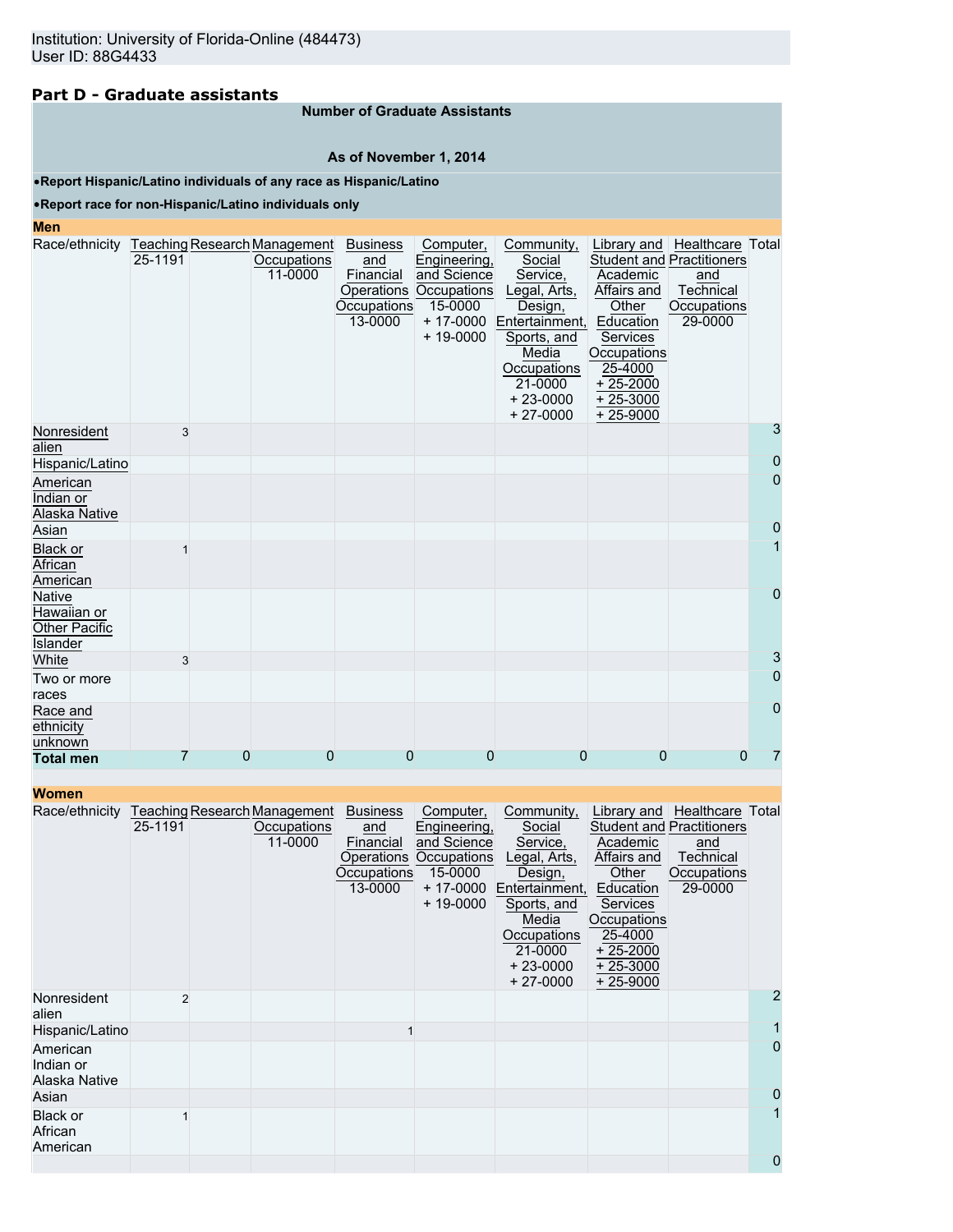| Native<br>Hawaiian or<br>Other Pacific<br>Islander |    |             |                |   |             |              |              |              |             |
|----------------------------------------------------|----|-------------|----------------|---|-------------|--------------|--------------|--------------|-------------|
| White                                              |    |             |                |   |             |              |              |              |             |
| Two or more<br>races                               |    |             |                |   |             |              |              |              |             |
| Race and<br>ethnicity<br>unknown                   |    |             |                |   |             |              |              |              | $\mathbf 0$ |
| <b>Total women</b>                                 | 5  | 0           | $\Omega$       |   | $\Omega$    | $\Omega$     | $\Omega$     | $\Omega$     | 6           |
|                                                    |    |             |                |   |             |              |              |              |             |
| Total<br>(men+women)                               | 12 | $\mathbf 0$ | $\overline{0}$ | 1 | $\mathbf 0$ | $\mathbf{0}$ | $\mathbf{0}$ | $\mathbf{0}$ | 13          |
| Total from prior<br>year                           |    |             |                |   |             |              |              |              |             |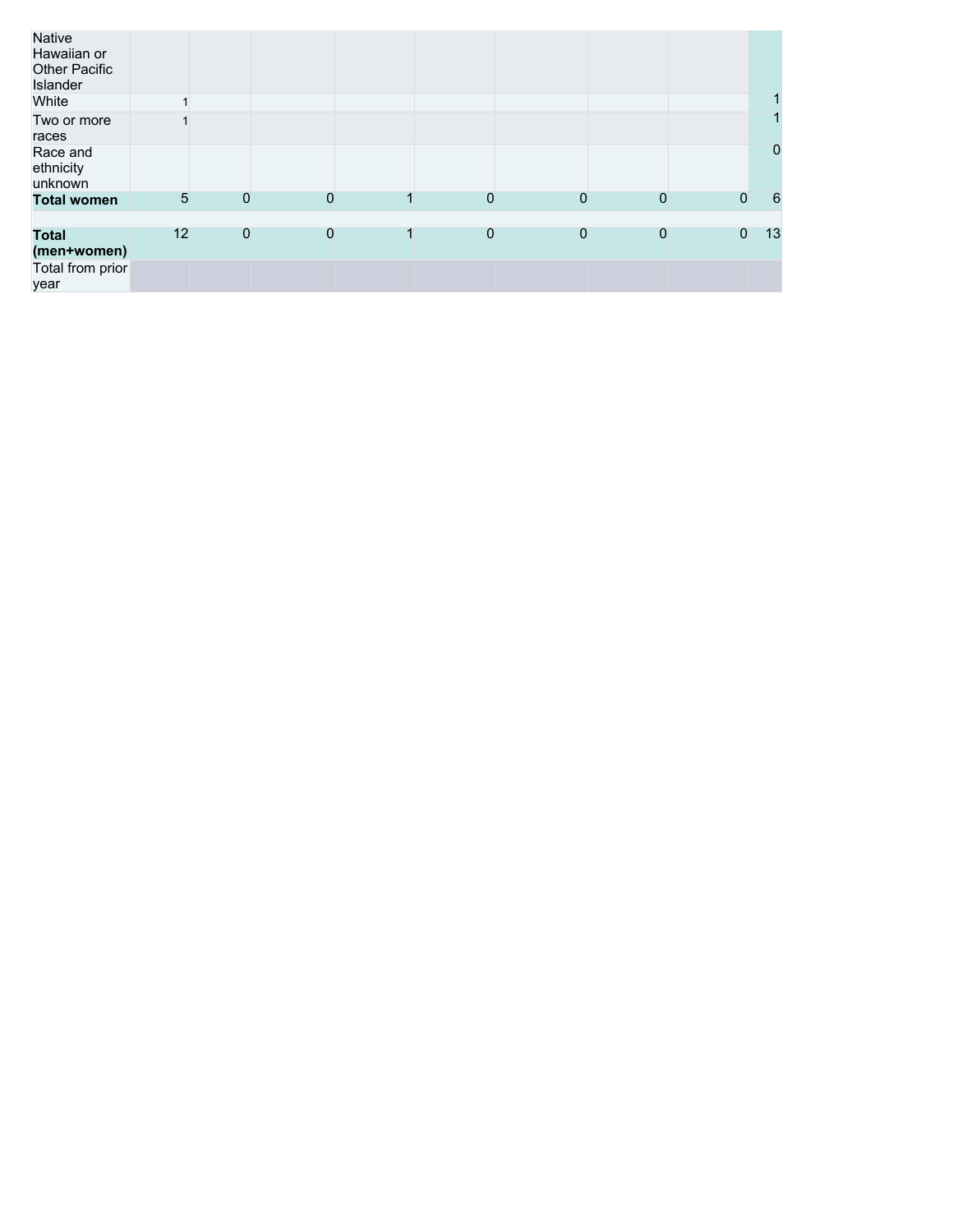### **Part E - Part-time Staff by Occupational Category and Tenure Status Number of Part-time Staff**

| As of November 1, 2014                                                                             |                                    |         |              |                         |                     |                         |                          |                |  |  |  |
|----------------------------------------------------------------------------------------------------|------------------------------------|---------|--------------|-------------------------|---------------------|-------------------------|--------------------------|----------------|--|--|--|
|                                                                                                    |                                    |         |              |                         |                     |                         |                          |                |  |  |  |
|                                                                                                    |                                    |         |              |                         |                     |                         |                          |                |  |  |  |
| Occupational category                                                                              |                                    |         |              | With Faculty status     |                     |                         | Without Total<br>Faculty |                |  |  |  |
|                                                                                                    |                                    | Tenured | On<br>Tenure | Multi-year,             | Not on Tenure Track | Annual Less-than-annual | status                   |                |  |  |  |
|                                                                                                    |                                    |         | Track        | continuing, or contract |                     | contract                |                          |                |  |  |  |
|                                                                                                    |                                    |         |              | at-will contract        |                     |                         |                          |                |  |  |  |
| Primarily Instruction                                                                              |                                    | 7       | 3            | 0                       | 33                  | $\Omega$                | $\Omega$                 | 43             |  |  |  |
|                                                                                                    | Exclusively credit                 | 7       | 3            |                         | 33                  |                         |                          | 43             |  |  |  |
|                                                                                                    | Exclusively not-for-<br>credit     |         |              |                         |                     |                         |                          | $\overline{0}$ |  |  |  |
|                                                                                                    | Combined credit/not-<br>for-credit |         |              |                         |                     |                         |                          | $\mathbf 0$    |  |  |  |
| Instruction/research/public service staff                                                          |                                    |         |              |                         |                     |                         |                          | $\mathbf 0$    |  |  |  |
| Research staff                                                                                     |                                    |         |              |                         |                     |                         |                          | 0              |  |  |  |
| <b>Public Service staff</b>                                                                        |                                    |         |              |                         |                     |                         |                          | $\overline{0}$ |  |  |  |
| Archivists, Curators, and Museum                                                                   |                                    |         |              |                         |                     |                         |                          | $\mathbf 0$    |  |  |  |
| <b>Technicians</b><br>25-4010                                                                      |                                    |         |              |                         |                     |                         |                          |                |  |  |  |
| Librarians<br>25-4020                                                                              |                                    |         |              |                         |                     |                         |                          | $\overline{0}$ |  |  |  |
| Library Technicians                                                                                |                                    |         |              |                         |                     |                         |                          | 0              |  |  |  |
| 25-4030                                                                                            |                                    |         |              |                         |                     |                         |                          |                |  |  |  |
| <b>O</b> Student and Academic Affairs and Other<br><b>Education Services Occupations</b>           |                                    |         |              |                         |                     |                         | 4                        |                |  |  |  |
| 25-2000 + 25-3000 + 25-9000                                                                        |                                    |         |              |                         |                     |                         |                          |                |  |  |  |
| <b>Management Occupations</b><br>11-0000                                                           |                                    |         |              |                         |                     |                         |                          | 0              |  |  |  |
| <b>Business and Financial Operations</b>                                                           |                                    |         |              |                         |                     |                         | $\overline{2}$           | 2              |  |  |  |
| Occupations<br>13-0000                                                                             |                                    |         |              |                         |                     |                         |                          |                |  |  |  |
| Computer, Engineering, and Science                                                                 |                                    |         |              |                         |                     |                         | 5                        | 5              |  |  |  |
| Occupations<br>$15-0000 + 17-0000 + 19-0000$                                                       |                                    |         |              |                         |                     |                         |                          |                |  |  |  |
| Community, Social Service, Legal, Arts,<br>Design, Entertainment, Sports, and Media<br>Occupations |                                    |         |              |                         |                     |                         |                          | 0              |  |  |  |
| $21 - 0000 + 23 - 0000 + 27 - 0000$                                                                |                                    |         |              |                         |                     |                         |                          |                |  |  |  |
| <b>Healthcare Practitioners and Technical</b><br>Occupations<br>29-0000                            |                                    |         |              |                         |                     |                         |                          | 0              |  |  |  |
| Total                                                                                              |                                    | 7       | 3            | 0                       | 33                  | $\Omega$                | 11                       | 54             |  |  |  |
|                                                                                                    |                                    |         |              |                         |                     |                         |                          |                |  |  |  |

Total from prior year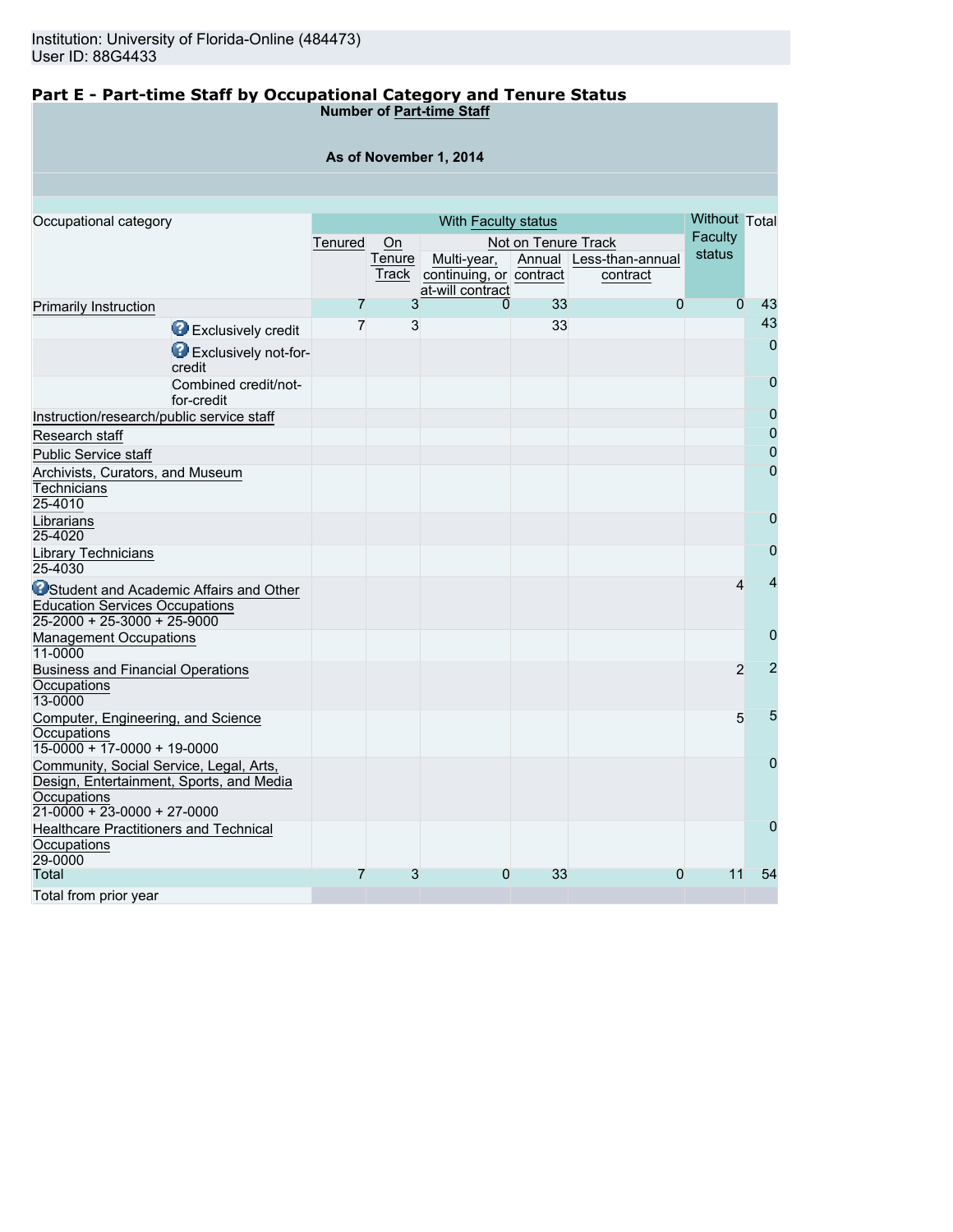# **Part F - Part-time Summary**

# **Summary of Part-time Staff**

# **As of November 1, 2014**

| Occupational category                                                                                          |                | Without Total   |                                        |                     |                                     |                |                |
|----------------------------------------------------------------------------------------------------------------|----------------|-----------------|----------------------------------------|---------------------|-------------------------------------|----------------|----------------|
|                                                                                                                | Tenured        | On              |                                        | Not on Tenure Track |                                     | <b>Faculty</b> |                |
|                                                                                                                |                | Tenure<br>Track | Multi-year,<br>continuing, or contract |                     | Annual Less-than-annual<br>contract | status         |                |
|                                                                                                                |                |                 | at-will contract                       |                     |                                     |                |                |
| <b>Primarily Instruction</b>                                                                                   | 7              | 3               | 0                                      | 33                  | $\overline{0}$                      | $\overline{0}$ | 43             |
| <b>Exclusively credit</b>                                                                                      | $\overline{7}$ | 3               |                                        | 33                  |                                     |                | 43             |
| Exclusively not-for-credit                                                                                     |                |                 |                                        |                     |                                     |                | 0              |
| Combined credit/not-for-credit                                                                                 |                |                 |                                        |                     |                                     |                | 0              |
| Instruction/research/public service staff                                                                      |                |                 |                                        |                     |                                     |                | 0              |
| Research staff                                                                                                 |                |                 |                                        |                     |                                     |                | $\mathbf 0$    |
| <b>Public Service staff</b>                                                                                    |                |                 |                                        |                     |                                     |                | $\mathbf 0$    |
| Archivists, Curators, and Museum<br>Technicians<br>25-4010                                                     |                |                 |                                        |                     |                                     |                | 0              |
| Librarians<br>25-4020                                                                                          |                |                 |                                        |                     |                                     |                | 0              |
| <b>Library Technicians</b><br>25-4030                                                                          |                |                 |                                        |                     |                                     |                | 0              |
| Student and Academic Affairs and Other<br><b>Education Services Occupations</b><br>25-2000 + 25-3000 + 25-9000 |                |                 |                                        |                     |                                     | 4              | 4              |
| <b>Management Occupations</b><br>11-0000                                                                       |                |                 |                                        |                     |                                     |                | 0              |
| <b>Business and Financial Operations</b><br>Occupations<br>13-0000                                             |                |                 |                                        |                     |                                     | $\overline{2}$ | $\overline{2}$ |
| Computer, Engineering, and Science<br>Occupations<br>15-0000 + 17-0000 + 19-0000                               |                |                 |                                        |                     |                                     | 5              | 5              |
| Community, Social Service, Legal, Arts,<br>Design, Entertainment, Sports, and Media<br>Occupations             |                |                 |                                        |                     |                                     |                | 0              |
| 21-0000 + 23-0000 + 27-0000                                                                                    |                |                 |                                        |                     |                                     |                |                |
| <b>Healthcare Practitioners and Technical</b>                                                                  |                |                 |                                        |                     |                                     |                | 0              |
| Occupations<br>29-0000                                                                                         |                |                 |                                        |                     |                                     |                |                |
| <b>Service Occupations</b><br>$31-0000 + 33-0000 + 35-0000 + 37-0000 +$<br>39-0000                             |                |                 |                                        |                     |                                     |                | 0              |
| Sales and Related Occupations<br>41-0000                                                                       |                |                 |                                        |                     |                                     |                | 0              |
| Office and Administrative Support<br>Occupations                                                               |                |                 |                                        |                     |                                     |                | $\mathbf 0$    |
| 43-0000<br>Natural Resources, Construction, and<br>Maintenance Occupations<br>$45-0000 + 47-0000 + 49-0000$    |                |                 |                                        |                     |                                     |                | 0              |
| Production, Transportation, and Material<br><b>Moving Occupations</b><br>$51-0000 + 53-0000$                   |                |                 |                                        |                     |                                     |                | 0              |
| <b>Graduate Assistants</b>                                                                                     |                |                 |                                        |                     |                                     |                | 13             |
| Teaching<br>25-1191                                                                                            |                |                 |                                        |                     |                                     |                | 12             |
| Research                                                                                                       |                |                 |                                        |                     |                                     |                | 0              |
| <b>Management Occupations</b><br>11-0000                                                                       |                |                 |                                        |                     |                                     |                | 0              |
| <b>Business and Financial Operations</b><br>Occupations<br>13-0000                                             |                |                 |                                        |                     |                                     |                | 1              |
|                                                                                                                |                |                 |                                        |                     |                                     |                | 0              |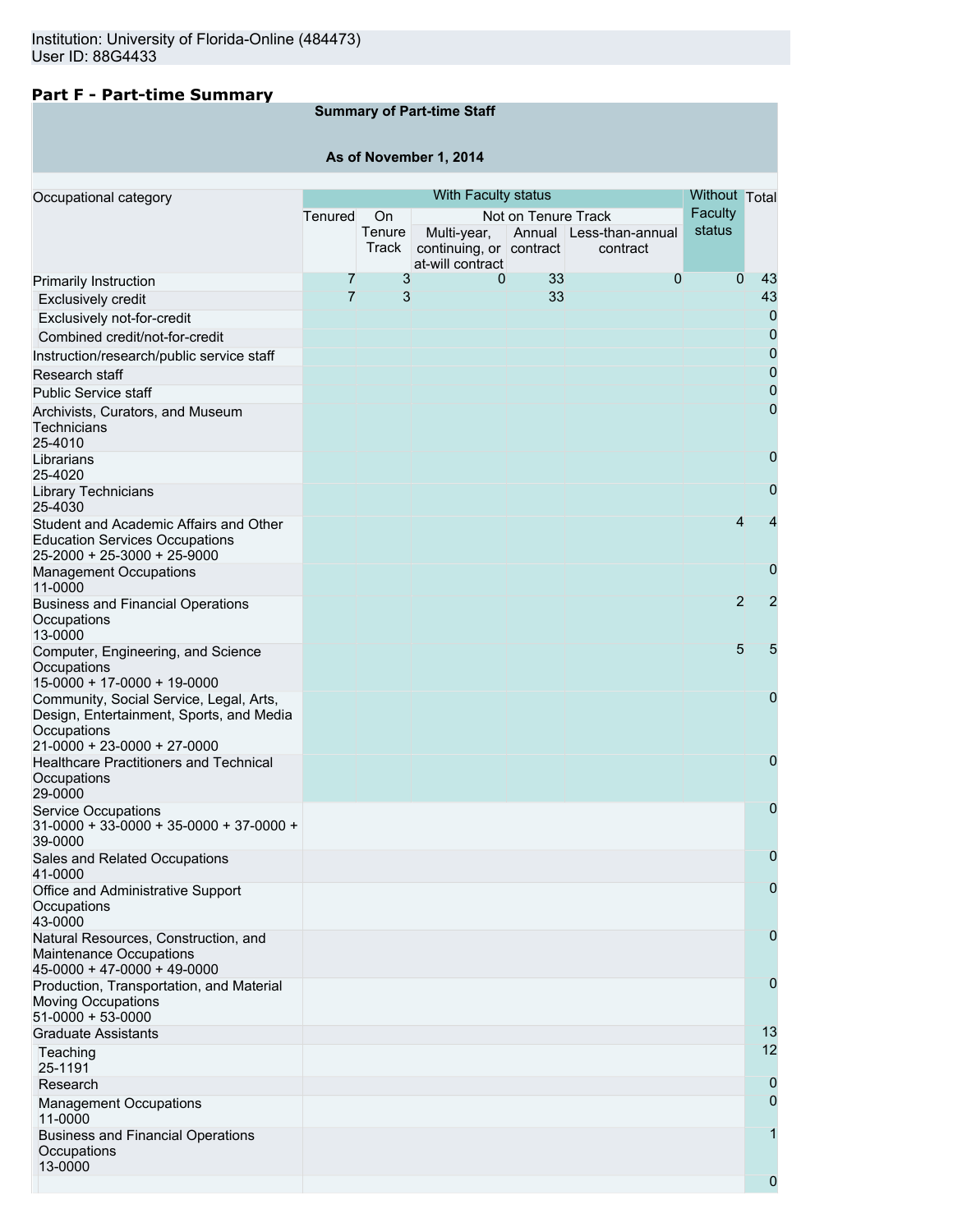| Computer, Engineering, and Science<br>Occupations<br>15-0000 + 17-0000 + 19-0000                                                    |    |
|-------------------------------------------------------------------------------------------------------------------------------------|----|
| Community, Social Service, Legal, Arts,<br>Design, Entertainment, Sports, and Media<br>Occupations<br>$21-0000 + 23-0000 + 27-0000$ | 0  |
| Library and Student and Academic Affairs<br>and Other Education Services<br>Occupations<br>$25-4000 + 25-2000 + 25-3000 + 25-9000$  | 0  |
| <b>Healthcare Practitioners and Technical</b><br>Occupations<br>29-0000                                                             | 0  |
| Total                                                                                                                               | 67 |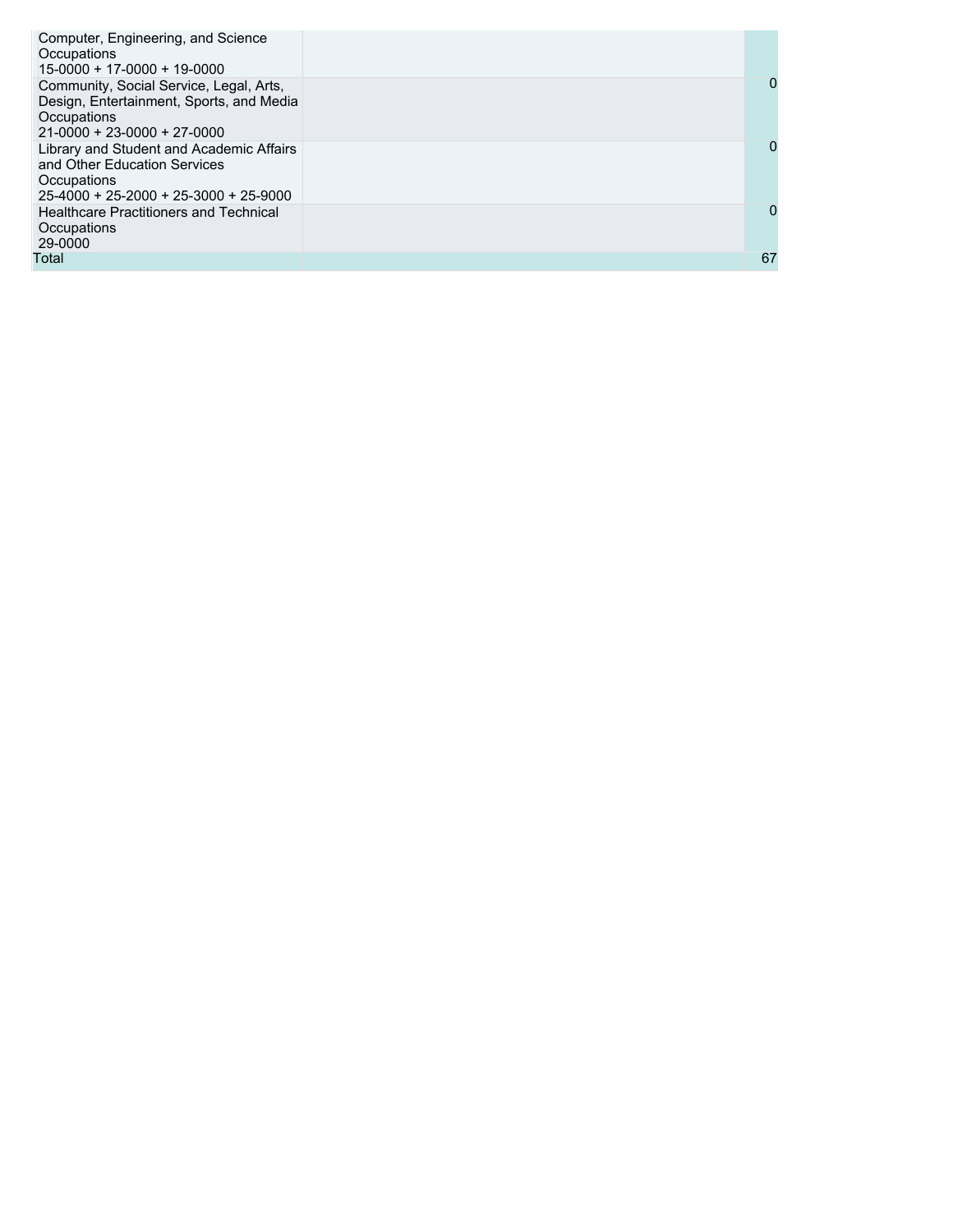### **Part H - New Hires, Full-time Instructional Staff by Tenure Status Number of Newly Hired Full-time Permanent Instructional Staff**

**(Hired full-time between July 1 and October 31, 2014 and**

**still on the payroll of the institution as of November 1, 2014)**

•**Report Hispanic/Latino individuals of any race as Hispanic/Latino**

•**Report race for non-Hispanic/Latino individuals only**

**Women**

| <b>Men</b>                                   |   |                          |                                                |   |                     |                              |         |  |                |
|----------------------------------------------|---|--------------------------|------------------------------------------------|---|---------------------|------------------------------|---------|--|----------------|
| Race/ethnicity                               |   | <b>Without</b>           | Total                                          |   |                     |                              |         |  |                |
|                                              |   | <b>Tenured On Tenure</b> |                                                |   | Not on Tenure Track |                              | Faculty |  |                |
|                                              |   | Track                    | Multi-year, continuing,<br>or at-will contract |   | Annual<br>contract  | Less-than-annual<br>contract | status  |  |                |
| Nonresident alien                            | 0 |                          |                                                |   |                     |                              |         |  | 0              |
| Hispanic/Latino                              |   |                          |                                                |   |                     |                              |         |  | $\overline{0}$ |
| American Indian or<br>Alaska Native          |   |                          |                                                |   |                     |                              |         |  | $\overline{0}$ |
| Asian                                        |   |                          |                                                |   |                     |                              |         |  | $\mathbf 0$    |
| <b>Black or African</b><br>American          |   |                          |                                                |   |                     |                              |         |  | $\overline{0}$ |
| Native Hawaiian or Other<br>Pacific Islander |   |                          |                                                |   |                     |                              |         |  | $\overline{0}$ |
| White                                        |   |                          |                                                |   |                     |                              |         |  | $\overline{0}$ |
| Two or more races                            |   |                          |                                                |   |                     |                              |         |  | $\overline{0}$ |
| Race and ethnicity<br>unknown                |   |                          |                                                |   |                     |                              |         |  | $\overline{0}$ |
| <b>Total men</b>                             | 0 | 0                        |                                                | 0 | 0                   |                              | 0       |  | 0              |

| <u>women</u>                                 |                   |                |                         |                     |                  |         |                |
|----------------------------------------------|-------------------|----------------|-------------------------|---------------------|------------------|---------|----------------|
| Race/ethnicity                               |                   | <b>Without</b> | Total                   |                     |                  |         |                |
|                                              | Tenured On Tenure |                |                         | Not on Tenure Track |                  | Faculty |                |
|                                              |                   | Track          | Multi-year, continuing, | Annual              | Less-than-annual | status  |                |
|                                              |                   |                | or at-will contract     | contract            | contract         |         |                |
| Nonresident alien                            | 0                 |                |                         |                     |                  |         | 0              |
| Hispanic/Latino                              |                   |                |                         |                     |                  |         | 0              |
| American Indian or<br>Alaska Native          |                   |                |                         |                     |                  |         | $\mathbf 0$    |
| Asian                                        |                   |                |                         |                     |                  |         | 0              |
| <b>Black or African</b><br>American          |                   |                |                         |                     |                  |         | 0              |
| Native Hawaiian or Other<br>Pacific Islander |                   |                |                         |                     |                  |         | $\overline{0}$ |
| White                                        |                   |                |                         |                     |                  |         | 0              |
| Two or more races                            |                   |                |                         |                     |                  |         | 0              |
| Race and ethnicity<br>unknown                |                   |                |                         |                     |                  |         | 0              |
| <b>Total women</b>                           | ი                 | 0              | 0                       | 0                   | 0                |         | $\Omega$<br>0  |
|                                              |                   |                |                         |                     |                  |         |                |
| Total (men+women)                            | 0                 | 0              | 0                       | 0                   | 0                |         | 0<br>0         |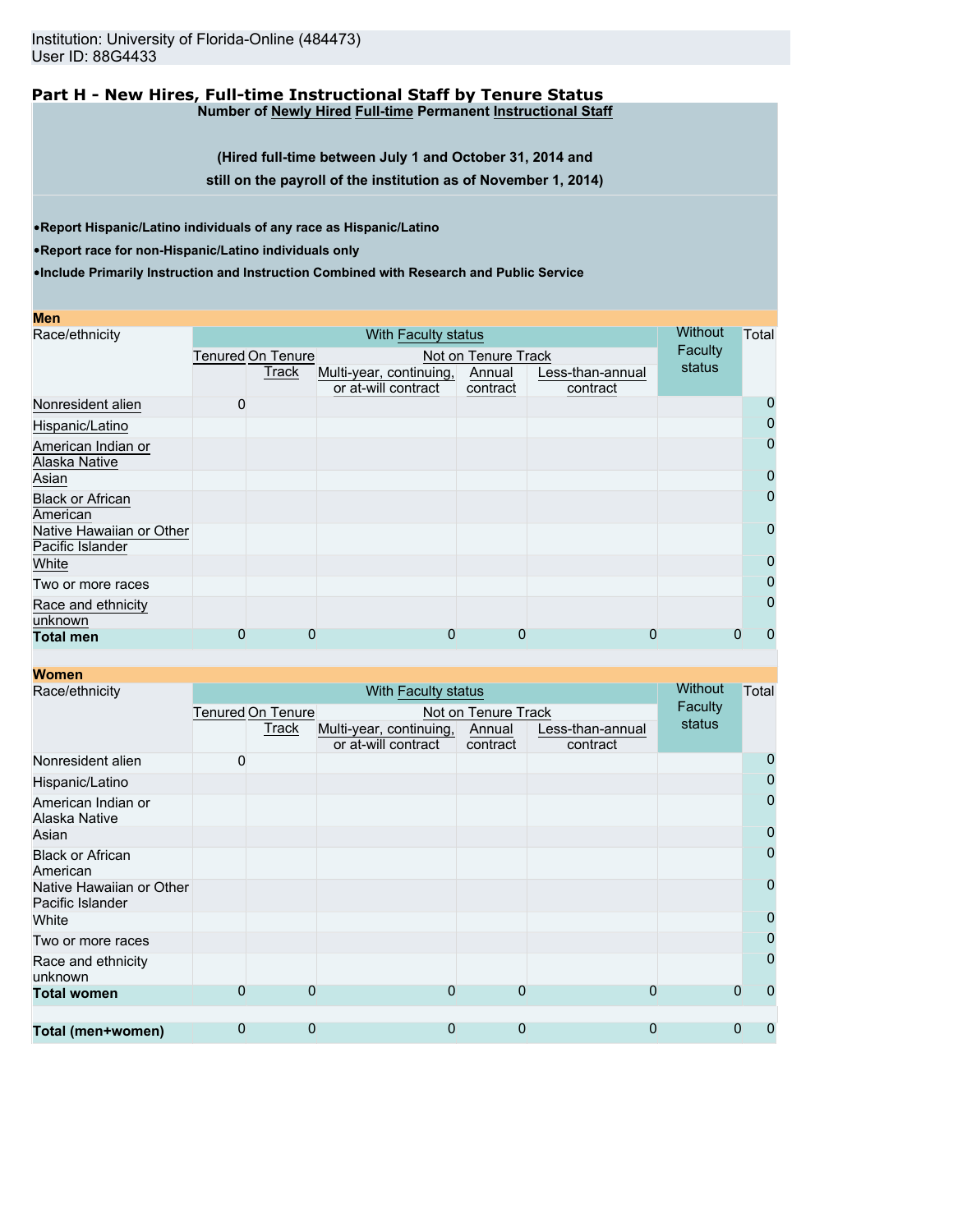Institution: University of Florida-Online (484473) User ID: 88G4433

#### **Part H - New Hires, Full-time Staff by Occupational Category Number of Newly Hired Full-time Staff**

**(Hired full-time between July 1 and October 31, 2014 and still on the payroll of the institution as of November 1, 2014)**

•**Report Hispanic/Latino individuals of any race as Hispanic/Latino**

•**Report race for non-Hispanic/Latino individuals only**

| <b>Men</b>                                   |                                                      |                   |                            |                                                                                                                                        |
|----------------------------------------------|------------------------------------------------------|-------------------|----------------------------|----------------------------------------------------------------------------------------------------------------------------------------|
| Race/ethnicity                               | Instructional<br>Staff<br>(from Part H,<br>screen 1) | Research<br>staff | Public<br>Service<br>staff | Library and Student and Academic Affairs and Other<br><b>Education Services Occupations</b><br>$25-4000 + 25-2000 + 25-3000 + 25-9000$ |
| Nonresident alien                            |                                                      |                   |                            |                                                                                                                                        |
| Hispanic/Latino                              |                                                      |                   |                            |                                                                                                                                        |
| American Indian or<br>Alaska Native          |                                                      |                   |                            |                                                                                                                                        |
| Asian                                        |                                                      |                   |                            |                                                                                                                                        |
| <b>Black or African</b><br>American          |                                                      |                   |                            |                                                                                                                                        |
| Native Hawaiian or Other<br>Pacific Islander |                                                      |                   |                            |                                                                                                                                        |
| White                                        |                                                      |                   |                            |                                                                                                                                        |
| Two or more races                            |                                                      |                   |                            |                                                                                                                                        |
| Race and ethnicity<br>unknown                |                                                      |                   |                            |                                                                                                                                        |
| <b>Total men</b>                             | 0                                                    | 0                 | 0                          |                                                                                                                                        |

| Race/ethnicity                               | Instructional<br>Staff<br>(from Part H,<br>screen 1) | Research<br>staff | Public<br>Service<br>staff | Library and Student and Academic Affairs and Other<br><b>Education Services Occupations</b><br>$25-4000 + 25-2000 + 25-3000 + 25-9000$ |
|----------------------------------------------|------------------------------------------------------|-------------------|----------------------------|----------------------------------------------------------------------------------------------------------------------------------------|
| Nonresident alien                            |                                                      |                   |                            |                                                                                                                                        |
| Hispanic/Latino                              |                                                      |                   |                            |                                                                                                                                        |
| American Indian or<br>Alaska Native          |                                                      |                   |                            |                                                                                                                                        |
| Asian                                        |                                                      |                   |                            |                                                                                                                                        |
| <b>Black or African</b><br>American          |                                                      |                   |                            |                                                                                                                                        |
| Native Hawaiian or Other<br>Pacific Islander |                                                      |                   |                            |                                                                                                                                        |
| White                                        |                                                      |                   |                            |                                                                                                                                        |
| Two or more races                            |                                                      |                   |                            |                                                                                                                                        |
| Race and ethnicity<br>unknown                |                                                      |                   |                            | 0                                                                                                                                      |
| <b>Total women</b>                           | 0                                                    | 0                 | $\Omega$                   | 0                                                                                                                                      |
|                                              |                                                      |                   |                            |                                                                                                                                        |
| Total (men+women)                            | 0                                                    | 0                 | $\Omega$                   |                                                                                                                                        |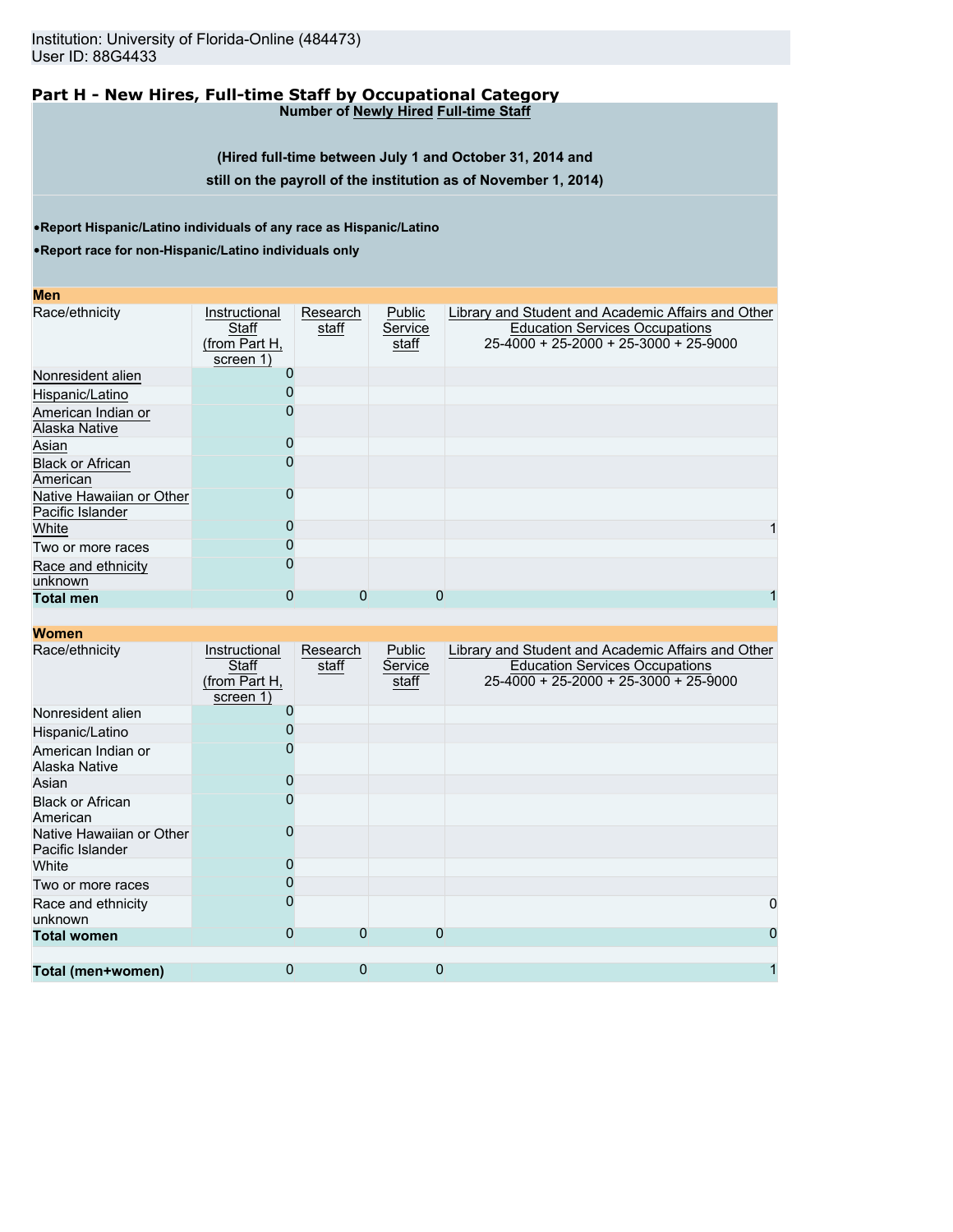#### **Part H - New Hires, Full-time Staff by Occupational Category Number of Newly Hired Full-time Staff**

**(Hired full-time between July 1 and October 31, 2014 and**

### **still on the payroll of the institution as of November 1, 2014)**

•**Report Hispanic/Latino individuals of any race as Hispanic/Latino**

### •**Report race for non-Hispanic/Latino individuals only**

# **Men**

| шы                                              |                                      |                                                                   |                                                                                        |                                                                                                                                             |                                                                        |
|-------------------------------------------------|--------------------------------------|-------------------------------------------------------------------|----------------------------------------------------------------------------------------|---------------------------------------------------------------------------------------------------------------------------------------------|------------------------------------------------------------------------|
| Race/ethnicity                                  | Management<br>Occupations<br>11-0000 | Business and<br>Financial<br>Operations<br>Occupations<br>13-0000 | Computer, Engineering,<br>and Science Occupations<br>$15-0000 + 17-0000 + 19-$<br>0000 | Community, Social Service,<br>Legal, Arts, Design,<br>Entertainment, Sports, and<br><b>Media Occupations</b><br>21-0000 + 23-0000 + 27-0000 | Healthcare<br>Practitioners<br>and Technical<br>Occupations<br>29-0000 |
| Nonresident<br>alien                            | 0                                    |                                                                   |                                                                                        |                                                                                                                                             |                                                                        |
| Hispanic/Latino                                 |                                      |                                                                   |                                                                                        |                                                                                                                                             |                                                                        |
| American Indian<br>or Alaska Native             |                                      |                                                                   |                                                                                        |                                                                                                                                             |                                                                        |
| Asian                                           |                                      |                                                                   |                                                                                        |                                                                                                                                             |                                                                        |
| <b>Black or African</b><br>American             |                                      |                                                                   |                                                                                        |                                                                                                                                             |                                                                        |
| Native Hawaiian<br>or Other Pacific<br>Islander |                                      |                                                                   |                                                                                        |                                                                                                                                             |                                                                        |
| White                                           |                                      |                                                                   |                                                                                        |                                                                                                                                             |                                                                        |
| Two or more<br>races                            |                                      |                                                                   |                                                                                        |                                                                                                                                             |                                                                        |
| Race and<br>ethnicity<br>unknown                |                                      |                                                                   |                                                                                        |                                                                                                                                             |                                                                        |
| <b>Total men</b>                                | 0                                    | 0                                                                 | 0                                                                                      | 0                                                                                                                                           | 0                                                                      |
|                                                 |                                      |                                                                   |                                                                                        |                                                                                                                                             |                                                                        |

| Race/ethnicity                                  | Management<br>Occupations<br>11-0000 | Business and<br>Financial<br>Operations<br>Occupations<br>13-0000 | Computer, Engineering,<br>and Science Occupations<br>$15-0000 + 17-0000 + 19$<br>0000 | Community, Social Service,<br>Legal, Arts, Design,<br>Entertainment, Sports, and<br><b>Media Occupations</b><br>$21-0000 + 23-0000 + 27-0000$ | Healthcare<br><b>Practitioners</b><br>and Technical<br>Occupations<br>29-0000 |
|-------------------------------------------------|--------------------------------------|-------------------------------------------------------------------|---------------------------------------------------------------------------------------|-----------------------------------------------------------------------------------------------------------------------------------------------|-------------------------------------------------------------------------------|
| Nonresident<br>alien                            | 0                                    |                                                                   |                                                                                       |                                                                                                                                               |                                                                               |
| Hispanic/Latino                                 |                                      |                                                                   |                                                                                       |                                                                                                                                               |                                                                               |
| American Indian<br>or Alaska Native             |                                      |                                                                   |                                                                                       |                                                                                                                                               |                                                                               |
| Asian                                           |                                      |                                                                   |                                                                                       |                                                                                                                                               |                                                                               |
| <b>Black or African</b><br>American             |                                      |                                                                   |                                                                                       |                                                                                                                                               |                                                                               |
| Native Hawaiian<br>or Other Pacific<br>Islander |                                      |                                                                   |                                                                                       |                                                                                                                                               |                                                                               |
| White                                           |                                      |                                                                   |                                                                                       |                                                                                                                                               |                                                                               |
| Two or more<br>races                            |                                      |                                                                   |                                                                                       |                                                                                                                                               |                                                                               |
| Race and<br>ethnicity<br>unknown                |                                      |                                                                   |                                                                                       |                                                                                                                                               |                                                                               |
| <b>Total women</b>                              | $\Omega$                             | 0                                                                 | $\Omega$                                                                              | $\overline{0}$                                                                                                                                | 0                                                                             |
|                                                 |                                      |                                                                   |                                                                                       |                                                                                                                                               |                                                                               |
| <b>Total</b><br>(men+women)                     | $\mathbf{0}$                         | 0                                                                 | 0                                                                                     | 0                                                                                                                                             | 0                                                                             |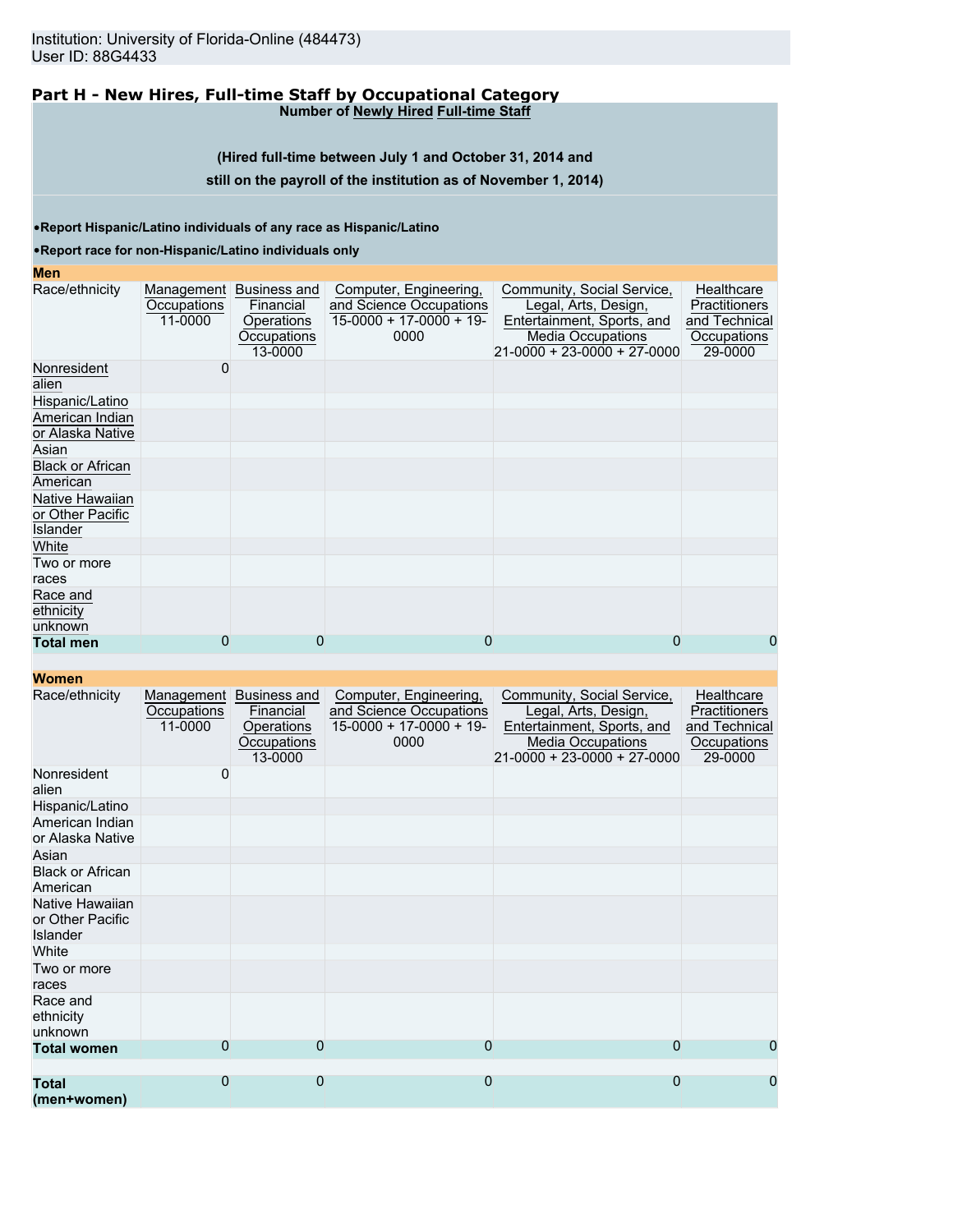### **Part H - New Hires, Full-time Staff by Occupational Category Number of Newly Hired Full-time Staff**

### **(Hired full-time between July 1 and October 31, 2014 and**

### **still on the payroll of the institution as of November 1, 2014)**

•**Report Hispanic/Latino individuals of any race as Hispanic/Latino**

•**Report race for non-Hispanic/Latino individuals only**

| Men                                                       |                                                                                                     |                                             |                                      |                                                                                                                                       |                                                                                    |                                                              |
|-----------------------------------------------------------|-----------------------------------------------------------------------------------------------------|---------------------------------------------|--------------------------------------|---------------------------------------------------------------------------------------------------------------------------------------|------------------------------------------------------------------------------------|--------------------------------------------------------------|
|                                                           | Race/ethnicity Service Occupations<br>$31-0000 + 33-0000 + 35-0000 + 37-0000$ Related<br>$+39-0000$ | Sales and<br>Occupations Support<br>41-0000 | Office and<br>Occupations<br>43-0000 | Natural Resources,<br>Administrative Construction, and<br>Maintenance<br>Occupations<br>$45-0000 + 47-0000 + 49$ -Occupations<br>0000 | Production,<br>Transportation,<br>and Material<br>Moving<br>$51-0000 + 53$<br>0000 | Grand<br><b>Total</b><br>(All full-<br>time<br>new<br>hires) |
| Nonresident<br>alien                                      | 0                                                                                                   |                                             |                                      |                                                                                                                                       |                                                                                    | 0                                                            |
| Hispanic/Latino                                           |                                                                                                     |                                             |                                      |                                                                                                                                       |                                                                                    | 0                                                            |
| American<br>Indian or<br>Alaska Native                    |                                                                                                     |                                             |                                      |                                                                                                                                       |                                                                                    | 0                                                            |
| Asian                                                     |                                                                                                     |                                             |                                      |                                                                                                                                       |                                                                                    | 0                                                            |
| Black or<br>African<br>American                           |                                                                                                     |                                             |                                      |                                                                                                                                       |                                                                                    | $\overline{0}$                                               |
| <b>Native</b><br>Hawaiian or<br>Other Pacific<br>Islander |                                                                                                     |                                             |                                      |                                                                                                                                       |                                                                                    | 0                                                            |
| White                                                     |                                                                                                     |                                             |                                      |                                                                                                                                       |                                                                                    |                                                              |
| Two or more<br>races                                      |                                                                                                     |                                             |                                      |                                                                                                                                       |                                                                                    | 0                                                            |
| Race and<br>ethnicity<br>unknown                          |                                                                                                     |                                             |                                      |                                                                                                                                       |                                                                                    | 0                                                            |
| <b>Total men</b>                                          | 0                                                                                                   |                                             | 0<br>0                               |                                                                                                                                       | 0                                                                                  | 0                                                            |

| <b>Women</b>                                                     |                                                                              |                                                               |                                      |                                                                                                                                       |                                                                                    |                                                              |
|------------------------------------------------------------------|------------------------------------------------------------------------------|---------------------------------------------------------------|--------------------------------------|---------------------------------------------------------------------------------------------------------------------------------------|------------------------------------------------------------------------------------|--------------------------------------------------------------|
| Race/ethnicity                                                   | Service Occupations<br>$31-0000 + 33-0000 + 35-0000 + 37-0000$<br>$+39-0000$ | Sales and<br>Related<br><b>Occupations Support</b><br>41-0000 | Office and<br>Occupations<br>43-0000 | Natural Resources,<br>Administrative Construction, and<br>Maintenance<br>Occupations<br>$45-0000 + 47-0000 + 49$ -Occupations<br>0000 | Production,<br>Transportation,<br>and Material<br>Moving<br>$51-0000 + 53$<br>0000 | Grand<br><b>Total</b><br>(All full-<br>time<br>new<br>hires) |
| Nonresident<br>alien                                             |                                                                              | 0                                                             |                                      |                                                                                                                                       |                                                                                    | 0                                                            |
| Hispanic/Latino                                                  |                                                                              |                                                               |                                      |                                                                                                                                       |                                                                                    | $\mathbf 0$                                                  |
| American<br>Indian or<br>Alaska Native                           |                                                                              |                                                               |                                      |                                                                                                                                       |                                                                                    | $\mathbf{0}$                                                 |
| Asian                                                            |                                                                              |                                                               |                                      |                                                                                                                                       |                                                                                    | 0                                                            |
| Black or<br>African<br>American                                  |                                                                              |                                                               |                                      |                                                                                                                                       |                                                                                    | $\overline{0}$                                               |
| <b>Native</b><br>Hawaiian or<br><b>Other Pacific</b><br>Islander |                                                                              |                                                               |                                      |                                                                                                                                       |                                                                                    | $\overline{0}$                                               |
| White                                                            |                                                                              |                                                               |                                      |                                                                                                                                       |                                                                                    | 0                                                            |
| Two or more<br>races                                             |                                                                              |                                                               |                                      |                                                                                                                                       |                                                                                    | $\mathbf 0$                                                  |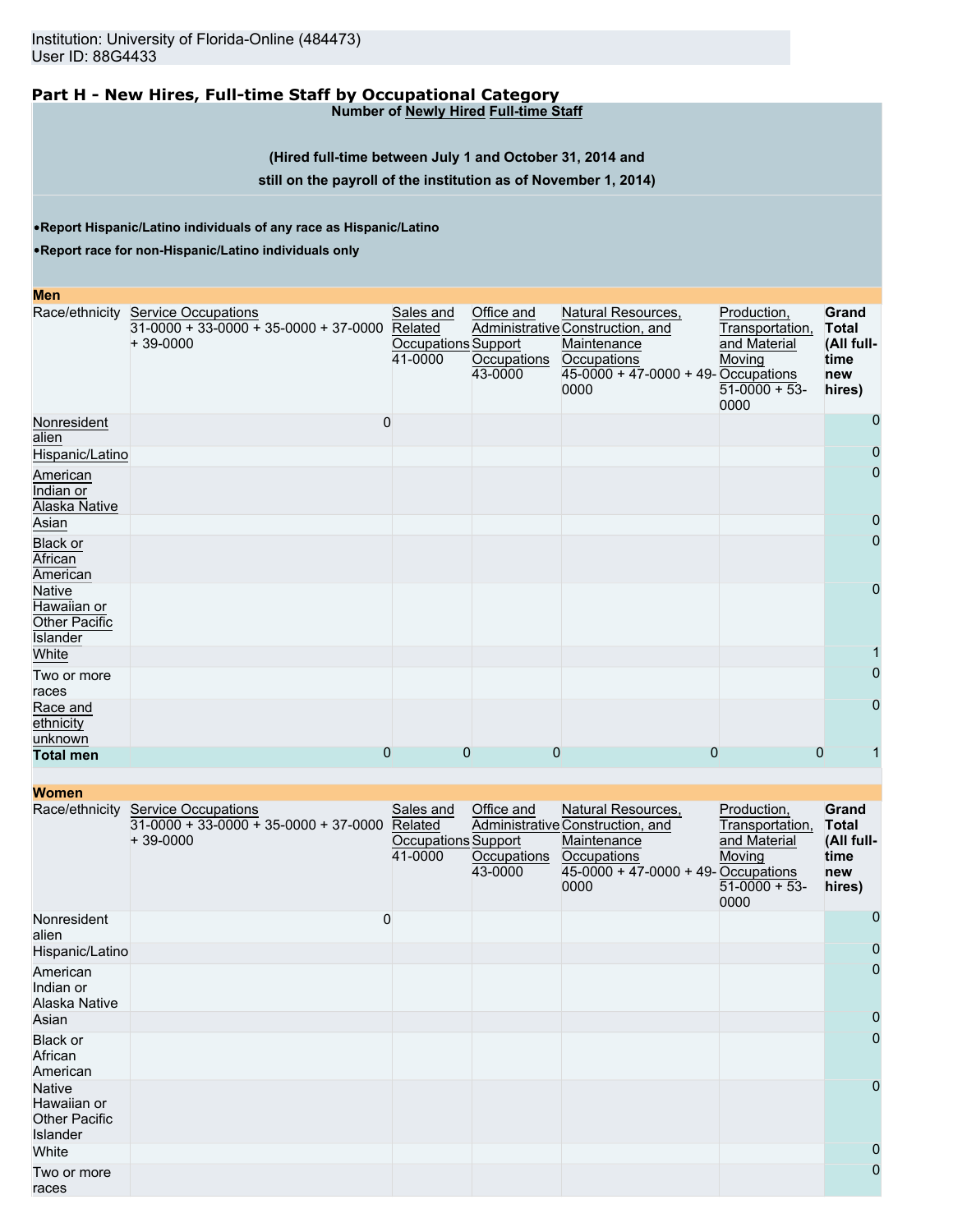| Race and<br>ethnicity<br>unknown |  |  | 0 |
|----------------------------------|--|--|---|
| <b>Total women</b>               |  |  | 0 |
| <b>Total</b><br>(men+women)      |  |  |   |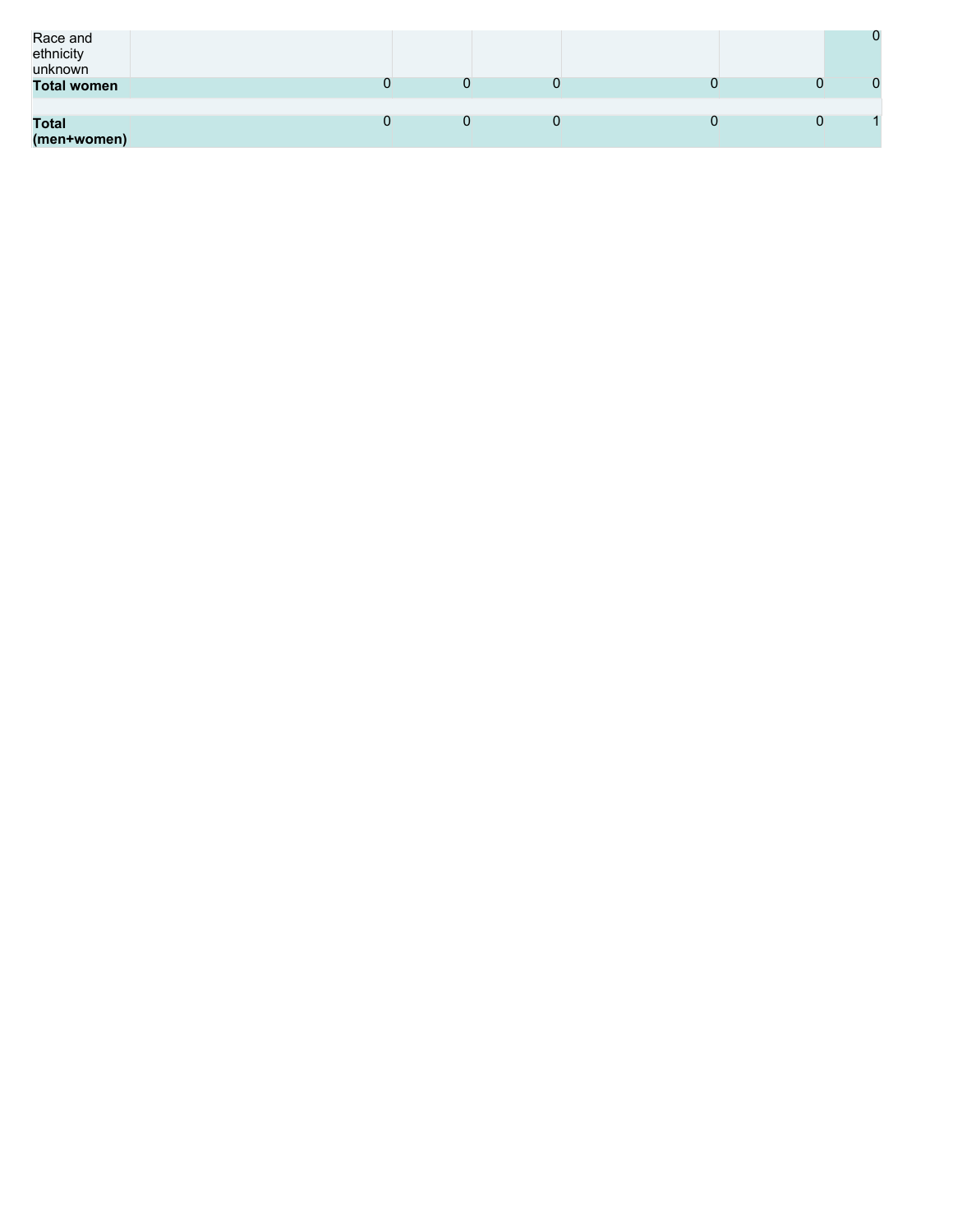# **Human Resources Survey Evaluation**

**Were any staff members difficult to categorize? If so, please explain in the box below.**

No.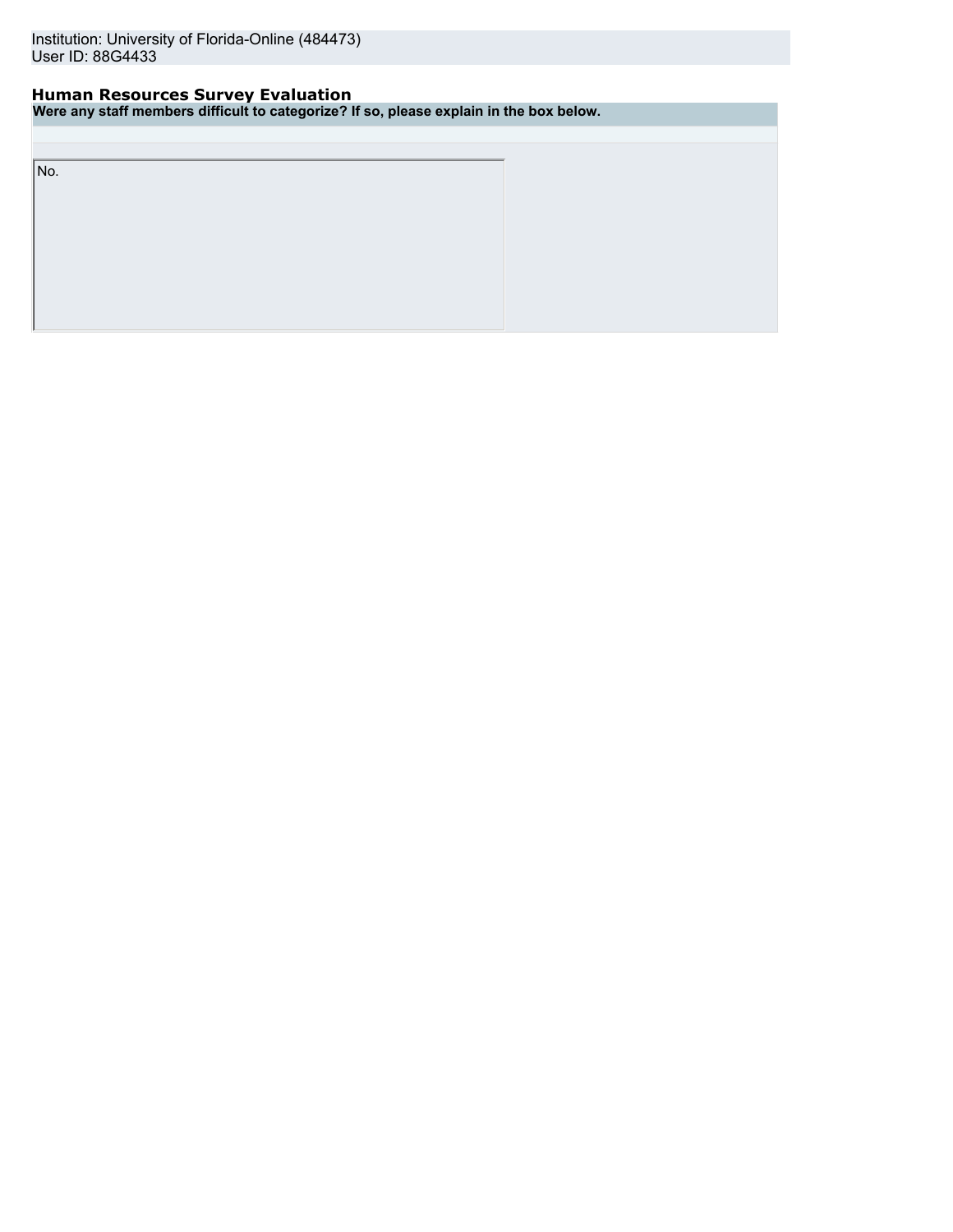# **Prepared by**

|                   | This survey component was prepared by:     |                          |            |  |
|-------------------|--------------------------------------------|--------------------------|------------|--|
|                   | Keyholder                                  | SFA Contact              | HR Contact |  |
|                   | Finance Contact                            | Academic Library Contact | o Other    |  |
|                   | Name: Noelle A. Mecoli, Assistant Director |                          |            |  |
|                   | Email: nmecoli@aa.ufl.edu                  |                          |            |  |
|                   |                                            |                          |            |  |
| survey component? | How long did it take to prepare this       | 40hours                  | minutes    |  |
|                   |                                            |                          |            |  |

The name of the preparer is being collected so that we can follow up with the appropriate person in the event that there are questions concerning the data. The Keyholder will be copied on all email correspondence to other preparers. The time it took to prepare this component is being collected so that we can continue to improve our estimate of the reporting burden associated with IPEDS. Please include in your estimate the time it took for you to review instructions, query and search data sources, complete and review the component, and submit the data through the Data Collection System.

Thank you for your assistance.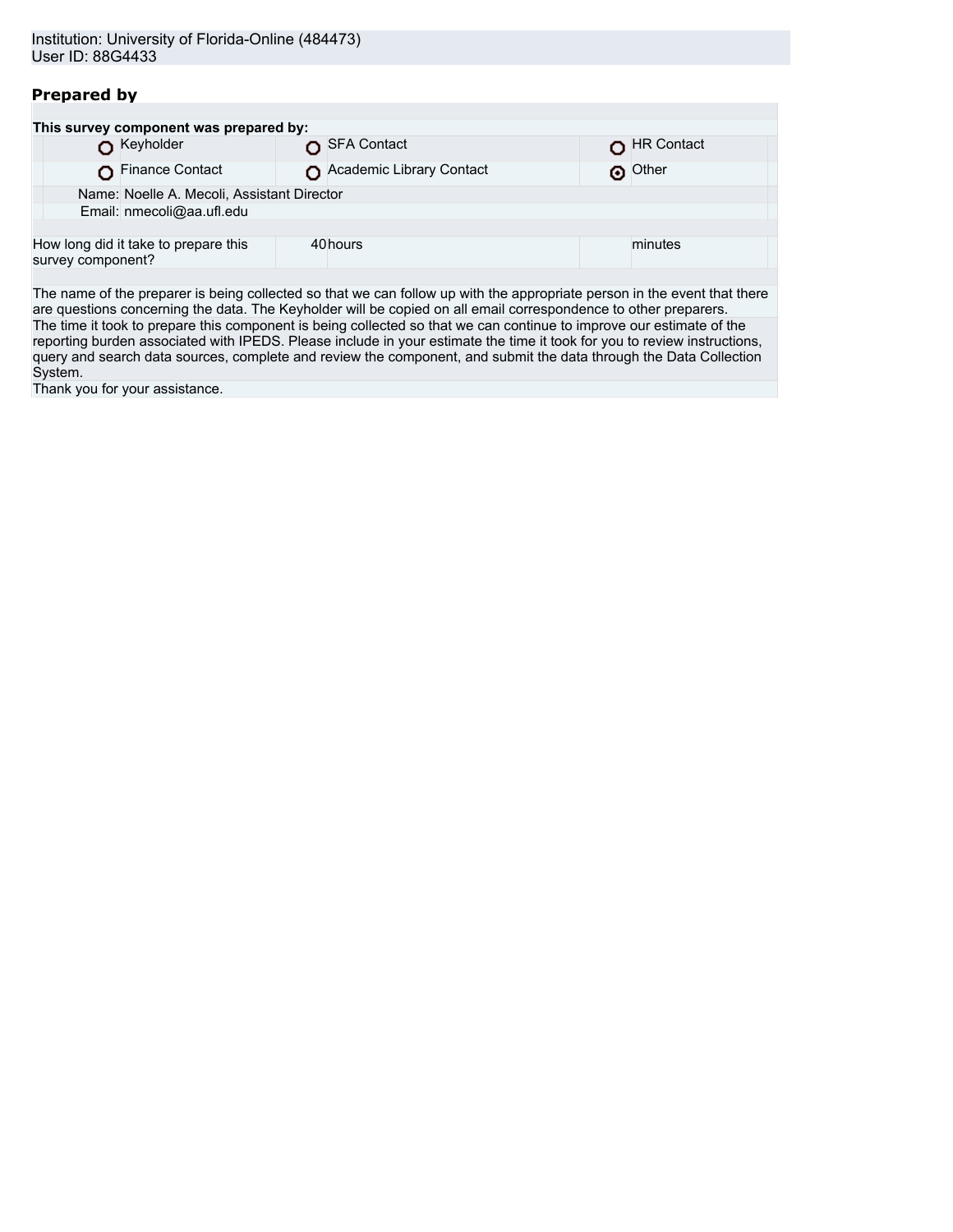# **Summary**

## **Human Resources Component Summary**

IPEDS collects important information regarding your institution. All data reported in IPEDS survey components become available in the IPEDS Data Center and appear as aggregated data in various Department of Education reports. Additionally, some of the reported data appears specifically for your institution through the College Navigator website and is included in your institution's Data Feedback Report (DFR). The purpose of this summary is to provide you an opportunity to view some of the data that, when accepted through the IPEDS quality control process, will appear on the College Navigator website and/or your DFR. College Navigator is updated approximately three months after the data collection period closes and Data Feedback Reports will be available through the [Data Center](http://nces.ed.gov/ipeds/datacenter/) and sent to your institution's CEO in November 2015.

Please review your data for accuracy. If you have questions about the data displayed below after reviewing the data reported on the survey screens, please contact the IPEDS Help Desk at: 1-877-225-2568 or ipedshelp@rti.org.

| Number of staff by employment status and occupational category:<br><b>Fall 2014</b>                                               |                                     |                                     |                     |  |  |  |  |
|-----------------------------------------------------------------------------------------------------------------------------------|-------------------------------------|-------------------------------------|---------------------|--|--|--|--|
| <b>Occupational category</b>                                                                                                      | <b>Reported values</b>              |                                     | <b>FTE</b><br>staff |  |  |  |  |
|                                                                                                                                   | <b>Number of</b><br>full-time staff | <b>Number of</b><br>part-time staff |                     |  |  |  |  |
| <b>Total number of staff</b>                                                                                                      | 29                                  | 54                                  | 47                  |  |  |  |  |
| <b>Instructional Staff</b>                                                                                                        | 5                                   | 43                                  | 19                  |  |  |  |  |
| Primary Instruction                                                                                                               | 5                                   | 43                                  | 19                  |  |  |  |  |
| Exclusively credit                                                                                                                | 5                                   | 43                                  | 19                  |  |  |  |  |
| Exclusively not-for-credit                                                                                                        | 0                                   | $\Omega$                            | 0                   |  |  |  |  |
| Combined credit/not-for-credit                                                                                                    | 0                                   | 0                                   | 0                   |  |  |  |  |
| Instruction/research/public service                                                                                               | 0                                   | 0                                   | 0                   |  |  |  |  |
| Research Staff                                                                                                                    | $\mathbf 0$                         | 0                                   | 0                   |  |  |  |  |
| <b>Public Service Staff</b>                                                                                                       | 0                                   | 0                                   | 0                   |  |  |  |  |
| Library and Student and Academic Affairs and Other Education<br>Services Occupations SOC                                          | 8                                   | 4                                   | 9                   |  |  |  |  |
| Librarians, Curators, and Archivists<br>SOC 25-4000                                                                               | 0                                   | 0                                   | 0                   |  |  |  |  |
| Archivists, Curators, and Museum Technicians<br>SOC 25-4010                                                                       | $\mathbf 0$                         | 0                                   | 0                   |  |  |  |  |
| Librarians<br>SOC 25-4020                                                                                                         | 0                                   | 0                                   | 0                   |  |  |  |  |
| Library Technicians<br>SOC 25-4030                                                                                                | 0                                   | 0                                   | 0                   |  |  |  |  |
| Student and Academic Affairs and Other Education Services<br>Occupations<br>SOC 25-2000 + 25-3000 + 25-9000                       | 8                                   | 4                                   | 9                   |  |  |  |  |
| <b>Management Occupations</b><br>SOC 11-0000                                                                                      | $\overline{2}$                      | 0                                   | 2                   |  |  |  |  |
| Business and Financial Operations Occupations<br>SOC 13-0000                                                                      | 5                                   | 2                                   | 6                   |  |  |  |  |
| Computer, Engineering, and Science Occupations<br>SOC 15-0000 + 17-0000 + 19-0000                                                 | $\overline{7}$                      | 5                                   | 9                   |  |  |  |  |
| Community, Social Service, Legal, Arts, Design, Entertainment,<br>Sports and Media Occupations<br>SOC 21-0000 + 23-0000 + 27-0000 | 2                                   | 0                                   | 2                   |  |  |  |  |
| Healthcare Practitioners and Technical Occupations<br>SOC 29-0000                                                                 | $\Omega$                            | 0                                   | 0                   |  |  |  |  |
| Service Occupations<br>SOC 31-0000 + 33-0000 + 35-0000 + 37-0000 + 39-0000                                                        | 0                                   | 0                                   | 0                   |  |  |  |  |
| Sales and Related Occupations<br>SOC 41-0000                                                                                      | $\overline{0}$                      | 0                                   | 0                   |  |  |  |  |
| Office and Administrative Support Occupations<br>SOC 43-0000                                                                      | 0                                   | 0                                   | 0                   |  |  |  |  |
| Natural Resources, Construction, and Maintenance Occupations<br>$SOC$ 45-0000 + 47-0000 + 49-0000                                 | 0                                   | 0                                   | 0                   |  |  |  |  |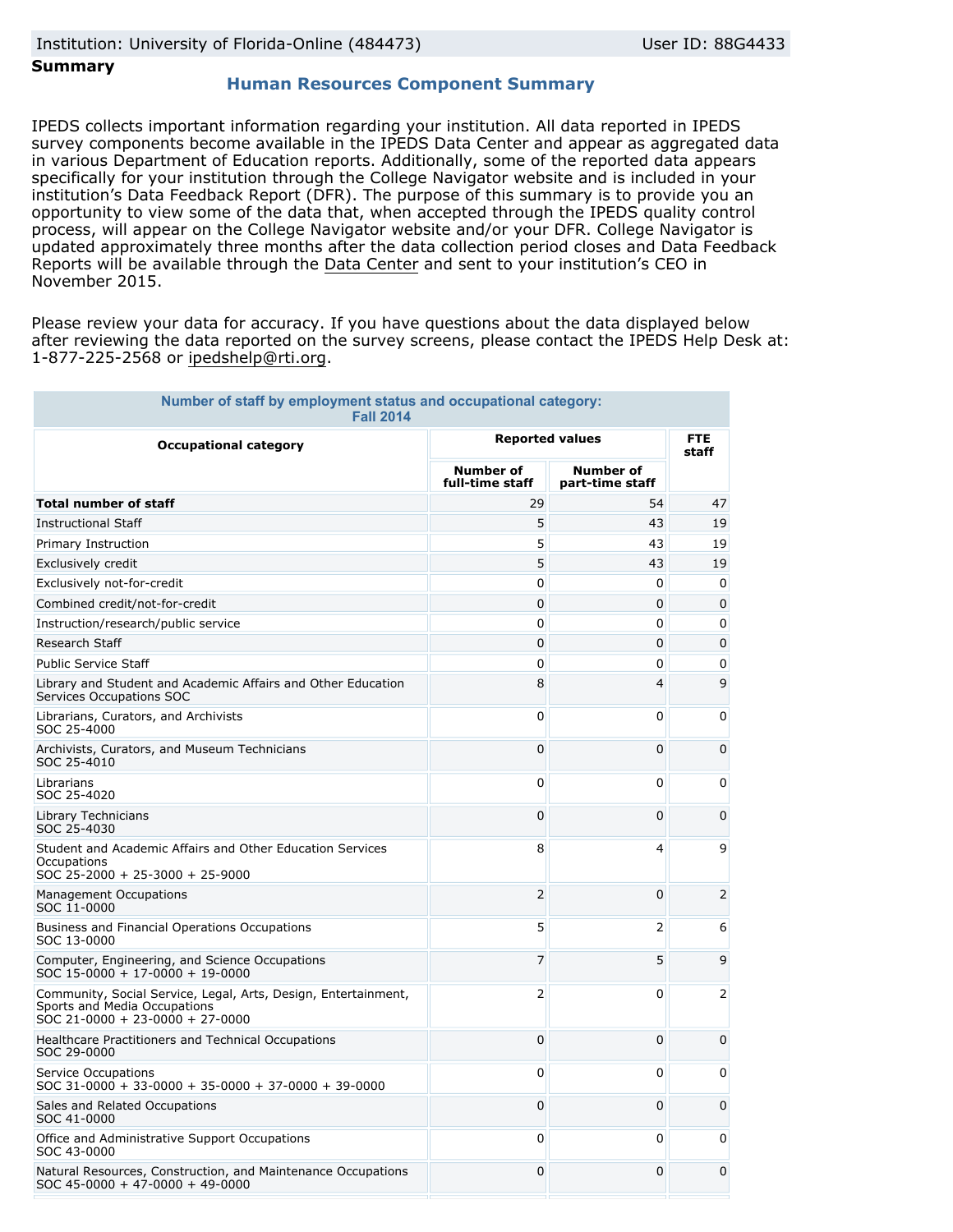| Number of staff by employment status and occupational category:<br><b>Fall 2014</b>  |  |  |
|--------------------------------------------------------------------------------------|--|--|
| Production, Transportation, and Material Moving Occupations<br>SOC 51-0000 + 53-0000 |  |  |

NOTE: Full-time-equivalent (FTE) staff is calculated by summing the total number of full-time staff and adding onethird of the total number of part-time staff. Graduate assistants are not included in the above figures. Many of the FTE figures may be included in the DFR.

| Salaries of full-time instructional staff by contract length and academic rank:<br><b>Academic year 2014-15</b> |                                        |              |              |                |                         |       |           |                            |                   |                                       |
|-----------------------------------------------------------------------------------------------------------------|----------------------------------------|--------------|--------------|----------------|-------------------------|-------|-----------|----------------------------|-------------------|---------------------------------------|
|                                                                                                                 | <b>Months Covered by Annual Salary</b> |              |              |                | <b>Total Staff</b>      | Total |           | Weighted                   |                   |                                       |
| <b>Academic</b><br>rank                                                                                         | 12<br>months                           | 11<br>months | 10<br>months | 9 months       | for Salary<br>reporting |       |           | Number of<br><b>Months</b> | Salary<br>Outlays | Average<br>Monthly<br><b>Salaries</b> |
| <b>All Ranks</b>                                                                                                | 2                                      |              |              | $\overline{3}$ | 5                       | 51    | \$324,832 | \$6,369                    |                   |                                       |
| Professor                                                                                                       |                                        |              |              |                |                         |       |           |                            |                   |                                       |
| Associate<br>professor                                                                                          |                                        |              |              |                |                         | 9     | \$96,323  | \$10,703                   |                   |                                       |
| Assistant<br>professor                                                                                          |                                        |              |              |                |                         |       |           |                            |                   |                                       |
| Instructor                                                                                                      |                                        |              |              |                |                         |       |           |                            |                   |                                       |
| Lecturer                                                                                                        |                                        |              |              | $\overline{2}$ | $\overline{3}$          | 30    | \$182,078 | \$6,069                    |                   |                                       |
| No academic<br>rank                                                                                             |                                        |              |              |                |                         | 12    | \$46,431  | \$3,869                    |                   |                                       |

NOTE: The above data are based on the Salary Outlays part of the IPEDS HR component. The Weighted average monthly salaries of full-time instructional staff by academic rank are calculated by adding the salary outlays reported for Men plus Women by academic rank, then dividing the sum by the "Total Number of Months" for Men plus Women by academic rank. Salaries of full-time instructional staff paid less than 9 months per year are not collected. Also, salaries of medical school staff are not collected. The weighted average monthly salaries may be included in the DFR.